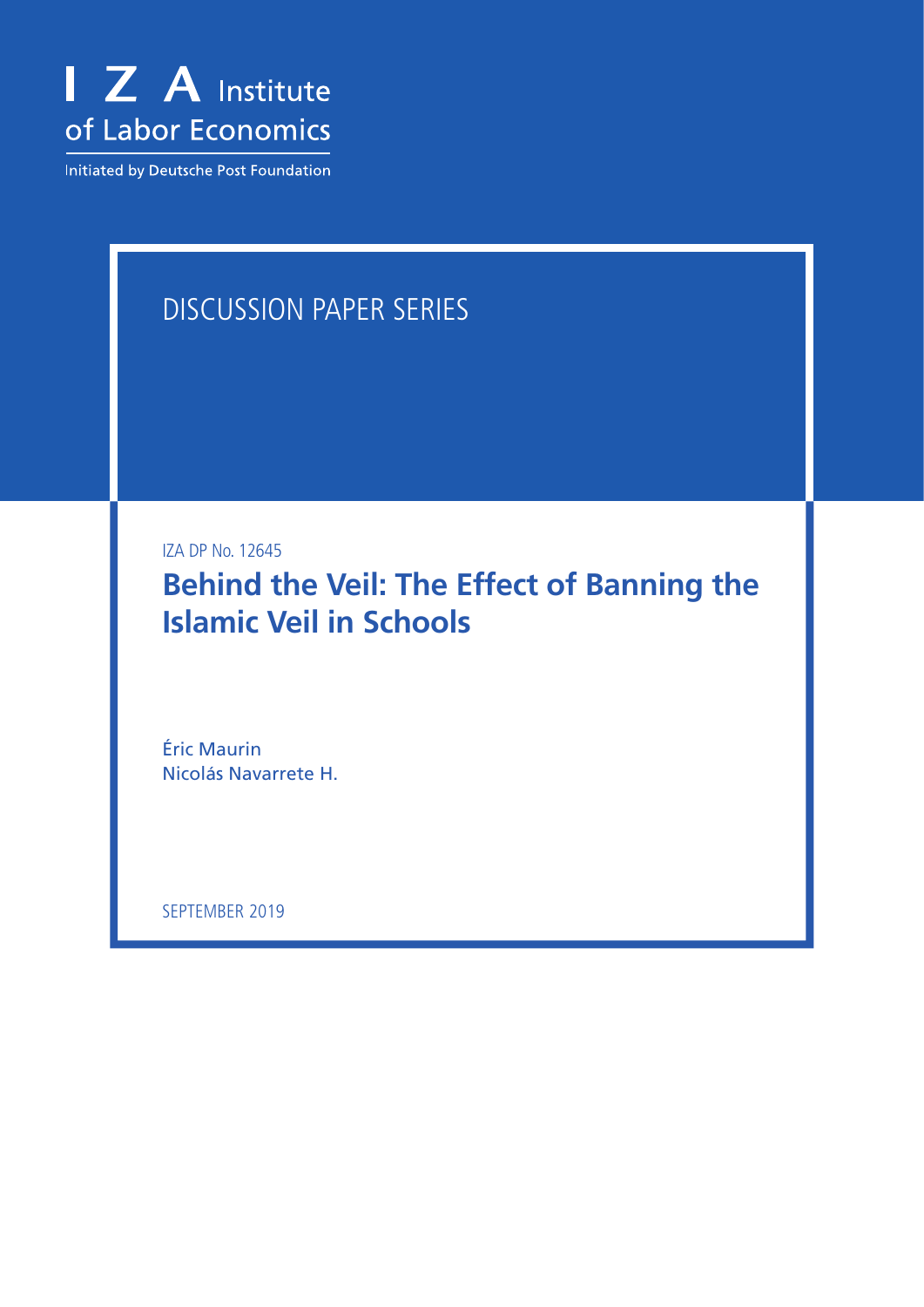

Initiated by Deutsche Post Foundation

## DISCUSSION PAPER SERIES

IZA DP No. 12645

## **Behind the Veil: The Effect of Banning the Islamic Veil in Schools**

**Éric Maurin** *Paris School of Economics and IZA*

**Nicolás Navarrete H.** *Paris School of Economics*

SEPTEMBER 2019

Any opinions expressed in this paper are those of the author(s) and not those of IZA. Research published in this series may include views on policy, but IZA takes no institutional policy positions. The IZA research network is committed to the IZA Guiding Principles of Research Integrity.

The IZA Institute of Labor Economics is an independent economic research institute that conducts research in labor economics and offers evidence-based policy advice on labor market issues. Supported by the Deutsche Post Foundation, IZA runs the world's largest network of economists, whose research aims to provide answers to the global labor market challenges of our time. Our key objective is to build bridges between academic research, policymakers and society.

IZA Discussion Papers often represent preliminary work and are circulated to encourage discussion. Citation of such a paper should account for its provisional character. A revised version may be available directly from the author.

ISSN: 2365-9793

**IZA – Institute of Labor Economics**

| Schaumburg-Lippe-Straße 5-9 | Phone: +49-228-3894-0       |             |
|-----------------------------|-----------------------------|-------------|
| 53113 Bonn, Germany         | Email: publications@iza.org | www.iza.org |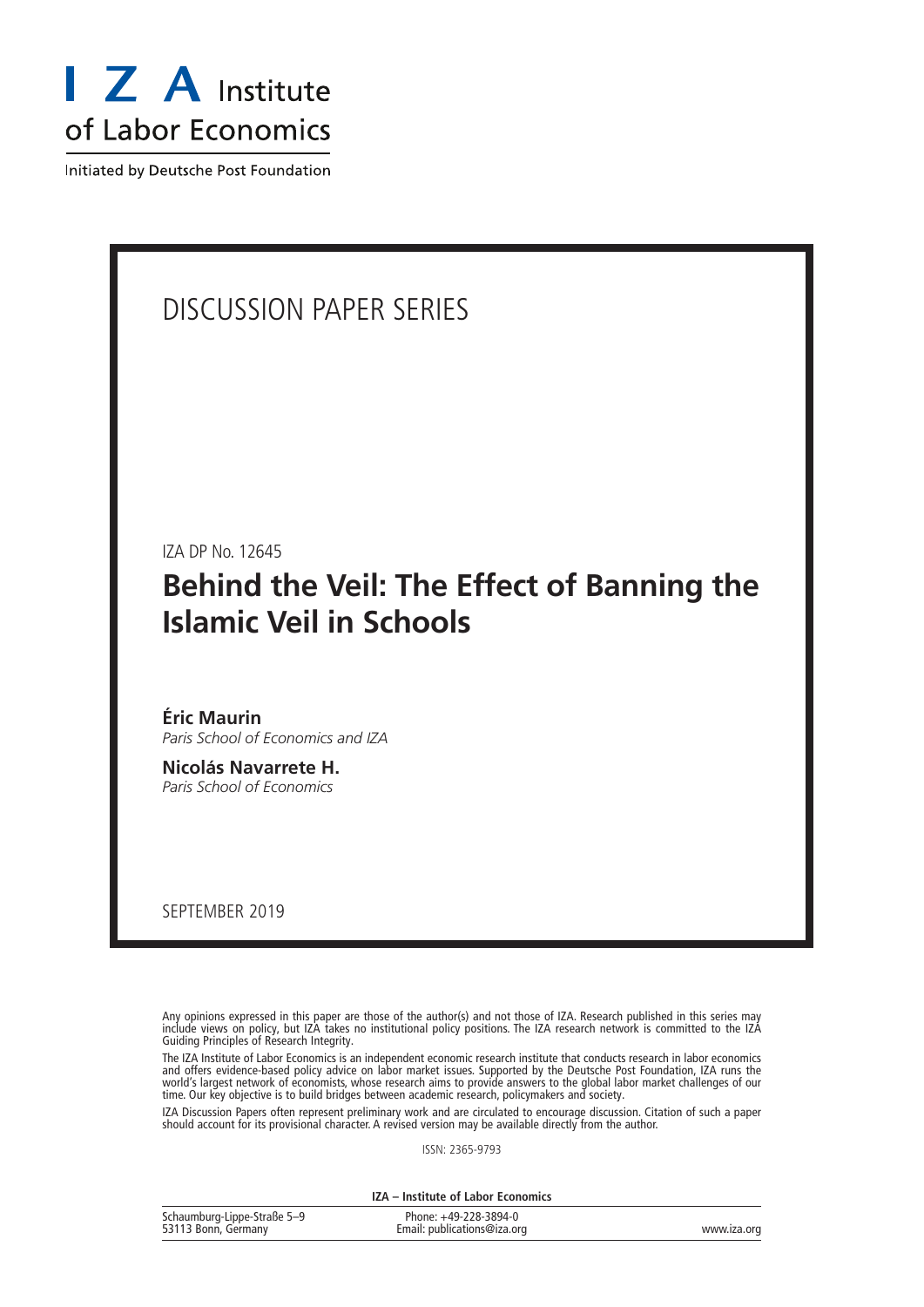# ABSTRACT

## **Behind the Veil: The Effect of Banning the Islamic Veil in Schools\***

Immigration from Muslim countries is a source of tensions in many Western countries. Several countries have adopted regulations restricting religious expression and emphasizing the neutrality of the public sphere. We explore the effect of the most emblematic of these regulations: the prohibition of Islamic veils in French schools. In September 1994, a circular from the French Ministry of Education asked teachers and principals to ban Islamic veils in public schools. In March 2004, the parliament took one-step further and enshrined prohibition in law. This paper provides evidence that the 1994 circular contributed to improving the educational outcomes of female students with a Muslim background and to reducing educational inequalities between Muslim and non-Muslim students. We also provide evidence suggesting that the 2004 law has not generated any further improvements.

| <b>JEL Classification:</b> | $121.$ J15                           |  |  |  |
|----------------------------|--------------------------------------|--|--|--|
| Keywords:                  | Islamic veil, high-school graduation |  |  |  |

#### **Corresponding author:**

Éric Maurin Paris School of Economics 48 Bd Jourdan 75014 Paris France E-mail: eric.maurin@ens.fr

<sup>\*</sup> The authors acknowledge the financial support of the Norface Dynamics of Inequality Across the Lifecourse (DIAL) Joint Research Programme (research Project file number 462-16-090, entitled Human capital and inequality during adolescence and working life) and the Agence Nationale pour la Recherche (project ANR-17-0004-01).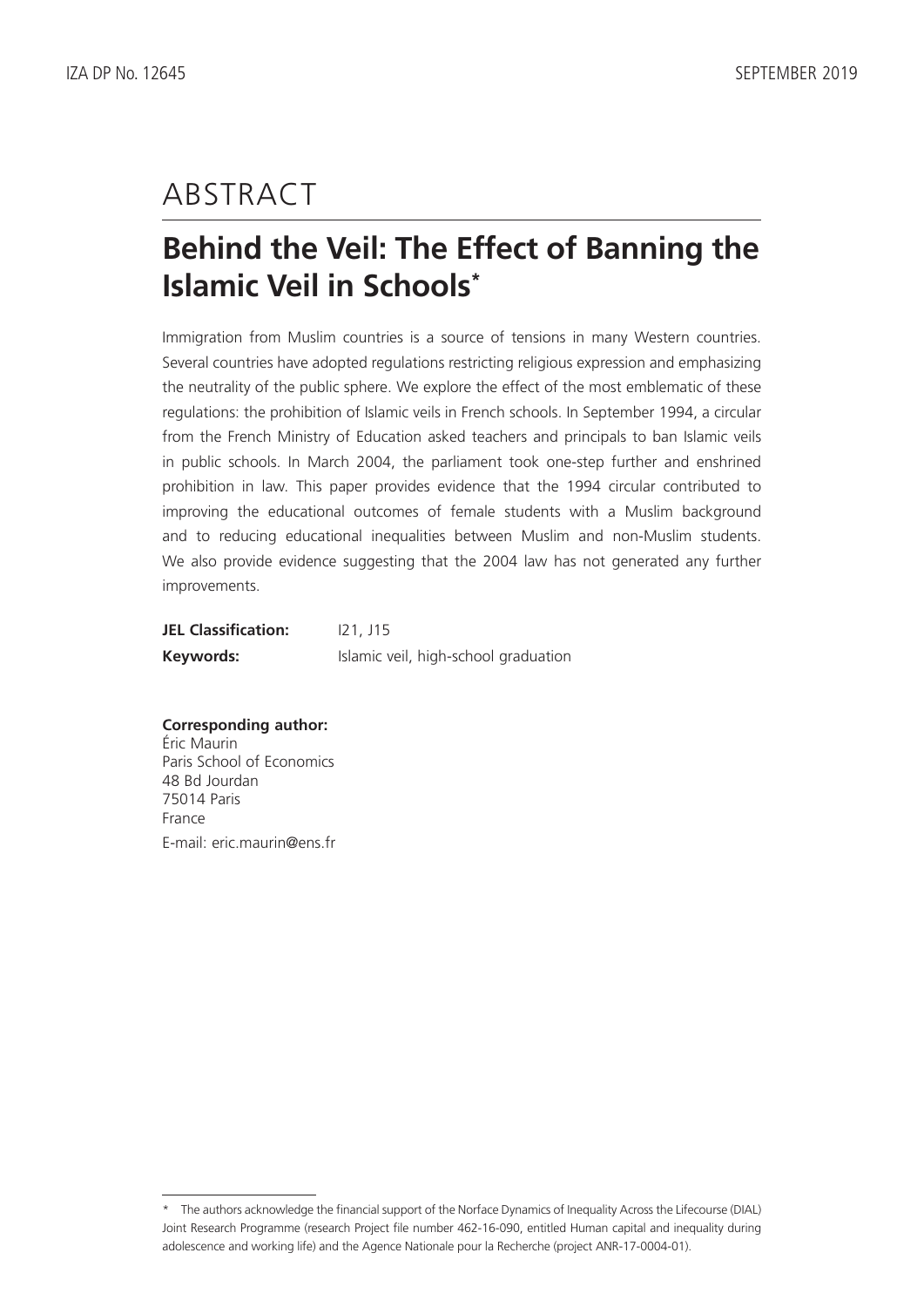## 1 Introduction

Rising immigration from Africa and Middle East is fueling extreme political tensions in many Western countries, particularly in Europe, with the rise of far-right political groups, hostile to immigrants and their descendants. Immigration from Muslim countries is a source of particular tension, as many Westerners perceive Islam and Muslims as a threat to western values (see, e.g. [\[Cesari, 2013\]](#page-24-0), [\[Ciftci, 2012\]](#page-24-1), [\[Sniderman et al., 2004\]](#page-26-0)).

Driven by their public opinion, Western countries have implemented policies that are less and less tolerant towards minorities and foreign cultures. Several governments have already adopted regulations restricting the wearing of veils by Muslim women, particularly the wear-ing of veils covering the entire face.<sup>[1](#page-3-0)</sup> These anti-veil policies are often presented as a way to protect society in general, and women with Muslim background in particular, against the influence of radical religious groups. In practice, we still know very little about their actual effects on the integration of populations with Muslim background into their host societies. One of the main objectives of this paper is to shed light on this issue by analyzing one of the most well-known anti-veil policies: the ban of hijab, niqab, and burka (hereafter, Islamic veil) in French schools, implemented in two steps, in 1994 and 2004. Our research strategy consists in comparing the educational outcomes of students with Muslim and non-Muslim background across cohorts who reached puberty (and the wearing veil age) either just before or just after the different stages of the prohibition.

Islamic veils have been a subject of controversy in France for nearly thirty years. Despite fierce debates, the question remains open as to whether banning the veil at school is a mark of intolerance that cuts Muslim female students from regular schooling, or whether it is instead a policy that frees them from religious constraints and promotes their school integration. In 1989, shortly after the first-ever exclusions of veiled students happened, the highest administrative court of the country (the *Conseil d'Etat*) issued a tolerant statement that went against these exclusions. Solicited by the socialist government then in place, the Conseil d'Etat indicated that a general ban on Islamic veils would be a violation of students' freedom of conscience. According to the 1989 statement of the Conseil d'Etat, the wearing

<span id="page-3-0"></span><sup>1</sup>Several European countries have banned full-face veils in public spaces, including France (in 2010), Belgium (2011), Bulgaria (2016), Austria (2017) or Denmark (2018). In the Netherlands, burqas and niqabs are prohibited in schools, hospitals, and public transports since 2012. In Norway, they are prohibited in schools and universities since 2017. Local bans have also been issued in Spain and Italy. In Germany, several regions have banned the wearing of Islamic veils by female teachers.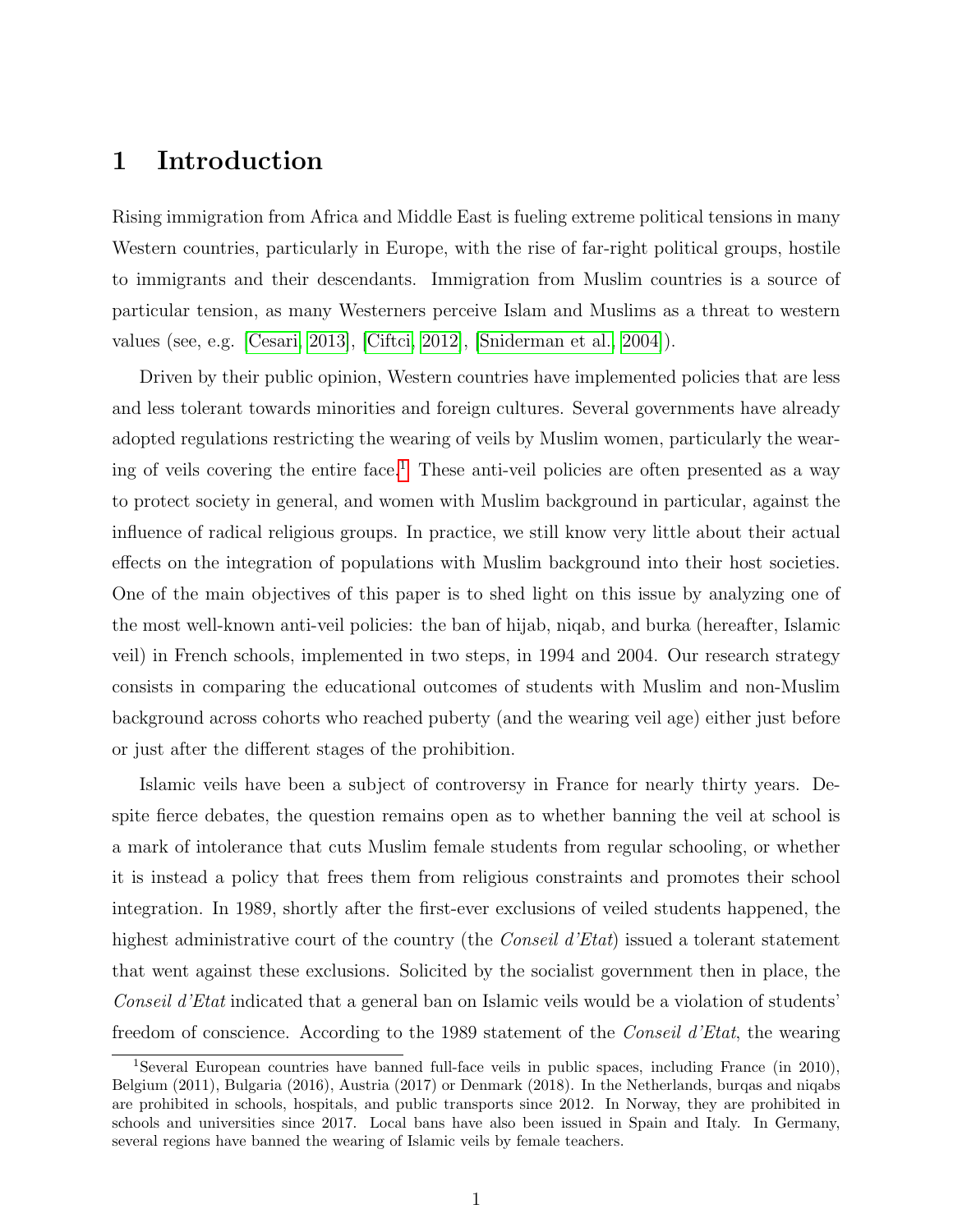of Islamic veils is fully compatible with French law, as long as it does not disrupt teaching activities and it is not used to proselytize. The statement ended asking school team to judge the existence of these problems on a case-by-case basis.

A few years later, after the return of the right to power, a first hardening of the doctrine took place. In 1994, in a context of growing concern over religious fundamentalism, the new Minister of Education, François Bayrou, issued a circular in which he officially asked public schools to ban "ostentatious" religious symbols at school, on the grounds that they are by themselves instruments of proselytizing which impede the normal running of teaching activities. Also, two senior mediators (both with Muslim background) were appointed by the minister to help schools to implement the circular and resolve conflicts.

The 1994 circular expressly encourages principals and teachers to oppose the wearing of Islamic veils by all legal means, and in particular by invoking the specific problems raised in the conduct of courses (such as absenteeism in certain sports courses or students' endangering in some technology courses). However, ministerial circulars do not have the force of law and the decisions that they inspire can always be challenged by citizens before the courts. Ten years later, in 2004, after a long debate, a new law circumvented this issue by prohibiting definitely the veil at school.[2](#page-4-0)

To identify the effect of the 1994 circular (or of the 2004 law), we focus on women who were born in France and we compare the educational outcomes of those whose father's nationality at birth is from a predominantly Muslim country (hereafter, Muslim group) with those of whose father's nationality at birth is French (hereafter, non-Muslim group). The vast majority of women in the non-Muslim group are not directly concerned by the ban on the veil and can serve as a "control" group. The Muslim group, on the other hand, is directly targeted by the prohibition of the veil, even if it is hard to foresee ex-ante in which direction it is mainly affected. For students who wish to wear the veil at school, the prohibition may have a negative effect on schooling, since it may lead them to opt for distance learning or to drop out from education. In contrast, for students who do not wish to wear the veil, but live in a pro-veil environment, the prohibition may have an opposite effect, as it may relieve them from having to wear at school a symbol that they do not want to wear.

<span id="page-4-0"></span><sup>&</sup>lt;sup>2</sup>To be specific, the law does not simply forbid the wearing of Islamic veils, but the wearing of any visible sign of religious affiliation. In 2004-2005, however out of 639 religious signs recorded in French schools, only 2% (i.e., 13) were not Islamic veils [Ministère de l'éducation nationale de l'enseignement supérieur et de la [recherche, 2005\]](#page-25-0).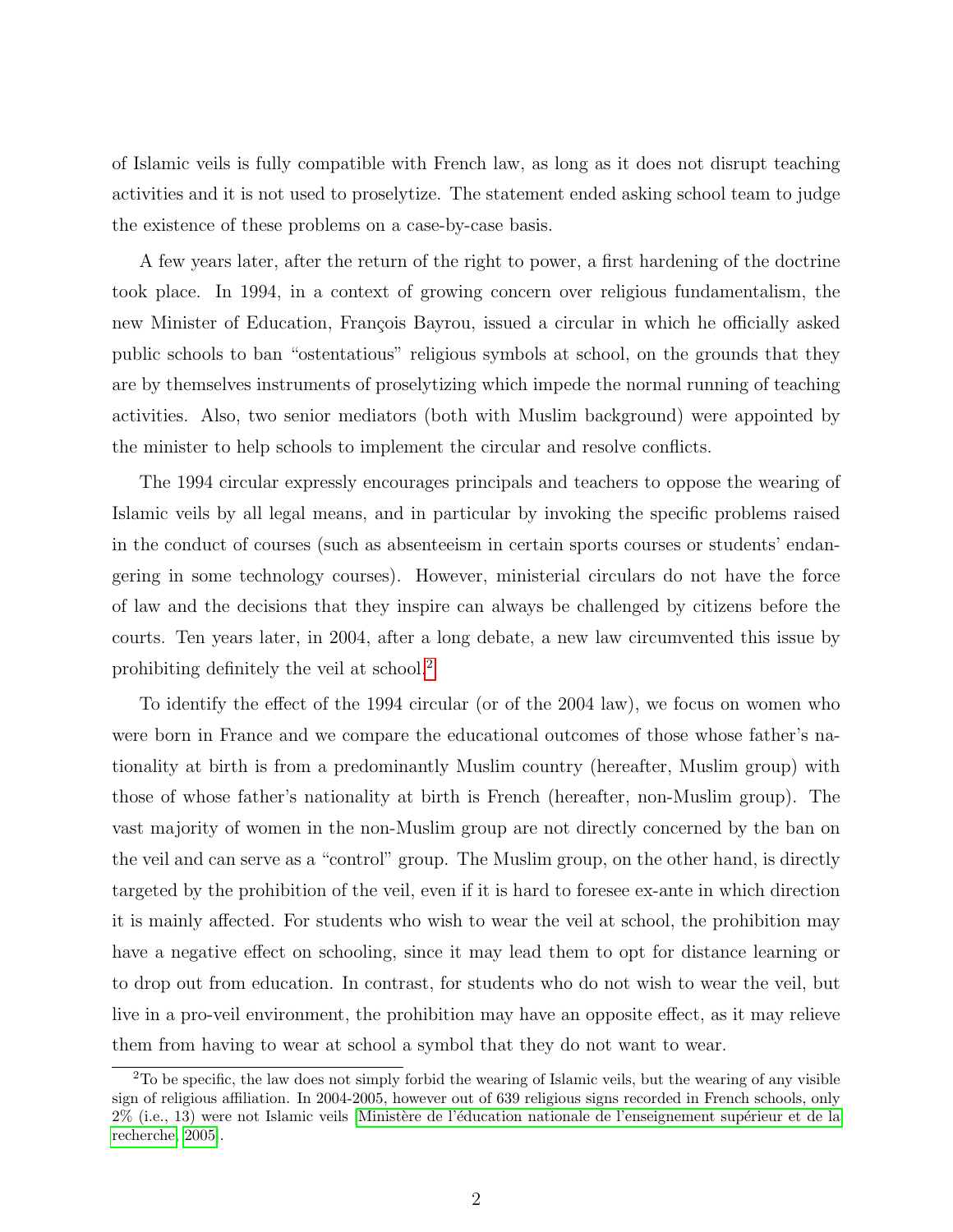With respect to the 1994 circular, data from the Labor Force Surveys (LFS) suggests that the second effect dominates by far. When we compare women from the Muslim group with those from the non-Muslim group, data reveal a marked increase in the proportion of high school graduates in the Muslim group for cohorts born in 1981 and after, namely for cohorts who reached puberty (and the age of wearing the veil) just after the ban. When we compare men from the Muslim group with those of the non-Muslim group, there is no similar increase in the proportion of high school graduates in the Muslim group for cohorts born in 1981 and after, consistent with the assumption that the increase observed for women is driven by a policy targeting female students.

Concerning the 2004 law, the pivotal cohorts are no longer those born in the early 1980s, but those born ten years later, in the early 1990s. They are the first who reached puberty after the prohibition of the veil is enshrined in law. The data show a further increase in the proportion of high school graduates among women from the Muslim group born in the early 1990s (after 1991), but a similar increase is seen in the non-Muslim group, which casts doubt on the role played by the 2004 law.

As it happens, the cohorts born after 1991 are the first who benefited from the reform of the high school vocational degree, which started to be implemented in 2008 and 2009 in France. From that date on, this degree is no longer prepared in four years but in three years. The reform was followed by almost a doubling of the number of students obtaining a high school vocational diploma in each cohort [\[Thomas, 2019\]](#page-26-1). The overall improvement in graduation rates observed for cohorts born after 1990 likely reflects the effect of this reform rather than the effect of the law. The law was passed several years after the ministerial circular asked schools to ban Islamic veils and our results suggest that, in itself, it did not generate any further improvement in the educational outcomes of women in the Muslim group.

To our knowledge, our paper develops one of the very first economic analysis of the policies restricting the wearing of Islamic veils in French school, and more particularly of the 1994 ministerial circular.[3](#page-5-0) Generally speaking, our paper contributes to the long-standing literature on the determinants of educational attainment, and more specifically to the branch of this literature emphasizing the role of social pressure and the importance given by adolescents to the perception that others have about them (see e.g. [Coleman](#page-25-1) [\[1961\]](#page-25-1); [Akerlof](#page-24-2)

<span id="page-5-0"></span><sup>&</sup>lt;sup>3</sup>[See, however, in the political sciences literature, the recent work by Abdelgadir and Fouka \[2019\], which](#page-24-2) [takes a different approach since they focus on the 2004 law alone and on the comparison of cohorts who](#page-24-2) [reach adulthood \(rather than puberty\) before and after 2004.](#page-24-2)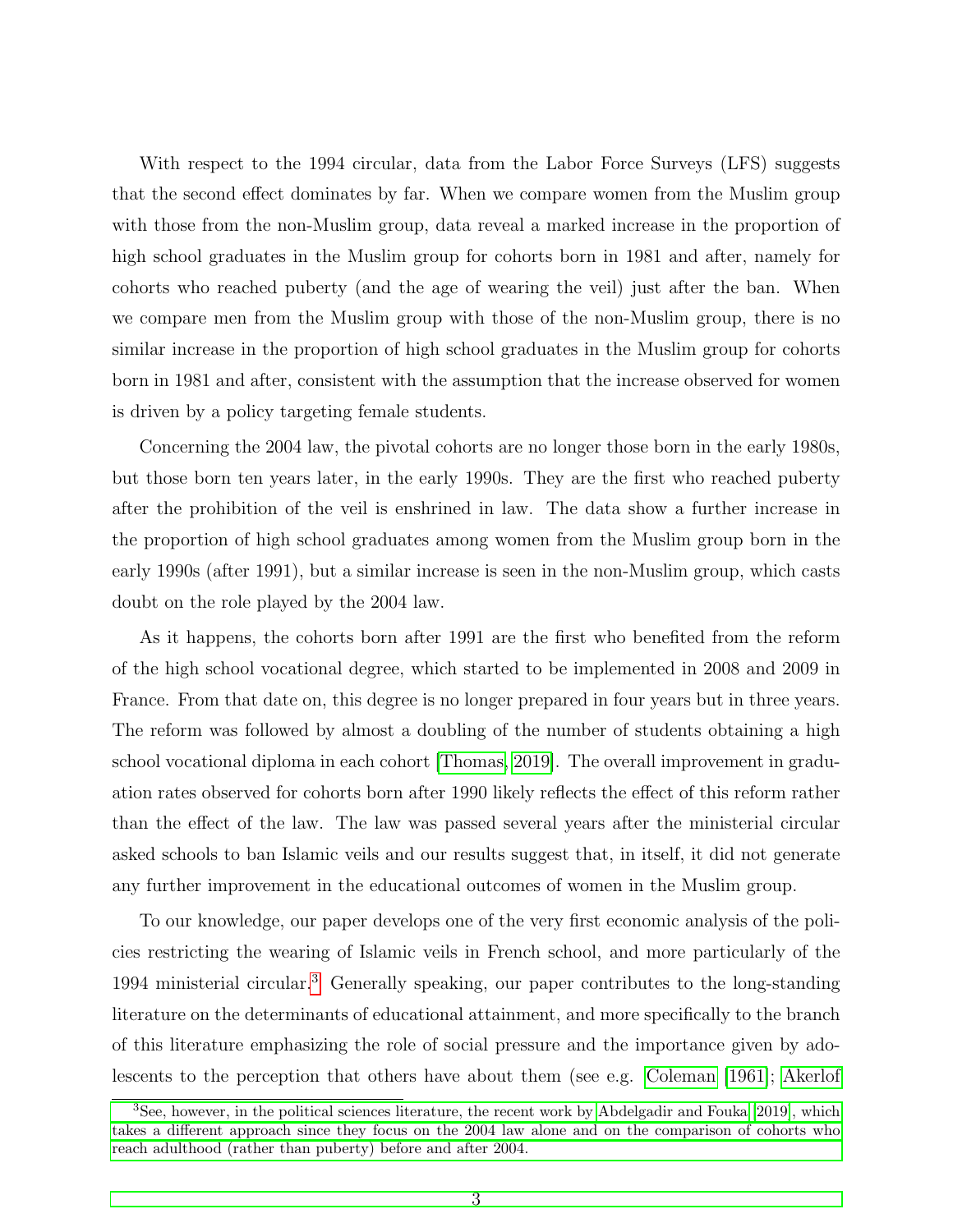[and Kranton](#page-24-2) [\[2002\]](#page-24-2); [Austen-Smith and Fryer Jr](#page-24-4) [\[2005\]](#page-24-4); [Bursztyn and Jensen](#page-24-5) [\[2015\]](#page-24-5); [Bursz](#page-24-6)[tyn et al.](#page-24-6) [\[2018\]](#page-24-6)). Specifically, our findings are consistent with a model where a significant fraction of female students with a Muslim background do not want to be perceived by their classmates (or teachers) as adhering to Muslim values, but live in social environments which impose costs to those who do not "act" Muslim whenever possible. Before the ban, attending school forces these students to experience social adversity, either at school (if they choose to wear the veil) or at home (if they refuse to wear the veil), with the possible consequence of their disengagement from school. After the ban, attending school without wearing the veil is no longer perceived as a problematic choice at home, and it becomes possible to attend school without experiencing social reprobation, resulting in lower dropout probability.

Our research also contributes to the economic literature on the integration of children with a foreign cultural background and, more specifically, on the integration of children with a Muslim background into non-Muslim western societies. With the recent record influx of Muslim migrants fleeing poverty and conflicts in Africa or the Middle East, the question of the integration of these families and their children is creating strong political tensions in non-Muslim host countries, especially in Europe. The economic literature has long documented that children with a foreign cultural background often experience strong difficulties at school and often drop out very early from school (see, e.g., [Schnepf](#page-25-2) [\[2007\]](#page-25-2); [Algan et al.](#page-24-7) [\[2010\]](#page-24-7); [Dust](#page-25-3)[mann et al.](#page-25-3) [\[2012\]](#page-25-3)). The literature has also long emphasized that these difficulties reflect that children with foreign background often live in families that are low-income and that have limited proficiency in the language of the host country, even though it remains to understand why the role of these family inputs vary greatly across children's countries of origin or host countries [\[OECD, 2015\]](#page-25-4). In this context, our paper highlights the key role played by a different mechanism, namely the difficulties faced by adolescents with a foreign cultural background in forming their own identity. These difficulties appear to be especially important for children with a Muslim background living in a non-Muslim western country, since the expression of their commitment to the Muslim culture can be interpreted as a commitment to a violent, anti-Western ideology [\[Cesari, 2013\]](#page-24-0). Eventually, our research helps to understand why - in a country like France - school problems are generally much more important for students whose parents come from a Muslim country than for other second-generation students [\(Brinbaum](#page-24-8) [and Kieffer](#page-24-8) [\[2009\]](#page-24-8) and [Brinbaum et al.](#page-24-9) [\[2010\]](#page-24-9)). It also helps to understand why these school problems have decreased more rapidly for female than for male students over the generations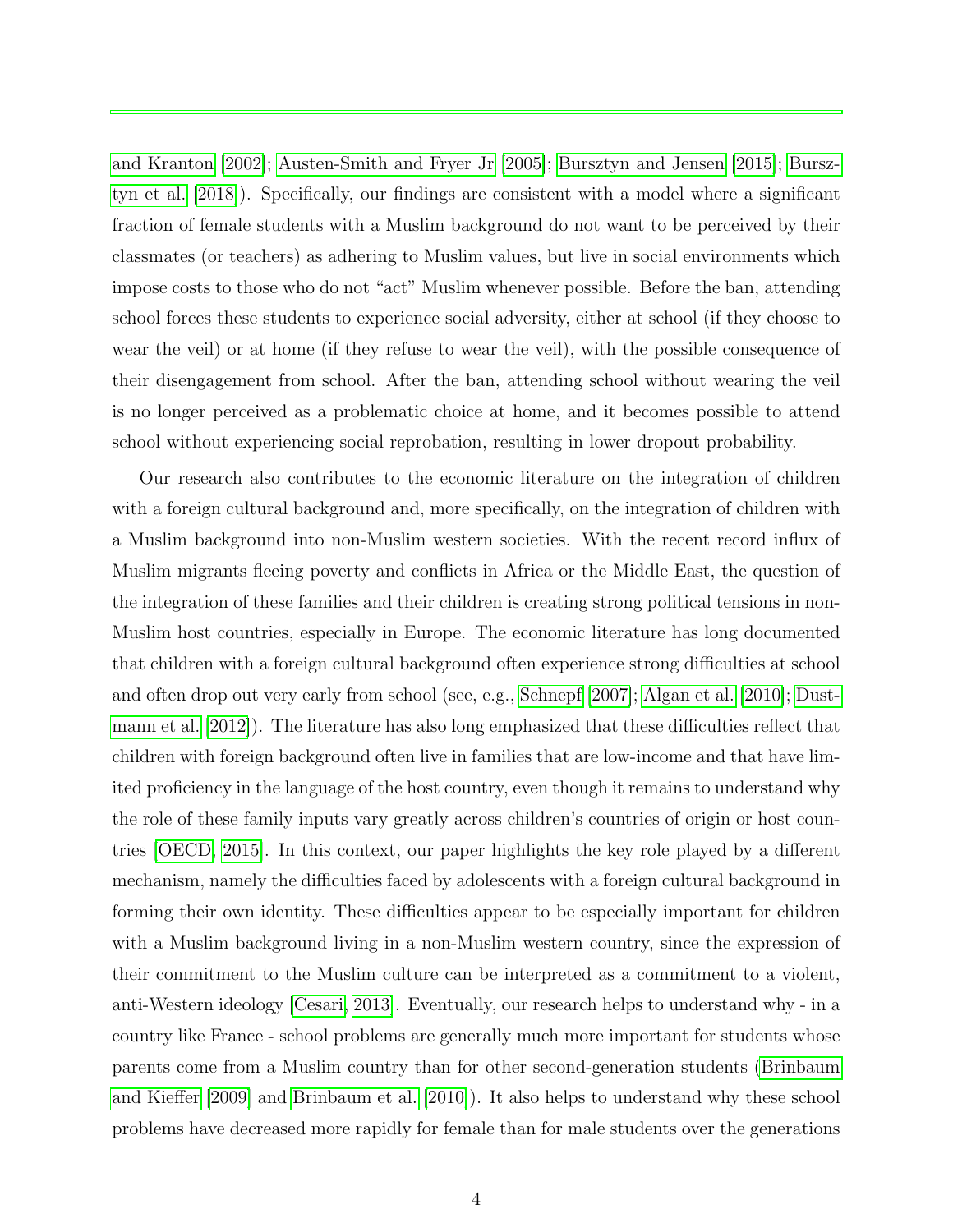born in France between the early 1970s and the early 1990s, as documented in this paper.

The remainder of the paper is organized as follows: Section [2](#page-7-0) describes the institutional and historical context while Section [3](#page-11-0) describes available data and variables. Section [4](#page-13-0) presents our conceptual framework and provides some basic evidence about the effect of the anti-veiling policies adopted in French schools between 1994 and 2004. Sections [5](#page-17-0) and [6](#page-20-0) develop our graphical and regression analysis, and Section [7](#page-22-0) concludes.

## <span id="page-7-0"></span>2 Historical and institutional context

In September 1989, three Muslim girls were expelled from a middle school of the city of Creil (70 km north of Paris) on the grounds of refusing to remove their Islamic headscarves during the school day. In a letter to parents, the school principal explained that, according to him, Islamic headscarves represent an "excessive externalization" of religious affiliation, incompatible with the neutrality that must prevail in public schools.[4](#page-7-1) After this event, other veil-related disputes broke out in the following weeks, most notably in the cities of Marseille and Avignon. These events feed a controversy between supporters and opponents of the appropriateness of Muslim girls wearing veils at schools.

#### The Conseil d'Etat statement

In an effort of appeasement, the (socialist) Minister of Education at that time, Lionel Jospin, seized the *Conseil d'Etat*, which is, in French law, the final arbiter of conflicts between citizens and public institutions. At the end of 1989, the Conseil d'Etat issued a statement against a general ban of Islamic veils at schools. According to the Conseil, such a prohibition would go against students' freedom of conscience and their right to express their religious beliefs. The Conseil stated that banning veils at school was only possible on a case-by-case basis and under particular circumstances, when wearing a veil threatens the smooth running of courses (for example, a student refusing to take off her veil during swimming lessons could be expelled). In the same year, the Minister published a circular in which he rephrased the Conseil's statement, by calling educational teams to judge case by case the problems raised by the wearing of veils in their schools.

<span id="page-7-1"></span><sup>&</sup>lt;sup>4</sup>Supported by Jacques Chirac's party (RPR, right-wing), this school principal will be elected member of the parliament in the following general elections, in 1993 (and reelected in 1997).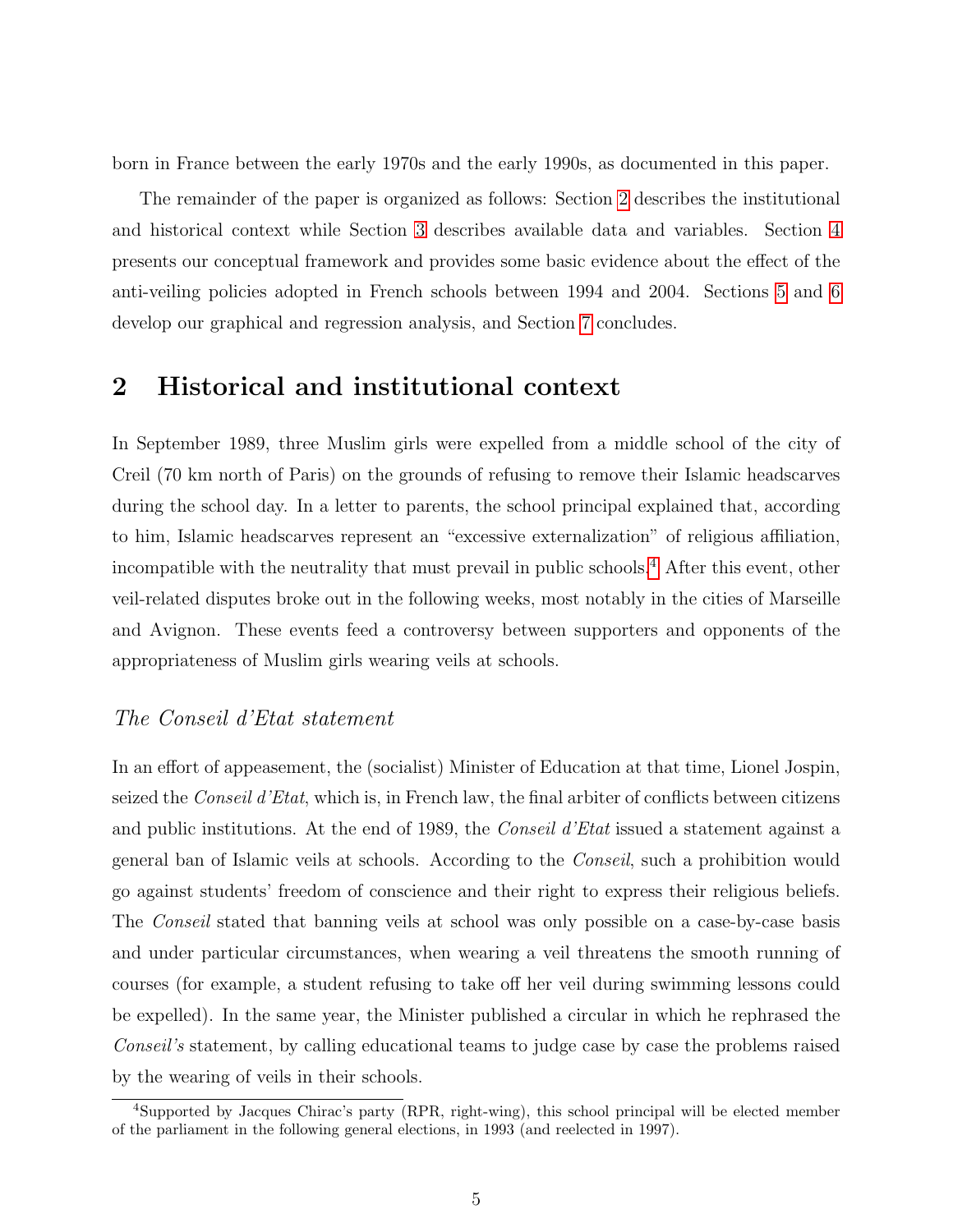#### The 1994 Circular

The 1989 statement of the *Conseil d'Etat* did not avoid the proliferation of local disputes in the early 1990s. In a context of rising religious fundamentalism, many teachers and principals started to complain of being left without clear instructions against what they perceived as an offense against the neutrality of public schools. In 1994, one year after the return of the right to power, a group of newly elected MPs (among which the former Creil principal) began to lobby for veil prohibition in schools [\[Pelletier, 2005\]](#page-25-5). In September 1994, the new Minister of Education, François Bayrou, issued a circular where he proposed a new interpretation of the laws regulating French secularism at school, but in a particularly restrictive sense. The text of this circular introduced a distinction between discreet religious signs and ostentatious signs, asking school principals to ban the latter. To be specific, it is written: "It is not possible to accept at school the presence of signs so ostentatious that their meaning is precisely to separate certain pupils from the rules of coexistence at school. These signs are, in themselves, elements of proselytism, all the more so when they involve challenging certain courses or disciplines, whether they endanger pupils or cause disruption in the school's life. I, therefore, ask you to propose  $(\dots)$  the prohibition of these ostentatious signs, even though the presence of more discreet signs, showing only the attachment to a personal conviction, cannot be subject to the same reservations, as stated by the *Conseil d'Etat*  $(\ldots)$ ". The circu-lar ends by proposing a model article to be included in schools' internal rules,<sup>[5](#page-8-0)</sup> in which it is stipulated that "ostentatious signs, which in themselves constitute elements of proselytism or discrimination, are prohibited". Bayrou also appointed two senior mediators (Rachida Dati and Hanina Cherifi, both with a Muslim background) to help schools to implement the circular and resolve conflicts that might arise by its implementation.

In the French context, a circular is a document that sets out the state of the law for civil servants, so as to promote the most uniform application of the law across the country. A circular therefore does not enact new norms, but proposes an interpretation of the existing ones. This interpretation functions as a working tool for public agents (in our case, principals and teachers) and as a source of information for users (in our case, students and their families).

By influencing agents' practices and users' representations, the impact of a circular can be very important, even if the decisions that it inspires can always be challenged before a

<span id="page-8-0"></span><sup>&</sup>lt;sup>5</sup>The full text of the circular is provided in Appendix A.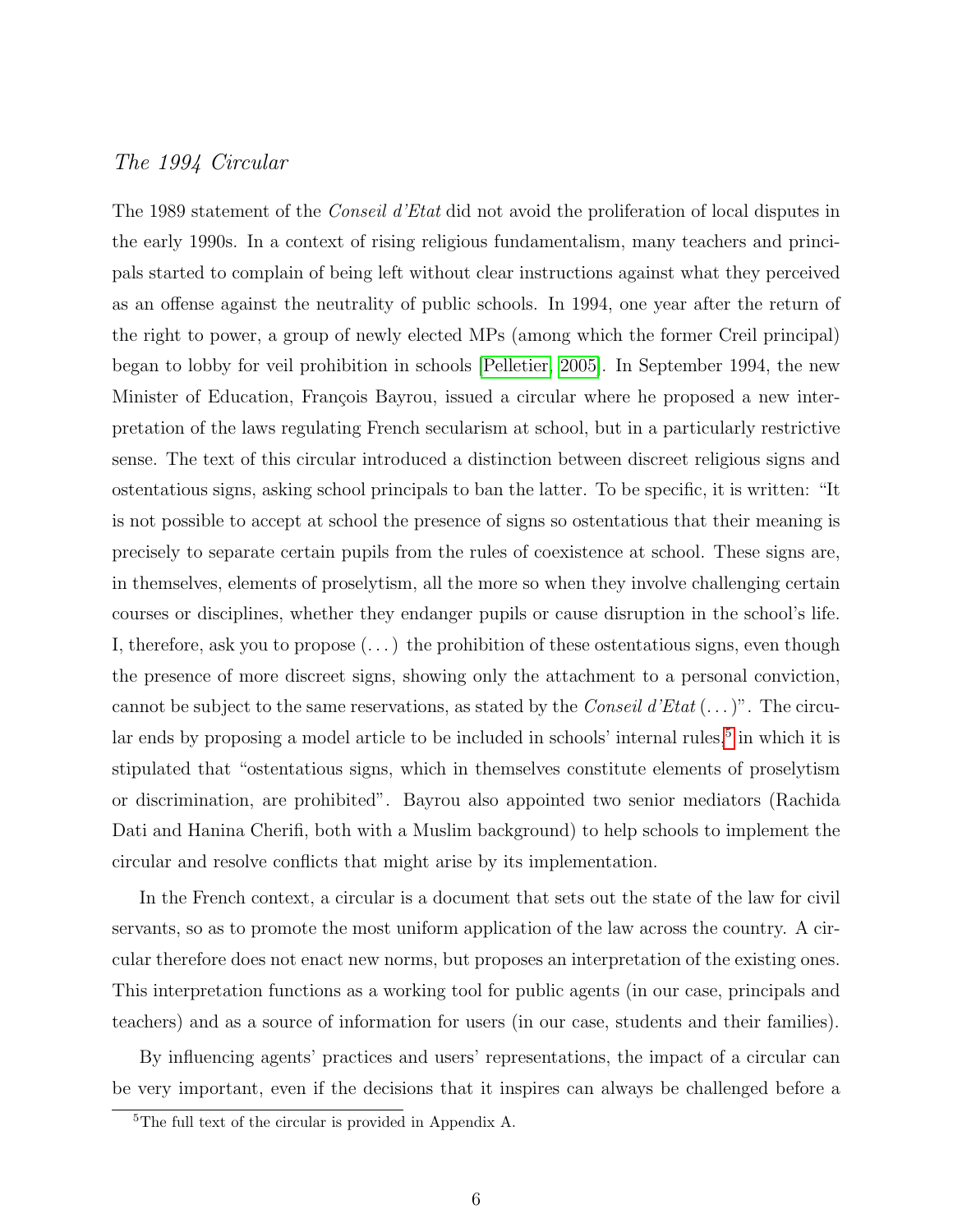court.[6](#page-9-0) One of the objectives of our research will be precisely to evaluate the impact of the 1994 circular.

#### The 2004 Law

The 1994 circular likely reduced strongly the number of girls wearing a veil at school,<sup>[7](#page-9-1)</sup> but litigations remained to be judged by teachers and principals themselves, on a case-by-case basis, in often-difficult local contexts. Teachers and principals wishing to implement the 1994 circular were in the front line, as it was up to them to convince students (and their families) to give up wearing the veil. Moreover, when the dialogue with students failed, and exclusions had to be decided, teachers and principals could not be certain that these exclusion decisions would not be ultimately cancelled by the *Conseil d'Etat*.

In this context, the French President Jacques Chirac set up a national commission to help to define a better implementation of the principle of secularism in French society. During the public hearings organized by this commission, almost all teachers and principals auditioned declared themselves in favor of a new law that would clearly affirm the illegality of ostentatious religious symbols and would relieve educational teams from having to judge on a case-by-case basis the legality of these symbols.<sup>[8](#page-9-2)</sup> In March 2004, a new law about secularism in French society was approved by the vast majority of the parliament, the most emblematic article of which being the prohibition of ostentatious religious symbols in schools.

<span id="page-9-0"></span><sup>&</sup>lt;sup>6</sup> In the year that followed the 1994 circular, only 139 students refused to remove their veil and were excluded. According to reports to the Senate and to the Ministry of Education, about 39% of these exclusion decisions were overturned before a court (see Rapport d'Information au Sénat [\[2004\]](#page-25-6) or Ministère de l'éducation nationale de l'enseignement supérieur et de la recherche [\[2005\]](#page-25-0)).

<span id="page-9-1"></span><sup>&</sup>lt;sup>7</sup>In 2003, in an interview at one of the main French weekly magazine (the Nouvel Observateur), one of the mediator appointed by the Ministry of Education, Hanina Cherifi, said that during the academic year 1994-1995, ". . . we had 3000 disputes for which an intervention was necessary. In 2002, only about 150". Also, according to the 2005 report to the Ministry of Education [Ministère de l'éducation nationale de l'enseignement supérieur et de la recherche, 2005], there were only 47 exclusions of veiled students in the year that followed the 2004 law, against 139 exclusions in the year that followed the 1994 circular. This is consistent with the assumption that the number of potential conflicts between schools and families declined strongly across the 1994-2004 period.

<span id="page-9-2"></span><sup>8</sup>The commission comprised 20 members and conducted about 140 hearings. The commission made a report to the president with proposals about how the principle of secularism should be implemented in French society. One of the main proposals was to ban the Islamic veil in schools. See [\[Commission de](#page-25-7) réflexion sur l'application du principe de laïcité dans la république, 2003].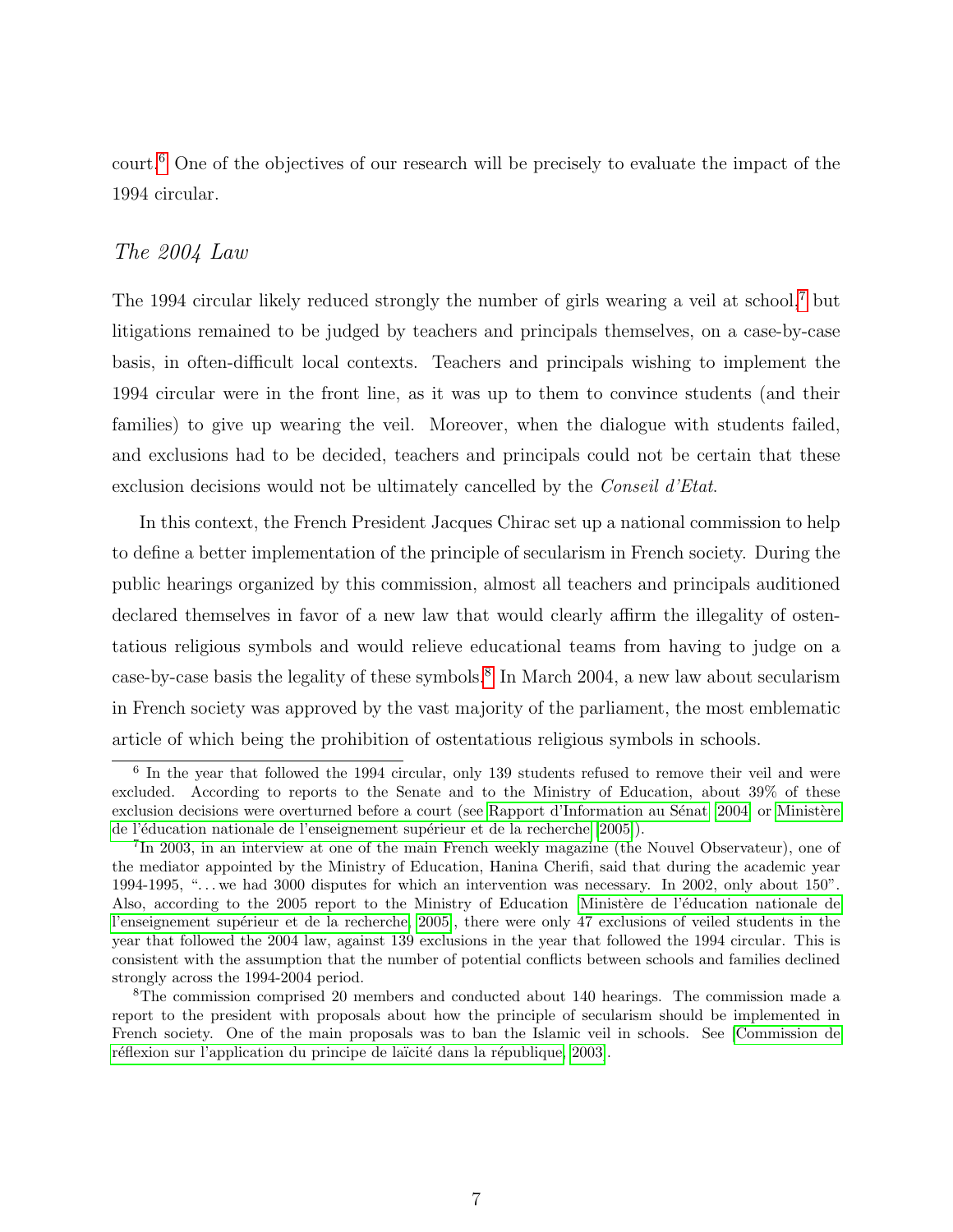#### The educational system and the 2008-2009 high school reform

Between 1989 and 2004, the French doctrine about the presence of Islamic veils in schools moved from tolerance to total prohibition. In this paper, our main ambition is to assess the extent to which this change affected the school trajectories of female students from Muslim families and their ability to complete secondary education.

In France, elementary education lasts five years (from age 6 to 11), middle school lasts four years (from age 11 to 15), and high school lasts three years. Given that the decision of wearing a veil is usually taken at puberty (i.e., at about age 13), it is generally during the middle school years that the conflict between veil-wearing and school attendance becomes relevant. Specifically, according to a report to the government on the application of the  $2004 \text{ law},^9$  $2004 \text{ law},^9$  there were about 640 veiled students in 2004-2005, a little less than 53% in upper secondary education (grade 10 to 12), a little less than 47% in lower secondary education (grade 6 to 9), and less than  $1\%$  in primary schools. These numbers are consistent with the assumption that there were a little more than 100 veiled students per birth cohort and that they wore the veil mostly from grade 7 (age 12-13) to grade 12 (age 17-18).

Schooling is compulsory until the age of 16, but many students begin to disengage from school earlier, before the end of middle school, especially in deprived neighborhoods. According to a recent report of the Ministry of Education, among families in the bottom quartile of the income distribution, more than 7% of middle school students miss more than four half days of school per month without justification [\[Cristofoli, 2019\]](#page-25-8).

After middle school, students can continue in high school so as to prepare for the baccalaureat, i.e., the high school diploma which marks the end of secondary education and opens the possibility of continuing in higher education. Since 1987, French high schools offer three possible tracks: the general education track, the technological track, and the vocational track, each leading to a particular type of high school diploma.

The general education and technological high school diploma require three years of preparation (from 10th to 12th grade). Until 2007, the vocational high school diploma required four years of preparation. From 2008, this same diploma requires only three years of preparation (firstly for 1/3 of the different possible occupational tracks, then in a generalized way in 2009). By reducing the length of the program, this reform induced a rise in the propor-

<span id="page-10-0"></span> $9$ See Ministère de l'éducation nationale de l'enseignement supérieur et de la recherche [\[2005\]](#page-25-0).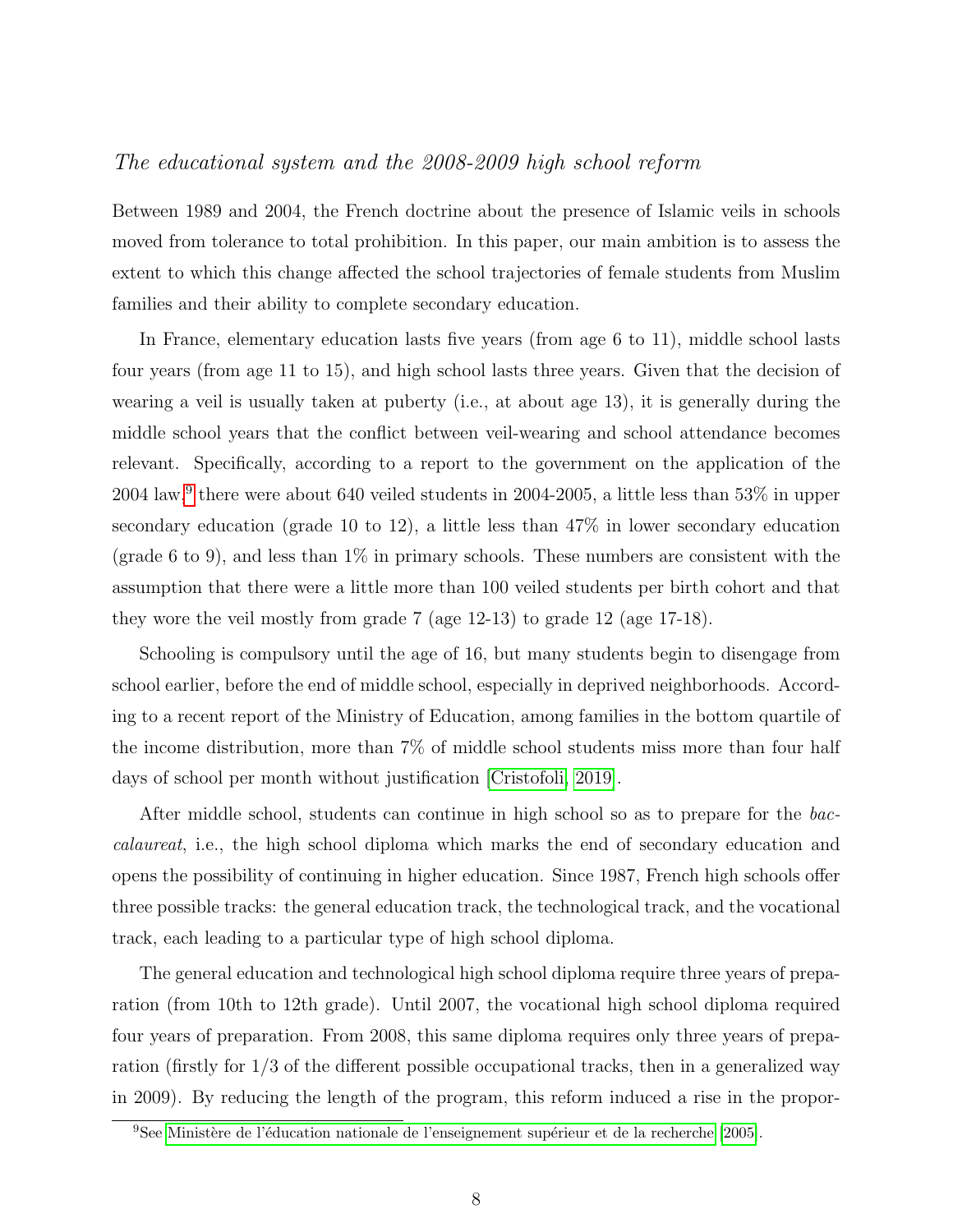tion of students who continue in vocational high school and, eventually, a rise in the overall proportion who obtain a high school diploma.

The first cohort to be fully impacted by the reform is the cohort of students born in 1992, since they entered into high school in 2008 or 2009 (depending on whether they had repeated a grade or not, in middle school or primary school).[10](#page-11-1) Administrative data from the Ministry of Education confirms that the proportion of vocational high school graduates stays a little above 12% for cohorts born in the 1980s, but then increases to over 20% for the cohort born in the mid-1990s (see [Thomas](#page-26-1) [\[2019\]](#page-26-1)). Hence, the first cohorts who benefited from the vocational high school reform were born at the beginning of the 1990s, but these cohorts are also the first who had not yet reached puberty when the 2004 law was issued. To put it differently, the cohorts who were the first to be impacted by the law are also the first who benefited from the reduced cost of vocational high school graduation (as well as from the introduction of catch-up exams for final-year vocational high-school students). In this context, the effect of the 2004 law will be identified only under the maintained assumption that the high school reform had the same impact on students in the Muslim and non-Muslim groups.<sup>[11](#page-11-2)</sup>

## <span id="page-11-0"></span>3 Data and sample

We use data from the Labor Force Surveys (hereafter LFS) conducted by the French Statistical Institute between 2005 and 2017. They provide us with information on respondents' gender, education, and date and place of birth for a large representative sample of individuals aged 15 or more. The LFS is a rotating panel of housing units where one-sixth of the units are replaced each quarter. Each housing unit remains in the survey for six consecutive quarters, but, in the following, we keep only the observations that correspond to the first quarter.

<span id="page-11-1"></span>We have no direct information on respondents' religious affiliation, but we have informa-

<sup>10</sup>Students who were born in 1991 and entered into vocational high school in 2006 or 2007 may also have been impacted by the introduction of catch-up exams for final-year vocational high school students in 2009. The introduction of these catch-up exams coincides with a significant rise in pass the rates of vocational high school diploma, especially between 2009 and 2011 (see [Thomas](#page-26-1) [\[2019\]](#page-26-1)).

<span id="page-11-2"></span><sup>&</sup>lt;sup>11</sup> According to figures provided in [Brinbaum et al.](#page-24-9) [\[2010\]](#page-24-9), the proportion of female students who opt for vocational education at the end of middle school is about the same in the Muslim and the non-Muslim group. Then, there is no strong reason to believe that the reform had a stronger effect on female students in the Muslim group. By contrast, the proportion of male students who opt for vocational education appear to be stronger among students in the Muslim group, so that it is likely that the reform had a stronger impact on these male students. In this scenario, the comparison between changes in inequalities between female students with Muslim and non-Muslim background and changes in inequalities between male students with Muslim and non-Muslim background may provide us with a downward biased of the 2004 law effect.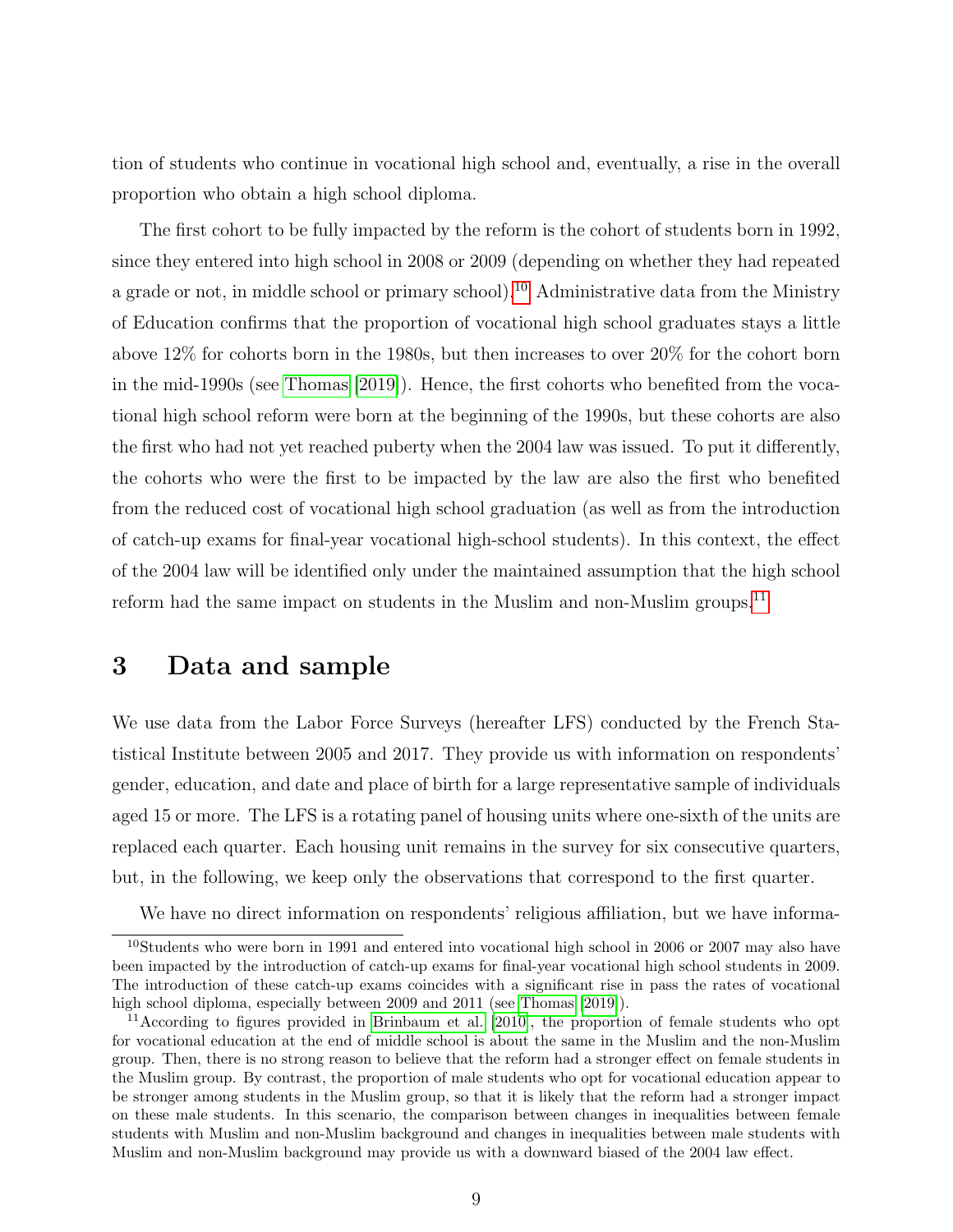tion on the nationality at birth of their parents. Specifically, we know for each respondent whether her father's nationality at birth is French or whether it is from either (a) a Maghreb country (i.e., Algeria, Tunisia or Morocco), (b) a Middle East country (which, in France, corresponds essentially to Turkey), (c) a non-Maghreb African country, (d) a country from South-Asia (i.e., Laos, Vietnam or Cambodia), (e) a European country, or (f) a country from the rest of the world.

In the French context, the first two groups include a vast majority of Muslims, whereas the third group is more heterogeneous and include a tighter majority of Muslims.[12](#page-12-0) In the remainder of the paper, we focus on LFS respondents who were born in France (i.e., who likely went to school in France), and define as "Muslim" those whose fathers' nationality at birth is from either a Maghreb country, a Middle-East country, or a non-Maghreb African country. Conversely, "non-Muslim" are those whose father's nationality at birth is French. Our Muslim group represents about 7% of LFS respondents born between 1970 and 1994. Within this Muslim group, there is a vast majority of individuals whose father's nationality at birth is from a Maghreb country (about 60% for recent cohorts and 75% for older ones), while a smaller fraction of individuals had a father whose nationality at birth was from a Middle East (10% for older cohorts and 15% for recent ones) or a non-Maghreb African country (about 15% for older cohorts and 25% for recent ones). As discussed below, we checked that our results are quasi unchanged when we drop non-Maghreb African countries from the "Muslim" group.

Generally speaking, the purpose of our paper is to compare the evolution of the educational attainment of individuals in the Muslim group with the evolution of the educational attainment of individuals in the non-Muslim group. Specifically, we explore whether the difference in high school graduation rates between these two groups changed across cohorts born between the mid-1970s (the last to be unaffected by the 1994 circular) and the early

<span id="page-12-0"></span><sup>12</sup>According to a survey conducted in 2008-2009 by the French statistical office (INSEE) and the French institute for demographic studies (INED), on a sample representative of the population aged 15-50 living in France, 80% of immigrants from Maghreb or Turkey are Muslim. Moreover, more than 70% of individuals who were born from Maghrebi or Turkish immigrants are Muslim (see [Simon and Tiberj](#page-25-9) [\[2010,](#page-25-9) [2016\]](#page-25-10)). For non-Maghreb Africans, the same survey distinguishes between those from "Sahelian Africa" (Senegal, Mali, Mauritania, Guinea, Chad,...) and those from "Central Africa" (Congo, DRC, Cameroon, Ivory Coast...), each of the two sub-groups representing about half of the non-Maghrebi African. The proportions of Muslims is about as high for the group of Sahelian Africans as for Maghrebi. By contrast, Muslims represents less than 10% of immigrants from Central Africa. Census data confirms that about half of the non-Maghreb Africans living in France are from countries where Islam is the main religion, while the other half come from countries where Muslims are in the minority.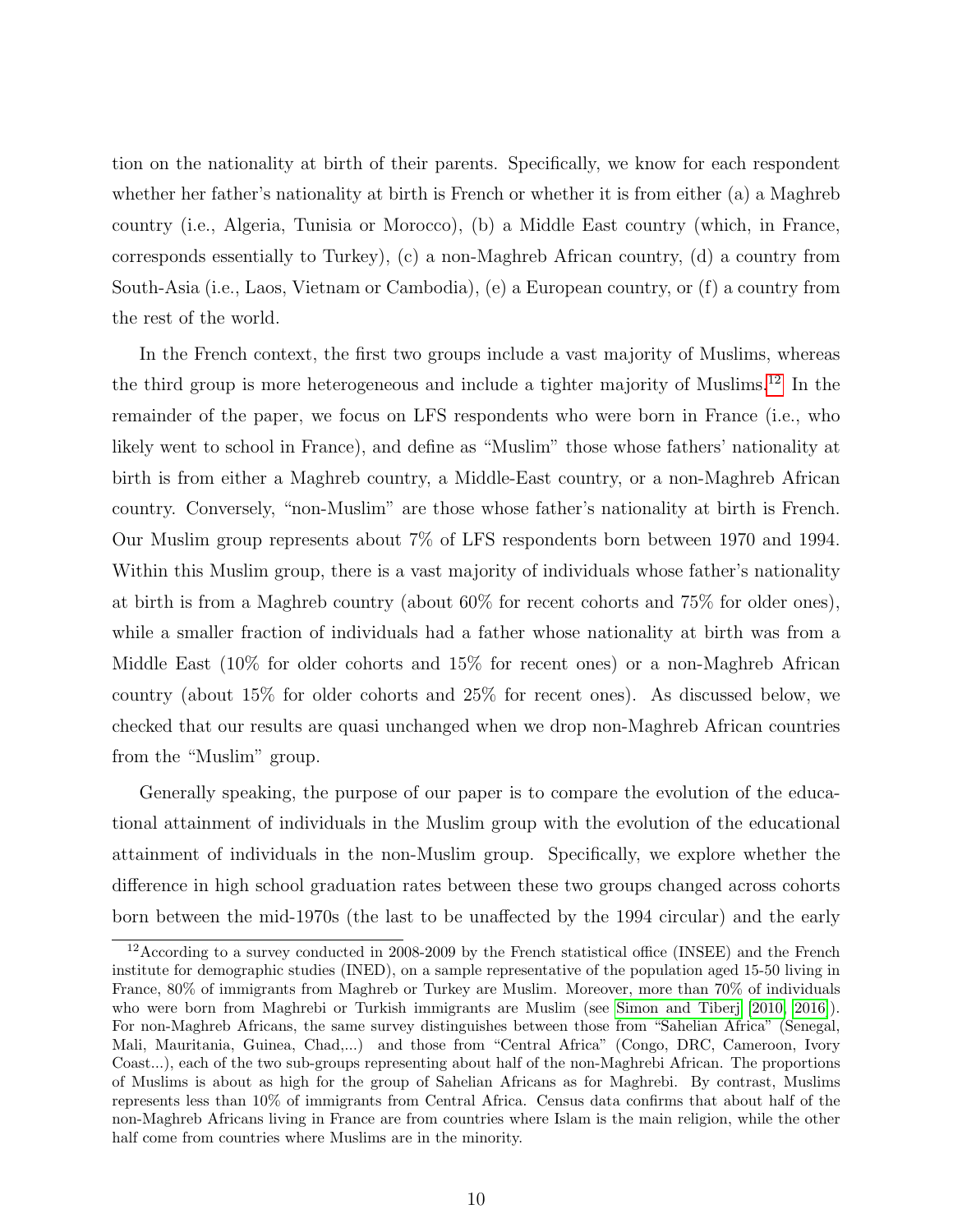1990s (the first to reach puberty after the 2004 law). In the French context, the vast majority of individuals finish secondary education before age 21 and, consequently, our working samples will be restricted to individuals aged 21 or more. We checked that our results are unchanged when samples are restricted to individuals aged 22 or more. Some descriptive statistics for our working sample are provided in Appendix Table [C3](#page-40-0) and [C4.](#page-41-0)

### <span id="page-13-0"></span>4 Conceptual framework and basic evidence

The 1994 circular and the 2004 law were preceded by very lively debates in the media and parliament. The report of the 2003 commission for the application of the principle of secularism in France summarizes the main objections raised by opponents of banning the veil, as well as the advantages put forward by people in favor of the ban. Among the objections raised was the idea that a law prohibiting the veil would encourage school dropout among young Muslim female students who wish to live according to the rules of Islam. Among the arguments in favor of a new law was the idea that a "silent majority" of young female students with a Muslim background are under pressure at home or in their neighborhood and need to be protected against choices that are not theirs.<sup>[13](#page-13-1)</sup>

Similar ideas are found in the article written in 1996 by one of the mediators appointed to help schools to implement the 1994 circular [Chérifi, 1996]. According to her, there are many reasons why some students may want to avoid wearing a veil in French school. In particular, the veil can increase the stigmatization of those who wear it. The mediator reports a teacher saying "As the veil is highly visible, we see the Muslim instead of seeing the student". Wearing a veil can also be interpreted as a commitment to the values of a more rigorous Islam, a disapproval of the fact that girls and boys are mixed in the same classes, and a reluctant attitude of participating in some sports activities. Some adolescents may want not to appear as committed to these values, even though their family and social environment want them to.

#### A simple model for Islamic veil prohibition

In Appendix B, we build on these ideas to develop a simple conceptual framework so as to make it as clear as possible how a ban on Islamic veils can affect female students with

<span id="page-13-1"></span><sup>&</sup>lt;sup>13</sup>See Commission de réflexion sur l'application du principe de laïcité dans la république [\[2003\]](#page-25-7). With respect to the "silent majority" of moderate Muslims whose voices are quietened by a very small radicalized minority, see also [Esposito and Mogahed](#page-25-11) [\[2007\]](#page-25-11).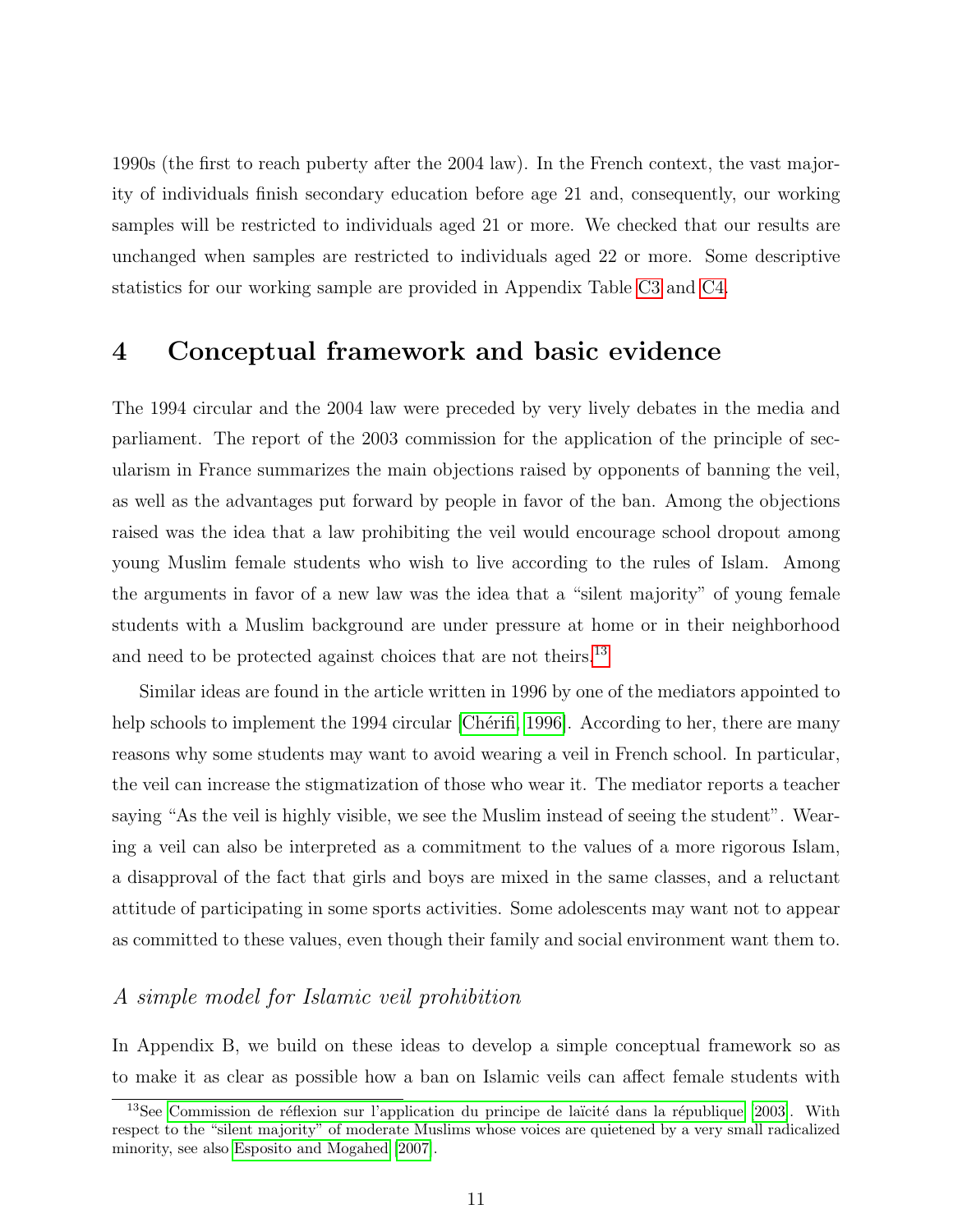a Muslim background. In this model, female students have three basic choices when they reach puberty. They can either attend school and get involved in their studies while wearing the veil at school (EV), attend school and get involved in their studies without wearing the veil at school (EV), or disengage from school (including by skipping classes),  $(Y)$ . With respect to preferences, some students (hereafter, pro-veil students) have strong religious convictions and prefer to disengage from school rather than to get involved without wearing the veil. Some other students (hereafter, anti-veil students) do not want to be perceived as adhering to Muslim values by their classmates and prefer to disengage from school rather than to get involved while wearing the veil. Students choose the option that maximizes their utility, under the constraints imposed by their family and social environments. For the sake of simplicity, we assume that there are only two types of environments: 1) those imposing adolescents to wear a veil wherever possible, and 2) those not imposing any constraints. In this framework, it is not difficult to show that a ban on Islamic veils may affect negatively pro-veil students, but positively anti-veil students living in a pro-veil environment.

As for the first group of students (pro-veil), a ban on Islamic veils mechanically induces a decline in the utility derived from getting involved in their studies at adolescence and, consequently, may lead to an increase in drop out risks. These negative effects are potentially even stronger for students who reach puberty (and the age of wearing the veil) after the ban than for those who reach puberty before the ban. For example, if we focus on a ban issued in  $t_0$ , the effect on pro-veil students are likely more negative for those who were born after  $t_0$  − 13 than for those who were born before  $t_0$  − 13. Those born after  $t_0$  − 13 reached the age of 13 after the ban, and have therefore all been encouraged to disengage from public education at this age, since it is also about the age of puberty and the age when one must begin to wear the veil. On the other hand, those born before  $t_0 - 13$  face the ban only later (age 14 for those born in  $t_0$  − 14, age 15 for those born in  $t_0$  − 15, etc..) and are induced to disengage from public school only later, or not at all for those born before  $t_0 - 18$  (they have all left secondary education in  $t_0$ ). Overall, if there were only pro-veil students, we should observe a gradual decline in educational attainment across the cohorts born between  $t_0$  − 18 and  $t_0$  − 13, followed by a stability at the lowest level for subsequent cohorts. The magnitude of the pre  $t_0 - 13$  decline should provide us with a measure of the proportion of pro-veil compliers in each cohort. This scenario is shown in Appendix Figure [B6.](#page-39-0)

Concerning female students from the second group (anti-veil student living in a pro-veil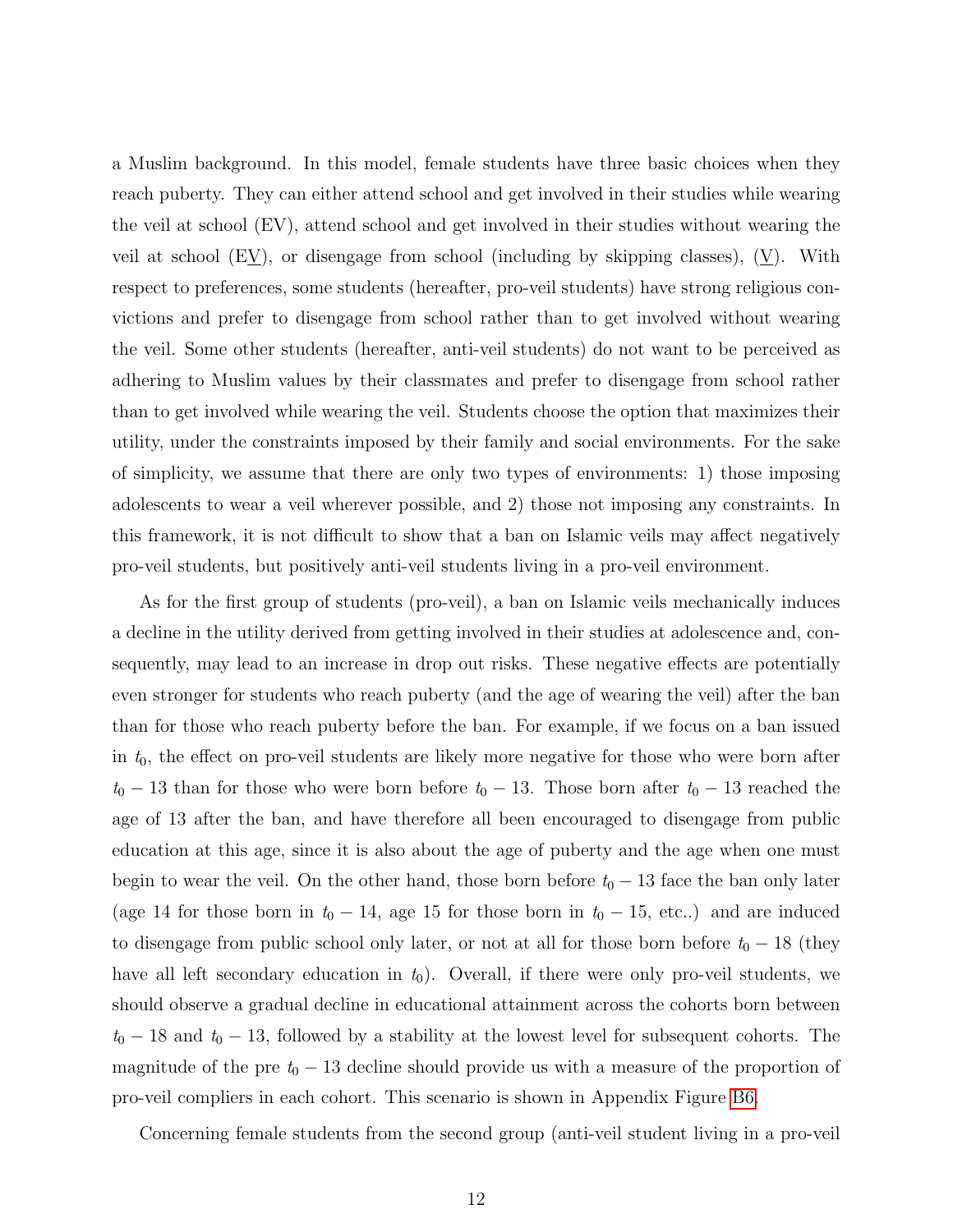environment), a ban on Islamic veils in schools induces a rise in the utility derived from attending school at adolescence, which may lead to an increase in educational achievement. Here again, it is necessary to distinguish between those who reach the age of puberty before the ban and those who reach puberty after the ban. Assuming again that the ban is issued in  $t_0$ , anti-veil students born after  $t_0 - 13$  reach the age of puberty (and the age of wearing the veil) after  $t_0$  and are, therefore, induced to engage in school from age 13 on. On the other hand, those born before  $t_0 - 13$  reach the age of 13 before the ban and are, therefore, all induced to disengage from education at this age. In this scenario, assuming that dropout risks depend mostly on the age at which students first disengage from school, we should observe a significant increase in the educational attainment of anti-veil students in pro-veil environment for cohorts born just after  $t_0-13$ . This scenario is shown in Appendix Figure [B5.](#page-38-0)

In this very simple conceptual framework, the overall impact of the 1994 circular (or of the 2004 Law) on the schooling careers of female students in the Muslim group cannot be easily predicted, since it depends on the relative number of pro-veil and anti-veil adolescents in each cohort, which appears as the main unknowns of our problem.

#### Basic evidence: pre-prohibition vs post-prohibition cohorts

One simple way to shed light on this issue is to compare the educational outcomes of women in our Muslim and non-Muslim groups, before and after the prohibition of Islamic veils. Is there a specific improvement in the level of education of women in the Muslim group after the prohibition?

One first approach to these questions is to compare the probability of high school graduation for groups of cohorts born either in the early seventies (1970-1974), in the early eighties (1980-1984), or in the early nineties (1990-1994). By reasoning on groups of cohorts, our goal is to start with the most robust analysis possible. The oldest group of cohorts was aged 20 (or more) when the 1994 circular was issued and were unaffected by the anti-veil policies implemented in 1994 and 2004. In contrast, the youngest group of cohorts was directly impacted by these policies, since they entered primary school after 1994 and were still in middle school when the 2004 law was issued. Finally, the cohorts born in 1980-1984 were affected by the 1994 circular (they were still in middle school when the circular was issued), but not by the 2004 law (since they finished high school before).

Table [1](#page-27-0) shows the proportion of high school graduates for the three groups of cohorts,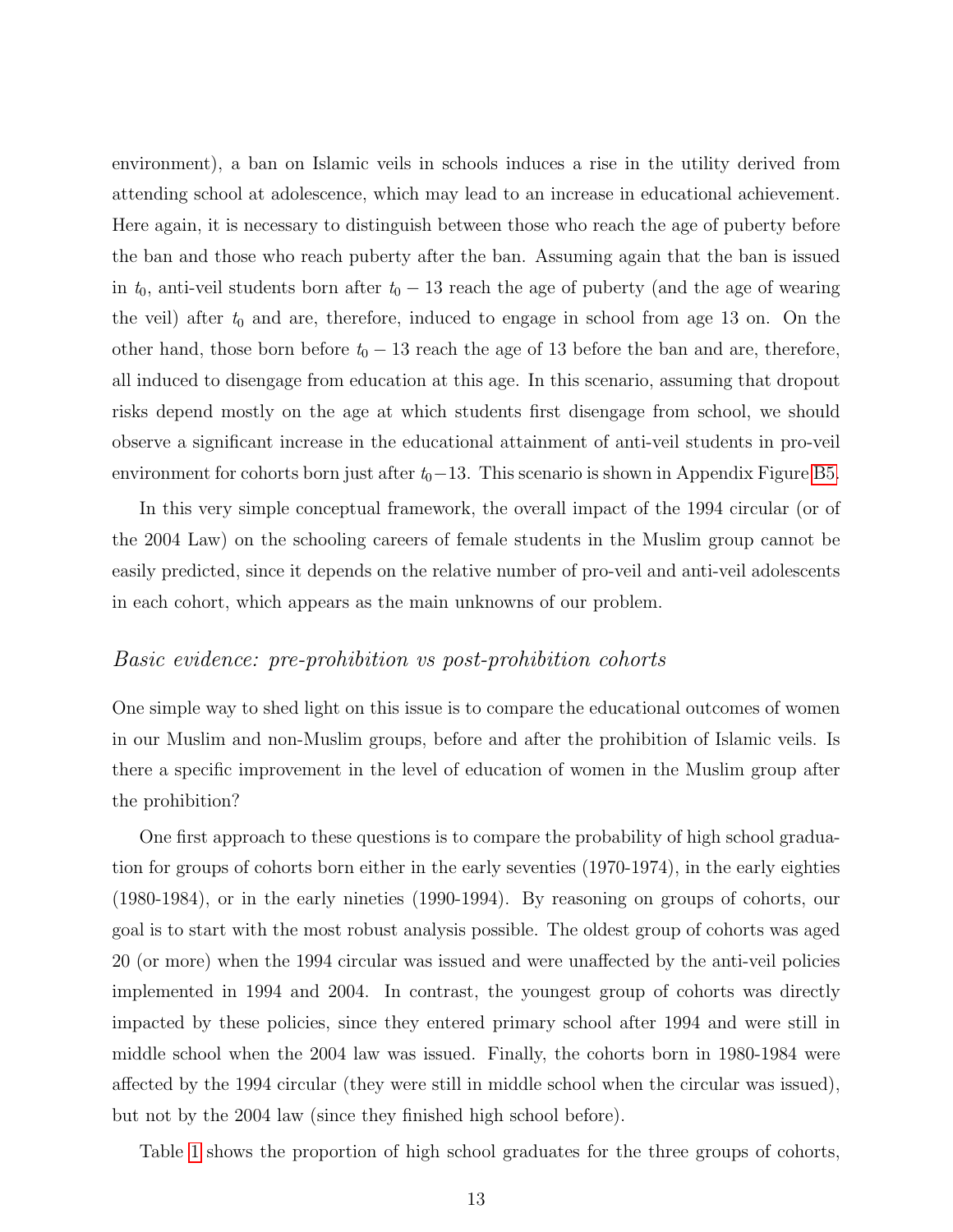and separately for women and men in our Muslim and non-Muslim groups.[14](#page-16-0) When we first focus on pre-prohibition cohorts 1970-1974, the educational gap between the Muslim and non-Muslim groups is very significant and very similar for women and men, namely about -12.4 percentage points for women (49.8% vs. 62.2%) and -11.7 percentage points for men (-41.8% vs 53.5%). Most strikingly, when we focus on post-prohibition cohorts (1990-1994), the gap between women in the Muslim and non-Muslim groups is only half the size of the gap in pre-prohibition cohorts  $(-6.5\% \text{ vs. } -12.4\%)$ ; whereas the gap between men in the Muslim and non-Muslim groups remains virtually unchanged between post- and pre-prohibition cohorts (-11.9 vs -11.7). Hence, when we compare pre- and post-prohibition cohorts, we see a clear improvement in the relative level of education of women with a Muslim background, while the relative level of education of men with a Muslim background is unchanged.

When we further compare the pre- and post-prohibition cohorts with the intermediate cohorts 1980-1984, we observe that the improvement in the level of education of women in the Muslim group took place mostly between the pre-prohibition cohorts and the intermediate cohorts. On the other hand, only a small improvement occurred between the intermediate and post-prohibition cohorts. Specifically, the high school graduation gap between women in the Muslim and non-Muslim groups declines from -12.4 percentage points to -7.3 percentage points between pre-prohibition and intermediate cohorts (the 5 percentage points decline being statistically significant at the 5% level), and then declines only from -7.3 percentage points to -6.5 percentage points between the intermediate and post-prohibition cohorts (the 0.8 percentage point decline being statistically insignificant).

Overall, Table [1](#page-27-0) is consistent with the assumption that the prohibition of Islamic veils in French schools induced an improvement in the level of education of women in the Muslim group, which was mainly driven by the 1994 circular. In the next section, we further test this assumption by comparing more closely the exact timing of prohibition policies and the evolution of educational outcomes across cohorts.

<span id="page-16-0"></span><sup>&</sup>lt;sup>14</sup> As explained in the data section, we focus on LFS respondents who were born in France and who are at least 21 years of age at the time of the survey, that is, respondents who were educated in France and have completed secondary education. We checked that we obtain almost exactly the same results when we further restrict the sample on respondents who are at least 22 years of age at the time of the survey.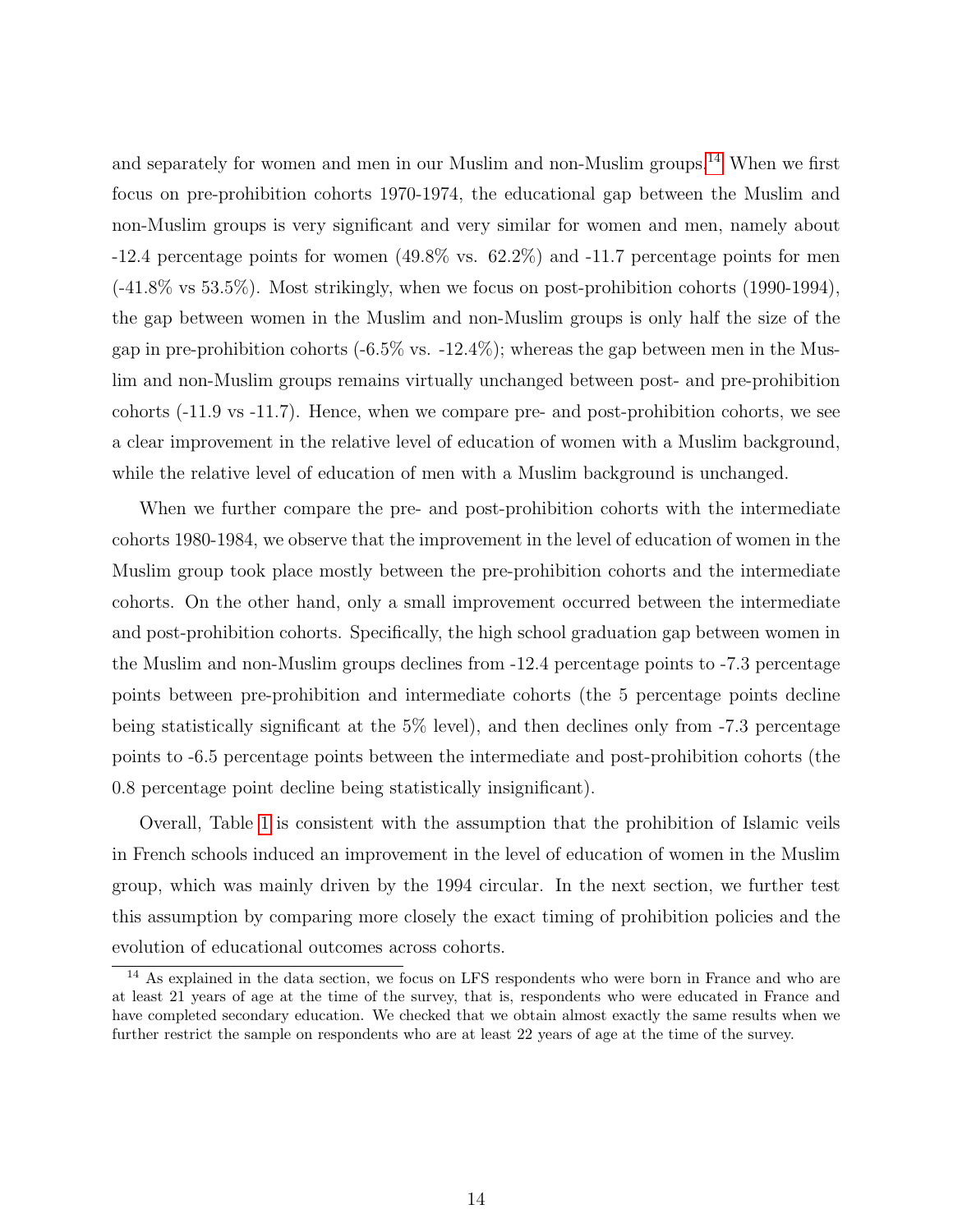## <span id="page-17-0"></span>5 Graphical analysis

The previous analysis suggests that before the 1994 circular was issued, many adolescents in the Muslim group preferred to disengage from school rather than to wear the Islamic veil. The main effect of the circular seems to have been to help them to continue their studies by allowing them not to wear the veil at school. If this hypothesis is correct, however, we must see a significant rise in the level of education of women in the Muslim group for cohorts who reached puberty just after the 1994 circular, as suggested by Appendix Figure [B6](#page-39-0) in the theoretical appendix. Specifically, the rise in the level of education of women in the Muslim group documented in the previous section should not be smooth across cohorts, but discontinuous, with a jump for cohorts who reached puberty just after the 1994 circular.

#### Graphical analysis: the impact of the 1994 circular

To shed light on this issue, Figure [1A](#page-29-0) compares the evolution of the educational level of women in the Muslim and non-Muslim groups across cohorts born between 1976 and 1984, that is, born late enough to have all benefited from the new vocational high school diploma (as created in the late 1980s), but also early enough not to have been affected by the reform of this same vocational high school diploma in the late 2000s.

For women in the non-Muslim group, Figure [1A](#page-29-0) shows a high degree of stability in the proportion of high school graduates across cohorts, slightly above 70%. By contrast, for women in the Muslim group, Figure [1A](#page-29-0) suggests a marked increase just after the 1980 birth cohort: for cohorts born before, the proportion of graduates fluctuates below the 60% mark, around 57%, while for those born in 1981 and after, the proportion of graduates fluctuates well above the 60% mark, around 65%.

To take one step further, Figure [1B](#page-29-0) shows the estimated difference in high-school graduation probability between the Muslim and non-Muslim groups, taking as a reference the difference observed for the 1980 cohort.<sup>[15](#page-17-1)</sup> The Figure confirms that the differentials observed for cohorts born before 1980 are all very close to the differential observed for cohort 1980, whereas the differentials observed for cohorts born after 1980 are all significantly larger than

<span id="page-17-1"></span><sup>15</sup>Estimates are obtained from regressing a dummy indicating high school graduation on a full set of interactions between a Muslim dummy and cohort dummies, and controlling for a full set of survey date fixed effects and department of birth fixed effect. We checked that our results are unchanged when we do not control for survey date and department of birth.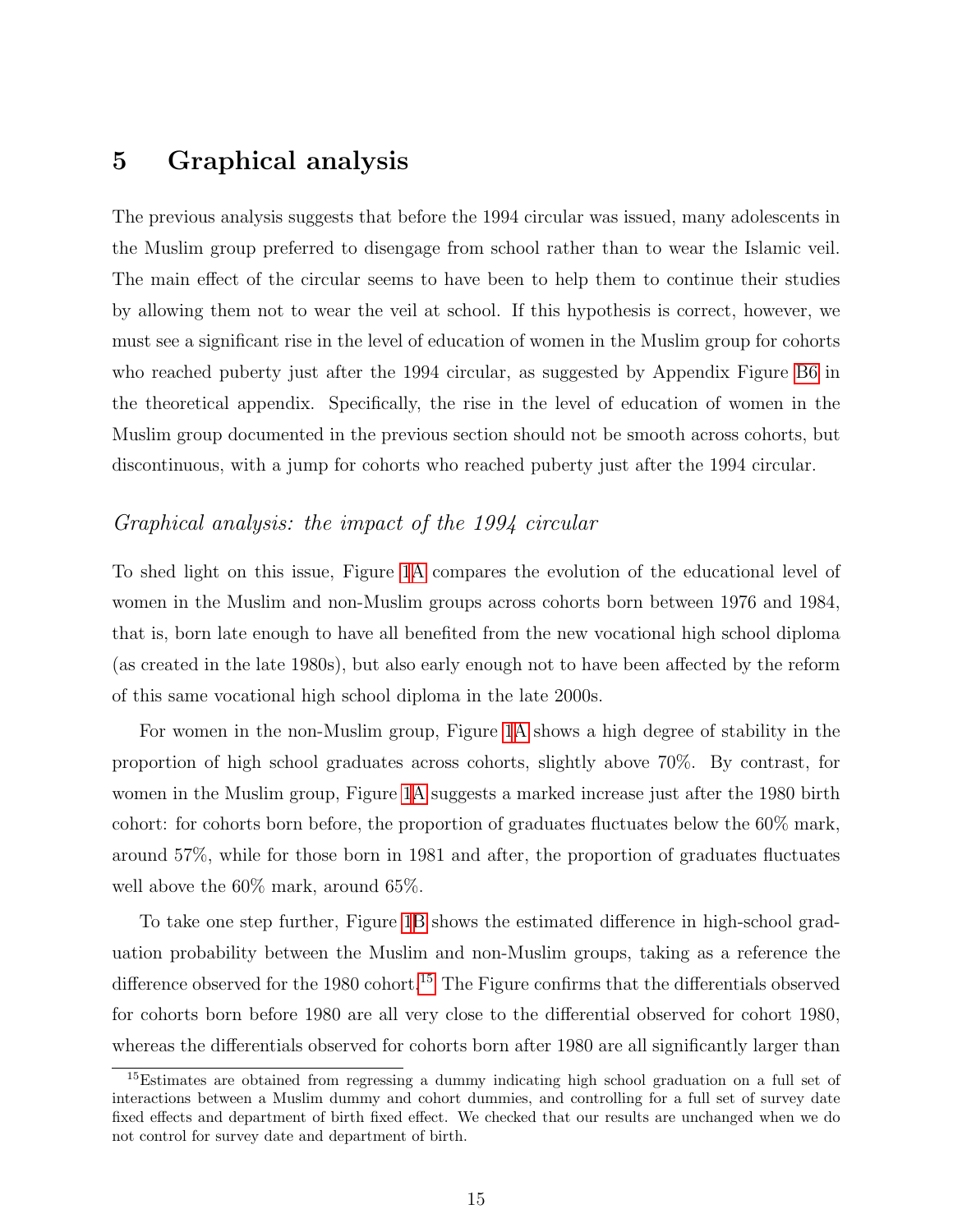the differential observed for cohort 1980. These findings are consistent with the assumption that the 1994 circular played a key role in the improvement of the educational level of women in the Muslim group, as documented in the previous section.

Figures [2A](#page-30-0) and [2B](#page-30-0) replicate the same graphical analysis focusing not on women, but on men. These two figures do not reveal any break comparable to that identified in Figures [1A](#page-29-0) and [1B.](#page-29-0) The difference in the proportion of high school graduates across men in the Muslim and non-Muslim groups is about the same for the 1976 cohort, the 1980 cohort, and the 1984 cohort. This result is consistent with the assumption that the improvement in the educational level of women in the Muslim group born in the early 1980s is a consequence of the circular banning Islamic veils, since such a ban directly affects females, not males. Appendix Figures [D7](#page-42-0) and [D8](#page-43-0) show that this result still holds true when we drop individuals with a non-Maghreb African background from our Muslim group.

Overall, the 1994 circular appears to have encouraged a significant fraction of female students in the Muslim group to persevere at school. In our conceptual framework, this finding is suggestive that a large fraction of women from Muslim families born after 1980 did not wish to wear a veil at school, but was living in pro-veil environments. By helping them to go to school without having to wear a veil, the 1994 circular seems to have helped many to persevere at school, at least until the end of high school.

As discussed above, the 1994 circular may also have had a negative impact on the school trajectories of students in the Muslim group who prefer not to go to school rather than to go to school without the veil. The fact that we observe no significant decline in the difference in high school graduation rates between women in the Muslim and non-Muslim groups across cohorts born between 1976 and 1980 is suggestive that this pro-veil group only represents a very small share of the Muslim group. This last result is consistent with the fact that only a very small proportion of female students with a Muslim background actually wore the veil when the circular was issued. Specifically, based on the 2004 report to the Senate or the 2005 report to the Ministry of Education, we can estimate that only around 2000 adolescents wore a veil in secondary schools in September 1994.<sup>[16](#page-18-0)</sup> This represents only about  $1\%$  to  $1.5\%$ of female adolescents from Muslim families in each birth cohort.<sup>[17](#page-18-1)</sup> Furthermore, this pro-

<span id="page-18-0"></span> $16$ See Rapport d'Information au Sénat [\[2004\]](#page-25-6) and Ministère de l'éducation nationale de l'enseignement supérieur et de la recherche [\[2005\]](#page-25-0)

<span id="page-18-1"></span><sup>&</sup>lt;sup>17</sup>Given that students who wear the veil on a given point in time belong to about six birth cohorts (from grade 7 to grade 12), a total of 2000 veiled students corresponds to about 350 veiled students per cohort.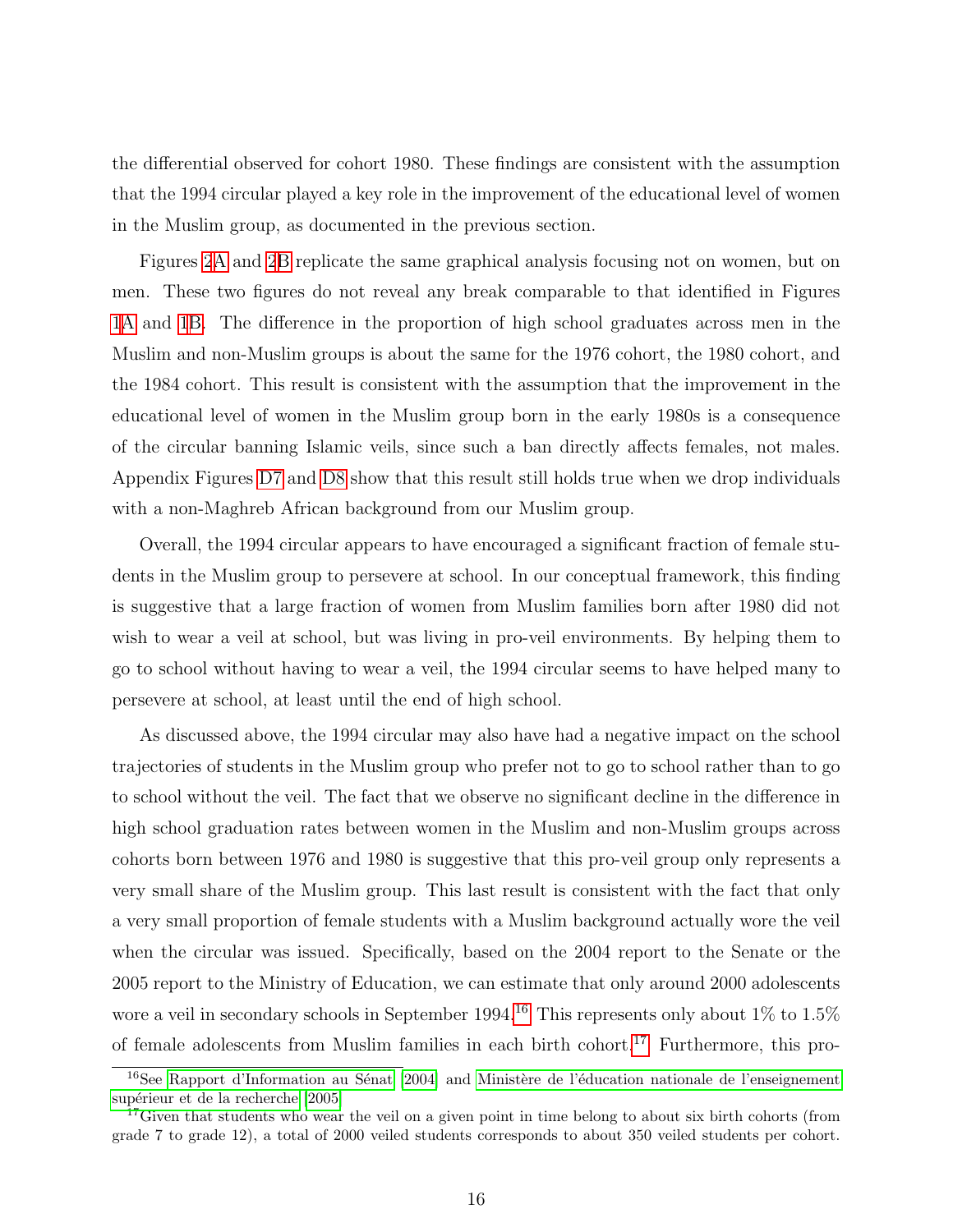portion of 1.5% likely represents an upper bound for the proportion of female students from Muslim families who may have been negatively affected by the 1994 circular, since not all veiled students ended up dropping out from school after the circular was issued. According to the 2005 report to the Ministry of Education, the vast majority of veiled students actually agreed to remove their veil after the circular was issued.<sup>[18](#page-19-0)</sup>

#### Graphical analysis: the 2004 law

The 2004 law is the second and last step in the hardening of the French doctrine on the veil. It inscribes the prohibition of the very principle of the veil in the law. Following this vote, it is no longer necessary to demonstrate on a case-by-case basis that wearing a veil interferes with the smooth running of courses to expel a student.

If we take up our distinction between pro-veil students and anti-veil students living in a pro-veil environment, the vote of the law had potentially the same kind of (opposite) effects on these two groups of students, as the 1994 circular. In particular, the 2004 law is likely to have further increased the proportion of high school graduates among the anti-veil group. It should be kept in mind, however, that the law was passed long after the 1994 circular was issued, namely long after the Ministry of Education officially asked schools to ban Islamic veils. Hence, the 2004 law could only have an impact in cases where the circular was not enough to ban veils. Wherever the existence of the circular was sufficient to solve problems, the law itself could only have a marginal effect.

To shed light on this issue, Figure [3A](#page-31-0) focuses on the cohorts of women born in France between 1986 and 1994 and compares the evolution of the proportion of high school graduates among the Muslim and the non-Muslim groups. In this analysis, the pivotal cohorts are no longer those born in the early 1980s (as in the previous subsection), but those born ten years later, in the early 1990s.

Given that cohort size is about 800,000 and that the proportion of Muslim is about 7%, we can estimate that there were about 28,000 female students from Muslim families per birth cohort (i.e., 400,000x7%). Hence 350 veiled students per cohort mean that only about 1.2% of the population of female students from Muslim families wore the veil in each birth cohort before the circular was issued.

<span id="page-19-0"></span><sup>&</sup>lt;sup>18</sup> Only 139 veiled students ended up being excluded in the year that followed the 1994 circular, that is only about 7% of veiled students. Ten years later, in 2004, about 630 students wore the veil when the law was issued and the proportion who ended up being excluded was about the same as in 1994 (about 7%). A survey conducted in 2004-2005 confirms that about 80% of veiled students agreed to remove their veil while about 11% opted for distance education [Ministère de l'éducation nationale de l'enseignement supérieur et [de la recherche, 2005\]](#page-25-0)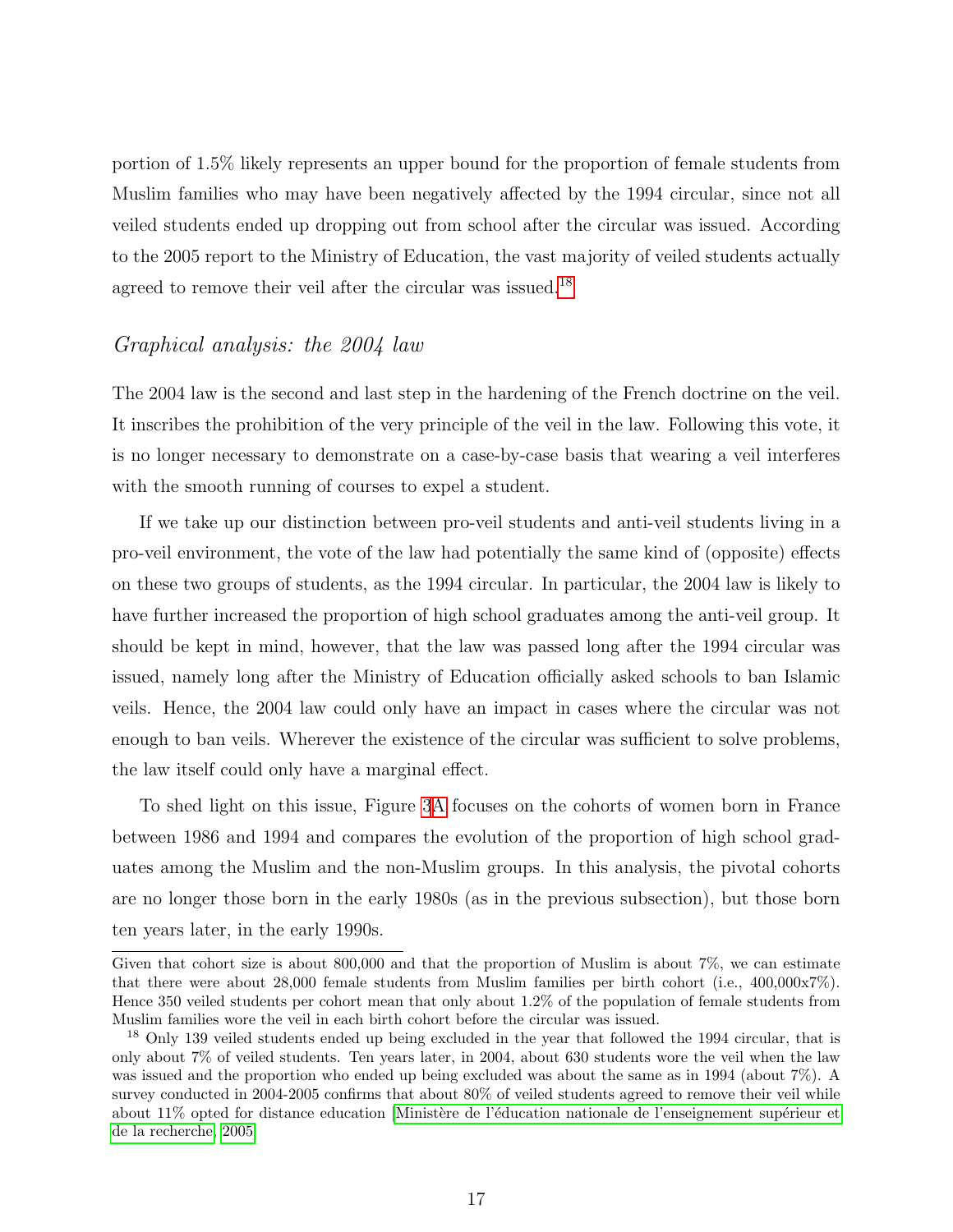As far as the non-Muslim group is concerned, the proportion of high school graduates first increases slowly from about 71% for cohort 1986 to about 74% for cohort 1990, and then increases more rapidly up to about 78% for cohort 1994, consistent with the timing of the law, but also with the timing of the high school reform.<sup>[19](#page-20-1)</sup> With respect to the Muslim group, the proportion of high school graduates follows a similar pattern: it first rises slowly from about 64% to about 67% between cohorts 1986 and 1990, before increasing up to about 72% for cohort 1994. The overall increase in the proportion of high school graduates between cohorts 1986 and 1990 is about the same for the two groups, consistent with the assumption that the law had no effect on the educational attainment of female students in the Muslim group. Figure [3B](#page-31-0) confirms that there is no clear shift in the estimated difference in high school graduation between the Muslim and non-Muslim group after cohort 1990 (and no negative trend in this difference before 1991).

To further explore the exact role of the law, Figures [4Aa](#page-32-0)nd [4](#page-32-0)[B](#page-31-0) show the results of replicating Figures [3A](#page-31-0) and [3B](#page-31-0) using the sample of men. Results for men appear to be qualitatively similar to those obtained for women, with a smooth rise for the non-Muslim group and a more chaotic increase for the Muslim group. For both gender groups, the gap in high school graduation between the Muslim and non-Muslim groups is about the same for the cohort 1994 as for the cohort 1986. Overall, we get little evidence that the law had any specific net effect on the relative educational outcomes of female students in the Muslim group. Again, Appendix Figures [D9](#page-43-1) and [D10](#page-44-0) show that this finding still holds when we drop individuals with a non-Maghreb African background from our Muslim group.

It should again be emphasized that the 2004 law was passed several years after the 1994 circular was issued, namely several years after the Ministry of Education officially asked schools to ban Islamic veils. Then, it should not come as a surprise to find that the law, in itself, ended up having little effects on the educational careers of students in the Muslim group.

## <span id="page-20-0"></span>6 Regression analysis

The previous graphical analysis is suggestive that the 1994 circular was followed by a significant rise in the educational level of women in the Muslim group, but that the 2004 law did not lead to any further improvement. Also, our graphical analysis reveals no differen-

<span id="page-20-1"></span><sup>&</sup>lt;sup>19</sup> As discussed above, the first cohorts affected by this reform entered high school in 2008 or 2009, which means that they were born in 1992 or 1993.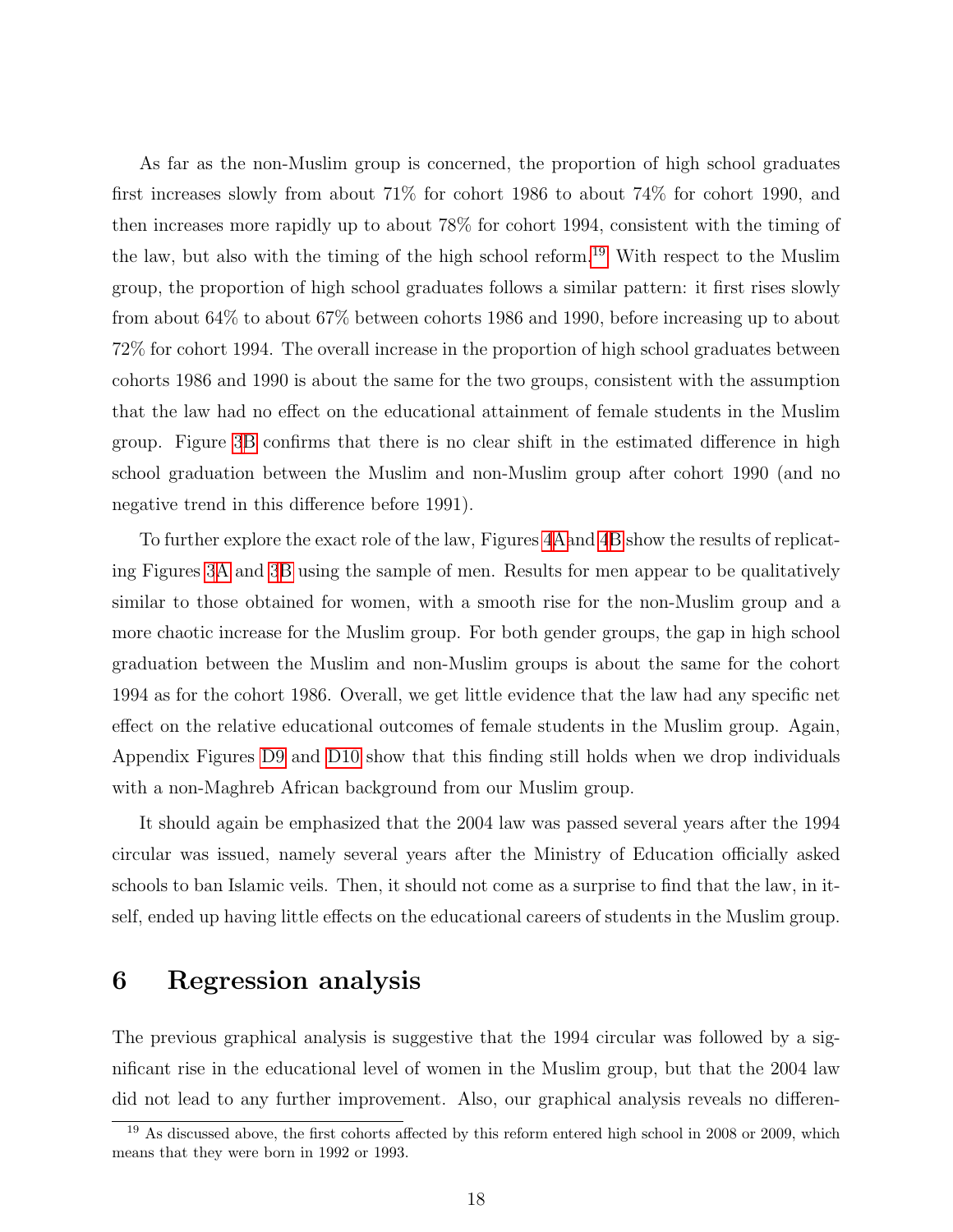tial trends between Muslim and non-Muslim groups for cohorts that reached puberty in the years before the 1994 circular or in the years before the 2004 law. To further test the robustness and significance of these results (and explore heterogeneous effects across different subgroups) this section develops a more parsimonious regression model where we assume that the educational level of student i from birth cohort c (denoted  $Y_{i,c}$ ) can be written,

$$
Y_{i,c} = \alpha \text{Muslim}_{i} + \beta \text{Muslim}_{i} \times 1(c \ge c_0) + \theta_c + X_{i,c} \phi + \varepsilon_{i,c},\tag{1}
$$

where  $Muslim_i$  is a dummy variable indicating that i is in the Muslim group while  $1(c \geq c_0)$  represents a dummy indicating whether individual i year of birth c was after  $c_0$ . The threshold  $c_0$  is set equal to either 1981 or 1991, depending on whether we focus on individuals who reached puberty before/after the  $t_0 = 1994$  circular, or on individuals who reached puberty before/after the  $t_0 = 2004$  law. The  $\theta_c$  represent a full set of cohort fixed effects and  $X_{i,c}$  a set of control variables including a full set of department of birth fixed effects and survey fixed effects.[20](#page-21-0) In some specifications, we include an interaction between  $Muslim<sub>i</sub>$  and a cohort trend as an additional control or, alternately, an interaction between *Muslim<sub>i</sub>* and a first-order spline function of c with a knot at  $c = c_0$ . This last specification makes it possible to test whether there exists a negative  $(\text{pre-c}_0)$  trend in the difference in educational outcome across the Muslim and non-Muslim groups, which would be consistent with the assumption that some pro-veil students from the Muslim group were negatively affected by the ban (as discussed in the theoretical appendix). The main parameter of interest is  $\beta$  and the  $\varepsilon_{i,c}$  variable represents the unobserved determinants of educational achievement. Identification relies on the assumption that the variation in average  $\varepsilon_{i,c}$  across cohorts are the same for the Muslim and non-Muslim group. Standard errors are clustered at the department of birth  $\times$  father's nationality at birth level, so as to account for potential correlation of residuals within groups of individuals with a similar background.

The three first columns of the panel A of Table [2](#page-28-0) shows the regression results when we use the same female working sample as Figure [1A,](#page-29-0) and when we use high school graduation as dependent variable. The first column corresponds to the specification without interacted cohort trend, the second column corresponds to the specification with an interacted cohort trend (i.e., with  $Muslim_i \times c$  as additional control), and the third column to the specification with an interacted cohort spline (i.e., with  $Muslim_i \times c$  and  $Muslim_i \times c \times 1$  ( $c \geq c_0$ )

<span id="page-21-0"></span> $20$ We checked that estimated impacts remained the same when we drop department of birth fixed effects and/or survey date fixed effects from the set of control variables.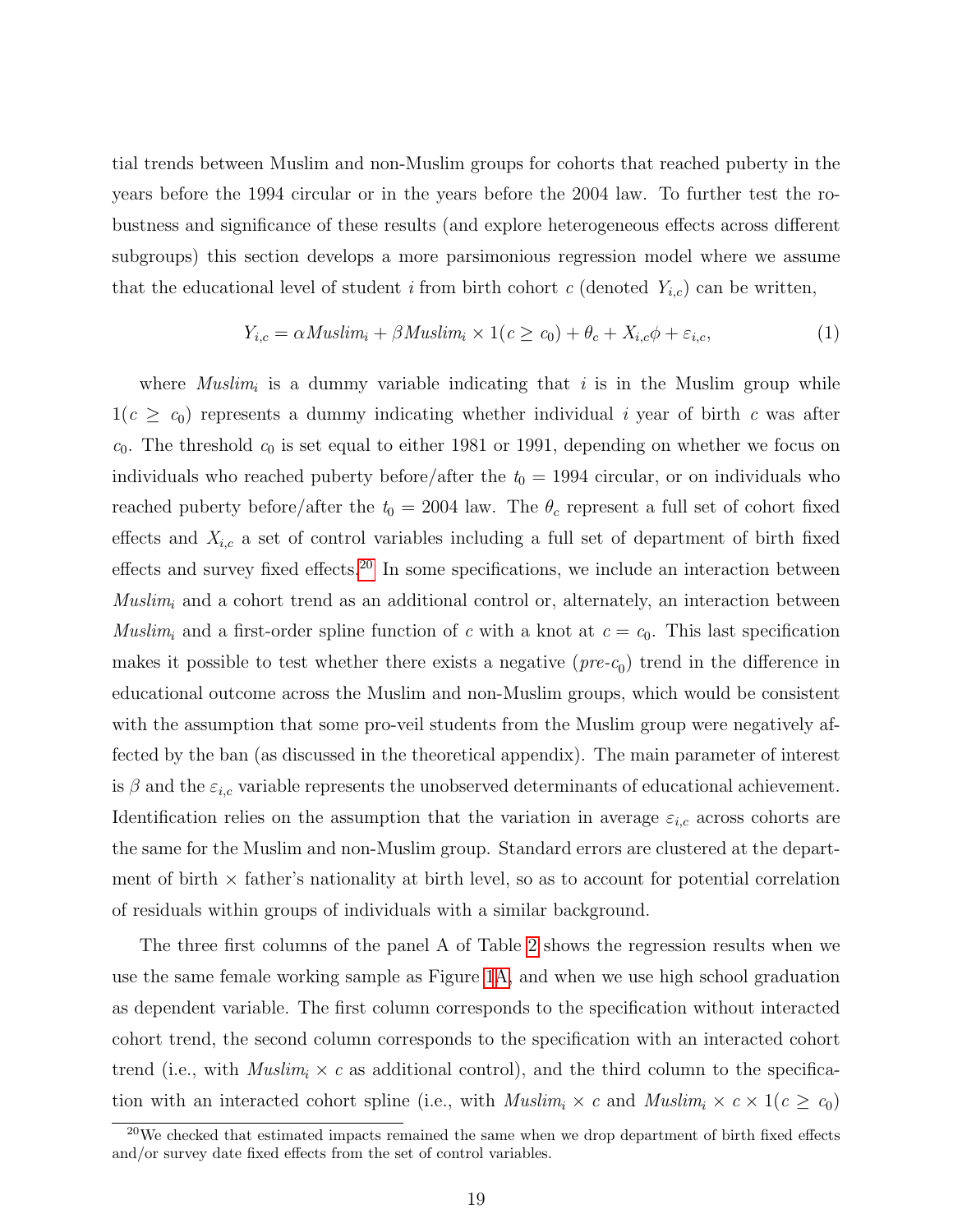as additional controls), so as to account for potential change in the Muslim trend at the cut-off cohort. Consistent with our previous graphical analysis, the regression results show a significant increase in the proportion of high school graduates for women in the Muslim group who reached puberty just after 1994, namely just after the Ministry of Education officially asked schools to ban Islamic veils. The estimated effects vary from  $+8.1$  percentage point to +9.6 percentage point depending on specification (which corresponds to a 13%-16% increase in high school graduation). Furthermore, estimated interacted trend are not significant at standard level in any specification, consistent with graphical evidence and with the assumption that the 1994 circular did not induce significant negative effects.

The three last columns of the panel A of Table [2](#page-28-0) replicates this regression analysis using the same male working sample as Figure [2A.](#page-30-0) Consistent with our previous graphical analysis, the regression results show no significant variation in the proportion of high school graduate among Muslim background men who reached puberty after the 1994 circular (and not significant interacted trend either).

Panel B of Table [2](#page-28-0) shows the same regression analysis when we focus on the same working samples as Figures [3A](#page-31-0) and [4A,](#page-32-0) namely the working samples of women and men born before and after  $c_0 = 1991$ . Consistent with our graphical analysis, the Table does not show any significant difference in the proportion of high school graduates between the Muslim and non-Muslim groups, regardless of whether we focus on women or men.

We also replicated our regression analysis separately on subgroups of individuals defined by their region of birth or by the occupational status of their father. Due to small subsample size, we were unable to detect significant variation in the estimated impact of the ban across subgroups.

## <span id="page-22-0"></span>7 Conclusion

In this paper, we first showed that the difference in high school graduation probability between French-born women with Muslim and non-Muslim background decreased significantly over the cohorts born between the early 1970s and the early 1990s, whereas the same differential remained stable for men. We further showed that the increase in the relative proportion of high school graduates among women with a Muslim background occurs mostly for cohorts who reached puberty after the 1994 ministerial circular, namely after the French Ministry of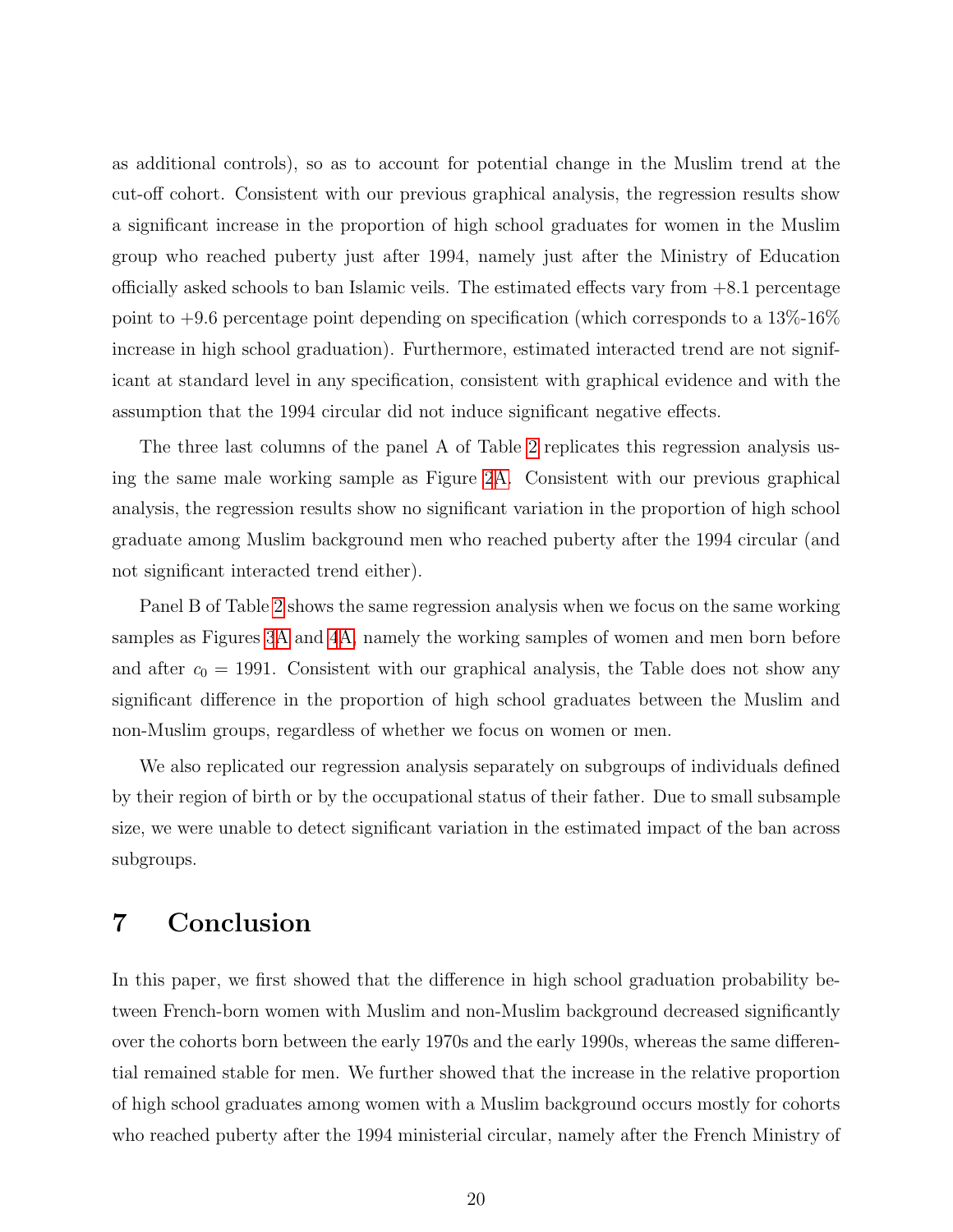Education officially asked public schools to ban ostentatious religious sign.

From a theoretical viewpoint, the prohibition of Islamic veils in schools can negatively affect female students who wish to wear the veil at school, but it can also affect positively those who do not wish to wear it, but live in families and social environments who expect them to wear the veil at school. Generally speaking, our findings are suggestive that the second group was much larger than the first one at the time the ban on wearing the veil was implemented. This finding is consistent with the fact that very few female students in the Muslim group actually wore an Islamic veil in French schools before the ban, limiting its potentially negative effects.

In Western countries, there is a growing tension between two fundamental principles: the principle of individual freedom (including freedom of religion) and the principle of the neutrality of the state and the public sphere (including the neutrality of public schools for example). There is no obvious way to resolve this tension and laws restricting the wearing of religious symbols in the public sphere vary greatly from country to country. In this context, French secularism (so-called laïcité) is often accused of going too far in the direction of the neutrality of the public sphere, to the detriment of the exercise of freedom of religion. Our findings call for a more nuanced view, since they suggest that the very implementation of more restrictive policies in French public schools ended up promoting the educational empowerment of some of the most disadvantaged groups of female students.

Eventually, in spite of strong political tensions, school integration of students with a Muslim background is not decreasing in France, it has even improved for female students, especially those who started secondary education after the prohibition of Islamic veils in schools. Further research is needed to know whether such restrictive policies would have the same effect in societies traditionally more open than the French one to the expression of religious and ethnic identities in the public sphere.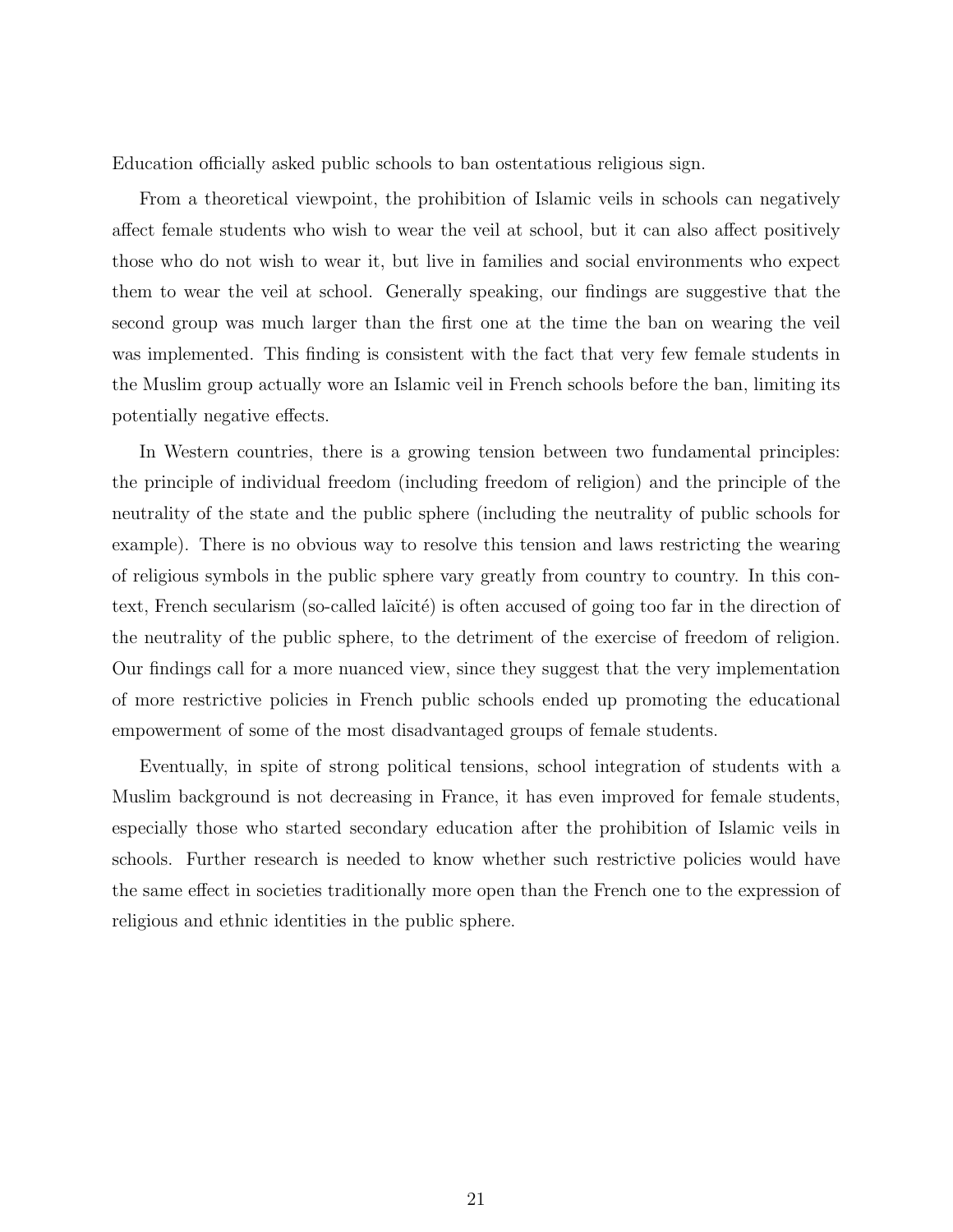### References

- <span id="page-24-3"></span>Abdelgadir, A. and Fouka, V. (2019). Political Secularism and Muslim Integration in the West: Assessing the Effects of the French Headscarf Ban. Unpublished Manuscript.
- <span id="page-24-2"></span>Akerlof, G. A. and Kranton, R. E. (2002). Identity and Schooling: Some Lessons for the Economics of Education. Journal of Economic Literature, 40(4):1167–1201.
- <span id="page-24-7"></span>Algan, Y., Dustmann, C., Glitz, A., and Manning, A. (2010). The economic situation of first and second generation immigrants in France, Germany and the United Kingdom. Economic Journal, 120(542):F4–F30.
- <span id="page-24-4"></span>Austen-Smith, D. and Fryer Jr, R. G. (2005). An Economic Analysis of "Acting White". The Quarterly Journal of Economics, 120(2):551–583.
- <span id="page-24-8"></span>Brinbaum, Y. and Kieffer, A. (2009). Les scolarités des enfants d'immigrés de la sixième au baccalauréat: différenciation et polarisation des parcours. Population,  $64(3):561-610$ .
- <span id="page-24-9"></span>Brinbaum, Y., Moguérou, L., and Primon, J.-L. (2010). Parcours et expériences scolaires des jeunes descendants d'immigrés en france. Trajectoires et Origines. Enquête sur la diversité des populations en France, sous la dir. de C. Beauchemin, C. Hamel et P. Simon. Premiers Résultats. Documents de travail de l'INED n°168, chapitre 6, pages 47–53.
- <span id="page-24-6"></span>Bursztyn, L., Egorov, G., and Jensen, R. (2018). Cool to be Smart or Smart to be Cool? Understanding Peer Pressure in Education. The Review of Economic Studies, 86(4):1487–1526.
- <span id="page-24-5"></span>Bursztyn, L. and Jensen, R. (2015). How Does Peer Pressure Affect Educational Investments? The Quarterly Journal of Economics, 130(3):1329–1367.
- <span id="page-24-0"></span>Cesari, J. (2013). Why the west fears Islam: An exploration of Muslims in liberal democracies. New York, Palgrave Macmillan.
- <span id="page-24-10"></span>Chérifi, H. (1996). Jeunes filles voilées: des médiatrices au service de l'intégration. Hommes et Migrations, 1201(1):25–30.
- <span id="page-24-1"></span>Ciftci, S. (2012). Islamophobia and threat perceptions: Explaining anti-Muslim sentiment in the West. Journal of Muslim Minority Affairs, 32(3):293–309.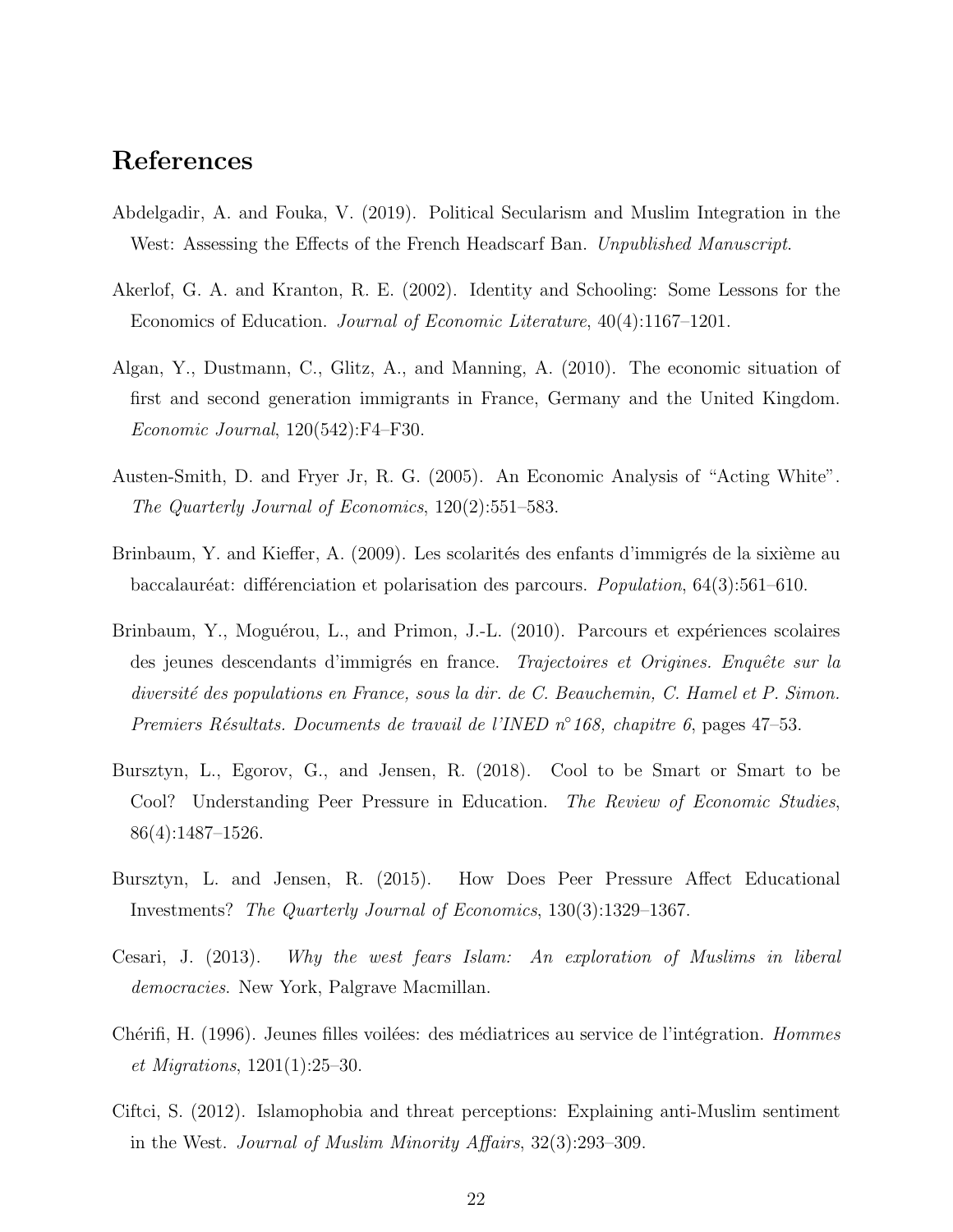- <span id="page-25-1"></span>Coleman, J. S. (1961). The adolescent society: the social life of the teenager and its impact on education. Oxford, England: Free Press of Glencoe.
- <span id="page-25-7"></span>Commission de réflexion sur l'application du principe de laïcité dans la république (2003). Rapport de la commission de réflexion sur l'application du principe de laïcité dans la République Remis au Président de la République le 11 Décembre 2003. La Documentation Française, Paris.
- <span id="page-25-8"></span>Cristofoli, S.  $(2019)$ . En 2017-2018, l'absentéisme touche en moyenne 5,6% des élèves du second degré public. DEPP, Note d'information n°19-04.
- <span id="page-25-3"></span>Dustmann, C., Frattini, T., and Lanzara, G. (2012). Educational Achievement of Second-Generation Immigrants: An International Comparison. Economic Policy, 27(69):143–185.
- <span id="page-25-11"></span>Esposito, J. L. and Mogahed, D. (2007). Who Speaks for Islam? What A Billion Muslims Really Think, volume XVI. New York: Gallup Press.
- <span id="page-25-0"></span>Ministère de l'éducation nationale de l'enseignement supérieur et de la recherche (2005). Rapport sur l'application de la loi du 15 mars 2004 sur le port des signes religieux ostensibles dans les établissements d'enseignement publics. La Documentation Française, Paris.
- <span id="page-25-4"></span>OECD (2015). Helping immigrant students to succeed at school and beyond. OECD, Paris.
- <span id="page-25-5"></span>Pelletier, D. (2005). L'école, l'europe, les corps: la laïcité et le voile. Vingtième Siècle. Revue d'histoire, (87):159–176.
- <span id="page-25-6"></span>Rapport d'Information au Sénat (2004). Rapport sur le projet de loi encadrant, en application du principe de laïcité, le port de signes ou de tenues manifestant une appartenance religieuse dans les écoles, collèges et lycées publics. Rapport d'information n° 219, Sénat.
- <span id="page-25-2"></span>Schnepf, S. V. (2007). Immigrants' educational disadvantage: an examination across ten countries and three surveys. Journal of Population Economics, 20(3):527–545.
- <span id="page-25-9"></span>Simon, P. and Tiberj, V. (2010). Religions, in Trajectoires et Origines: Enquête sur la diversit´e des populations en France, coordonn´e par Cris Beauchemin, Christelle Hamel et Patrick Simon. Document de Travail, INED, n◦168.
- <span id="page-25-10"></span>Simon, P. and Tiberj, V. (2016). Sécularisation ou regain religieux : la religiosité des immigrés et de leurs descendants. Documents de travail, INED, n<sup>®</sup> 196.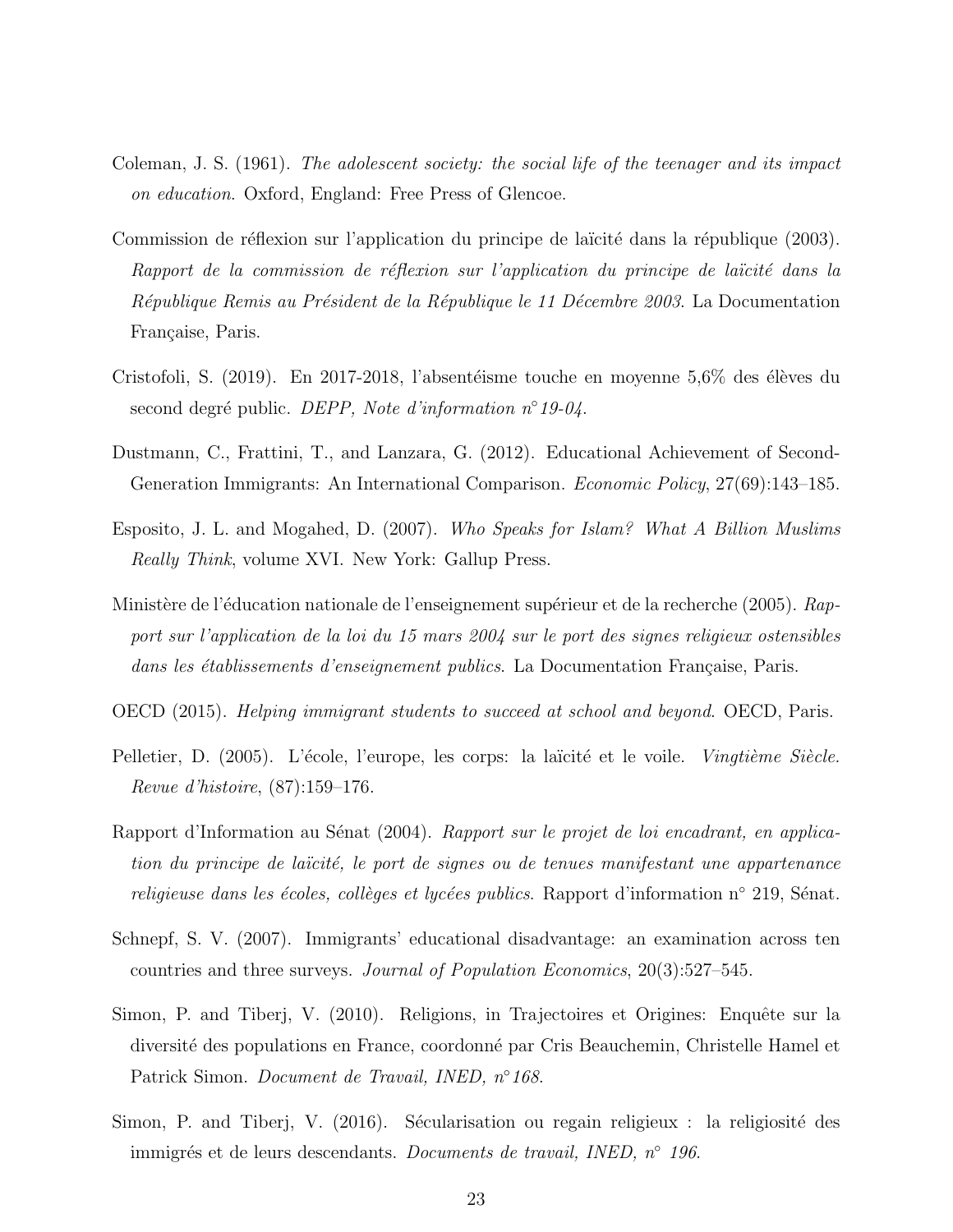- <span id="page-26-0"></span>Sniderman, P. M., Hagendoorn, L., and Prior, M. (2004). Predisposing Factors and Situational Triggers: Exclusionary Reactions to Immigrant Minorities. American Journal of Political Science, 98(1):35–49.
- <span id="page-26-1"></span>Thomas, F. (2019). Résultats définitifs de la session 2018 du baccalauréat: l'effectif de bacheliers poursuit sa progression. Note d'information de la Direction de l'évaluation de la prospective et de la performance, n◦19.03.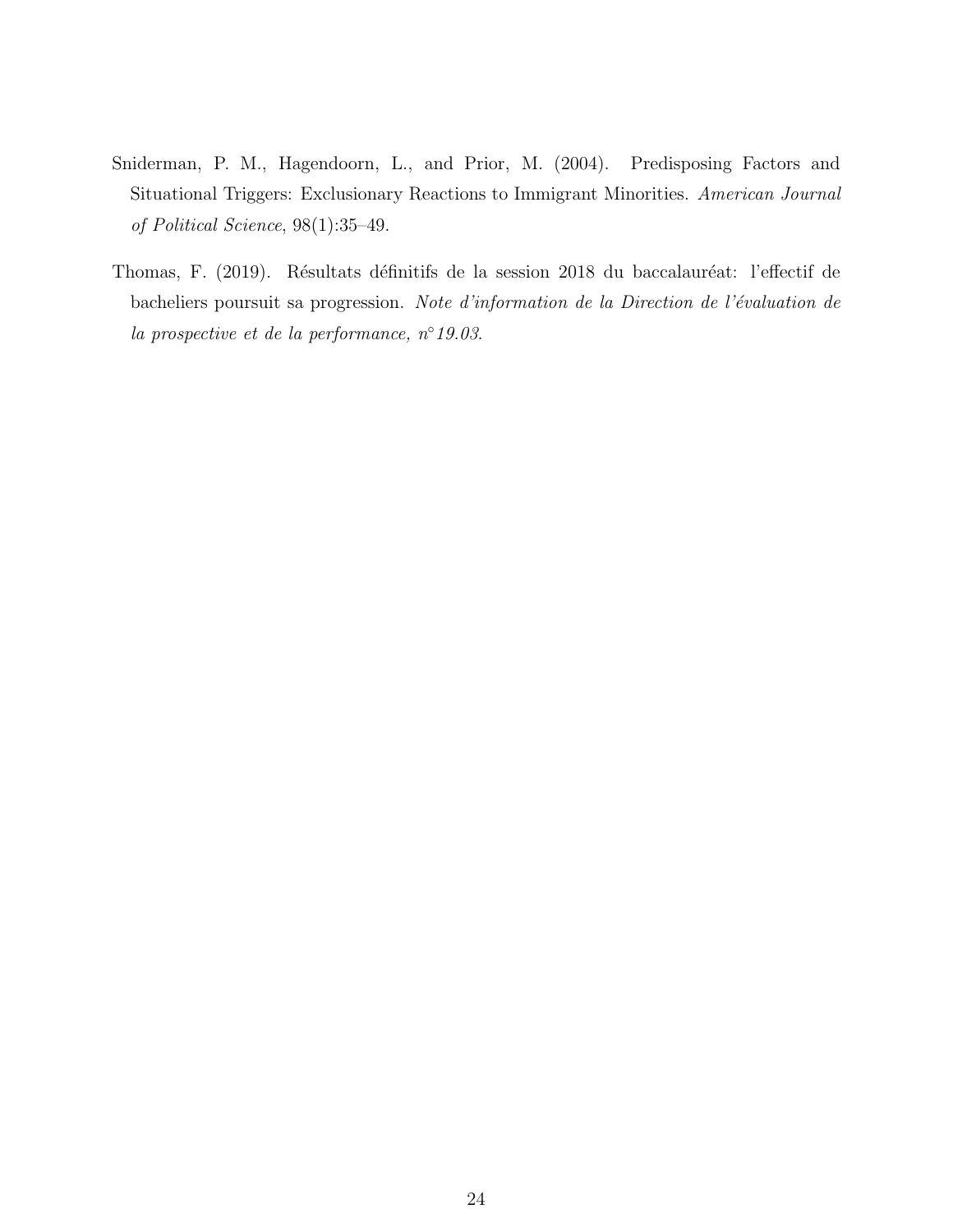## Tables

<span id="page-27-0"></span>

|                                     | Cohorts<br>1970-1974 |           | Cohorts<br>1980-1984 |         | Cohorts<br>1990-1994 |
|-------------------------------------|----------------------|-----------|----------------------|---------|----------------------|
|                                     | (1)                  |           | (2)                  |         | (3)                  |
| Panel A: women                      |                      |           |                      |         |                      |
| Muslim $(a)$                        | 0.498                |           | 0.636                |         | 0.680                |
|                                     | [0.020]              |           | [0.015]              |         | [0.020]              |
| Non-Muslim $(b)$                    | 0.622                |           | 0.709                |         | 0.746                |
|                                     | [0.004]              |           | [0.004]              |         | [0.006]              |
| $(a)-(b)$                           | $-0.124$             |           | $-0.073$             |         | $-0.065$             |
|                                     | [0.020]              |           | [0.015]              |         | [0.021]              |
| $[(a) - (b)]_t - [(a) - (b)]_{t-1}$ |                      | $0.050**$ |                      | 0.008   |                      |
| P-value                             |                      | 0.046     |                      | 0.760   |                      |
| Panel B: men                        |                      |           |                      |         |                      |
| Muslim $(a)$                        | 0.418                |           | 0.498                |         | 0.555                |
|                                     | [0.020]              |           | [0.015]              |         | [0.021]              |
| Non-Muslim $(b)$                    | 0.535                |           | 0.607                |         | 0.674                |
|                                     | [0.004]              |           | [0.004]              |         | [0.006]              |
| $(a)-(b)$                           | $-0.117$             |           | $-0.109$             |         | $-0.119$             |
|                                     | [0.021]              |           | [0.015]              |         | [0.022]              |
| $[(a) - (b)]_t - [(a) - (b)]_{t-1}$ |                      | 0.007     |                      | $-0.01$ |                      |
| P-value                             |                      | 0.778     |                      | 0.712   |                      |

Table 1: High school graduation probability, by gender and birth cohort

Notes: This table shows the proportion of high school graduates among Frenchborn individuals aged 21 or more, separately for women (panel A) and men (panel B). Column (1) displays results for individuals born between 1970 and 1974, column (2) displays results for individuals born between 1980 and 1984, and column (3) displays results for individuals born between 1990 and 1994. In each panel, row (a) refers to the Muslim group, row (b) to the non-Muslim group, and row (a)-(b) shows the difference between the Muslim and non-Muslim groups. The last two rows of each panel show the difference in (a)-(b) between two successive groups of birth cohorts and its corresponding p-value. Standard errors are in brackets. Source: INSEE, LFS 2005-2017.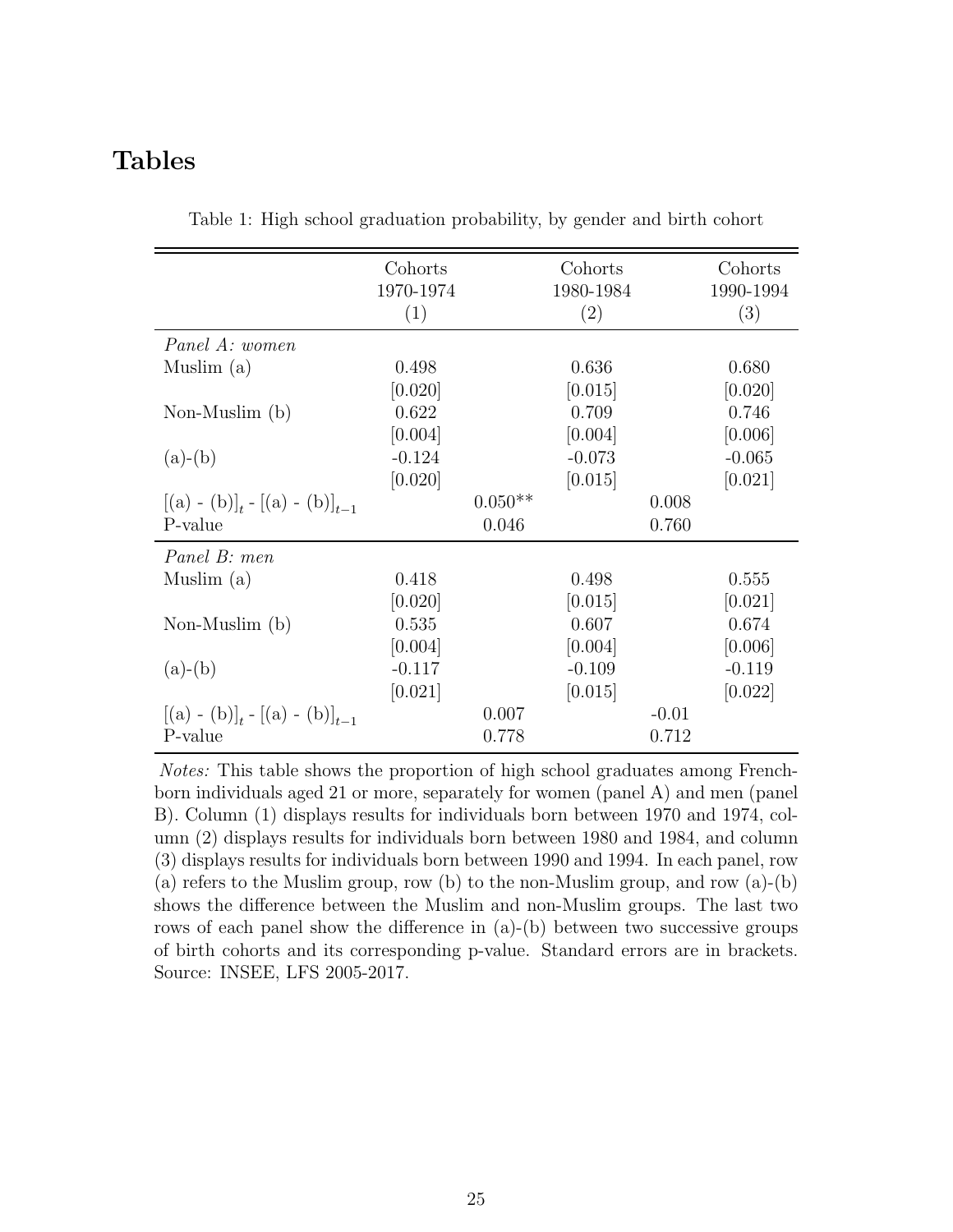<span id="page-28-0"></span>

|                                                      | Women          |           |          | Men            |            |            |
|------------------------------------------------------|----------------|-----------|----------|----------------|------------|------------|
|                                                      | (1)            | (2)       | (3)      | (4)            | (5)        | (6)        |
| Panel A: 1994 circular                               |                |           |          |                |            |            |
| Muslim $\times$ 1{aged $\leq$ 13 at t <sub>0</sub> } | $0.081***$     | $0.096**$ | $0.092*$ | 0.029          | 0.007      | $-0.004$   |
|                                                      | (0.020)        | (0.045)   | (0.047)  | (0.022)        | (0.046)    | (0.045)    |
| Muslim $\times$ Cohort                               |                | $-0.003$  | $-0.006$ |                | 0.005      | 0.001      |
|                                                      |                | (0.009)   | (0.011)  |                | (0.008)    | (0.012)    |
|                                                      |                |           |          |                |            |            |
| Dep. var. non-Muslim 1976-80                         | 0.718          | 0.718     | 0.718    | 0.626          | 0.626      | 0.626      |
| Dep. var. Muslim 1976-80                             | 0.578          | 0.578     | 0.578    | 0.48           | 0.48       | 0.48       |
| Trends                                               | N <sub>o</sub> | Yes       | Yes      | N <sub>o</sub> | Yes        | Yes        |
| Trend post                                           | N <sub>o</sub> | No        | Yes      | No             | No         | Yes        |
| R <sub>2</sub>                                       | 0.022          | 0.022     | 0.022    | 0.023          | 0.023      | 0.023      |
| $\mathbf N$                                          | 40481          | 40481     | 40481    | 38887          | 38887      | 38887      |
| Panel B: $2004$ law                                  |                |           |          |                |            |            |
| Muslim $\times$ 1{aged $\leq$ 13 at t <sub>0</sub> } | 0.010          | $-0.016$  | $-0.042$ | $-0.013$       | 0.075      | 0.041      |
|                                                      | (0.026)        | (0.046)   | (0.059)  | (0.031)        | (0.058)    | (0.069)    |
| Muslim $\times$ Cohort                               |                | 0.006     | 0.002    |                | $-0.020**$ | $-0.025**$ |
|                                                      |                | (0.009)   | (0.011)  |                | (0.009)    | (0.011)    |
|                                                      |                |           |          |                |            |            |
| Dep. var. non-Muslim 1986-90                         | 0.716          | 0.716     | 0.716    | 0.633          | 0.633      | 0.633      |
| Dep. var. Muslim 1986-90                             | 0.646          | 0.646     | 0.646    | 0.537          | 0.537      | 0.537      |
| Trends                                               | No             | Yes       | Yes      | $\rm No$       | Yes        | Yes        |
| Trend post                                           | N <sub>o</sub> | No        | Yes      | No             | No         | Yes        |
| R <sub>2</sub>                                       | 0.031          | 0.031     | 0.031    | 0.028          | 0.028      | 0.028      |
| N                                                    | 22255          | 22255     | 22255    | 22277          | 22277      | 22277      |

Table 2: 1994 circular and 2004 law effects on high school graduation

Notes: This Table refers to our working samples of French-born individuals aged 21 or more who were born either between 1976 and 1984 (panel A) or between 1986 and 1994 (panel B). Columns (1) to (3) refer to the subsample of women and columns (4) to (6) refer to the subsample of men. This Table shows the results of regressing a high school graduation dummy on a Muslim dummy, a set of cohort dummies as well as on the interaction between a Muslim dummy and a post variable indicating that the respondent reached the age of 13 before the date  $t_0$  of the ban (with  $t_0 = 1994$  on panel A and  $t_0 = 2004$  in panel B). All regressions control for a full set of individual's department of birth fixed effects and a full set of survey fixed effects. In columns (2) and (5) we also control for an interaction between a Muslim dummy and a cohort trend, whereas in columns (3) and (6) we control for an interaction between a Muslim dummy and cohort spline with knot at  $t_0 - 13$ . The Table reports the estimated coefficient of the interaction between the Muslim dummy and the post dummy, as well as the estimated effect of the interaction between the Muslim dummy and the cohort trend variable. Observations are weighted by their sample probability weight. Standard errors, reported in parenthesis, are clustered at the individual's department of birth  $\times$  father's nationality at birth level. Significance levels: \*\*\* < 0.01, \*\* < 0.05, \* < 0.1. Source: INSEE, LFS 2005-2017.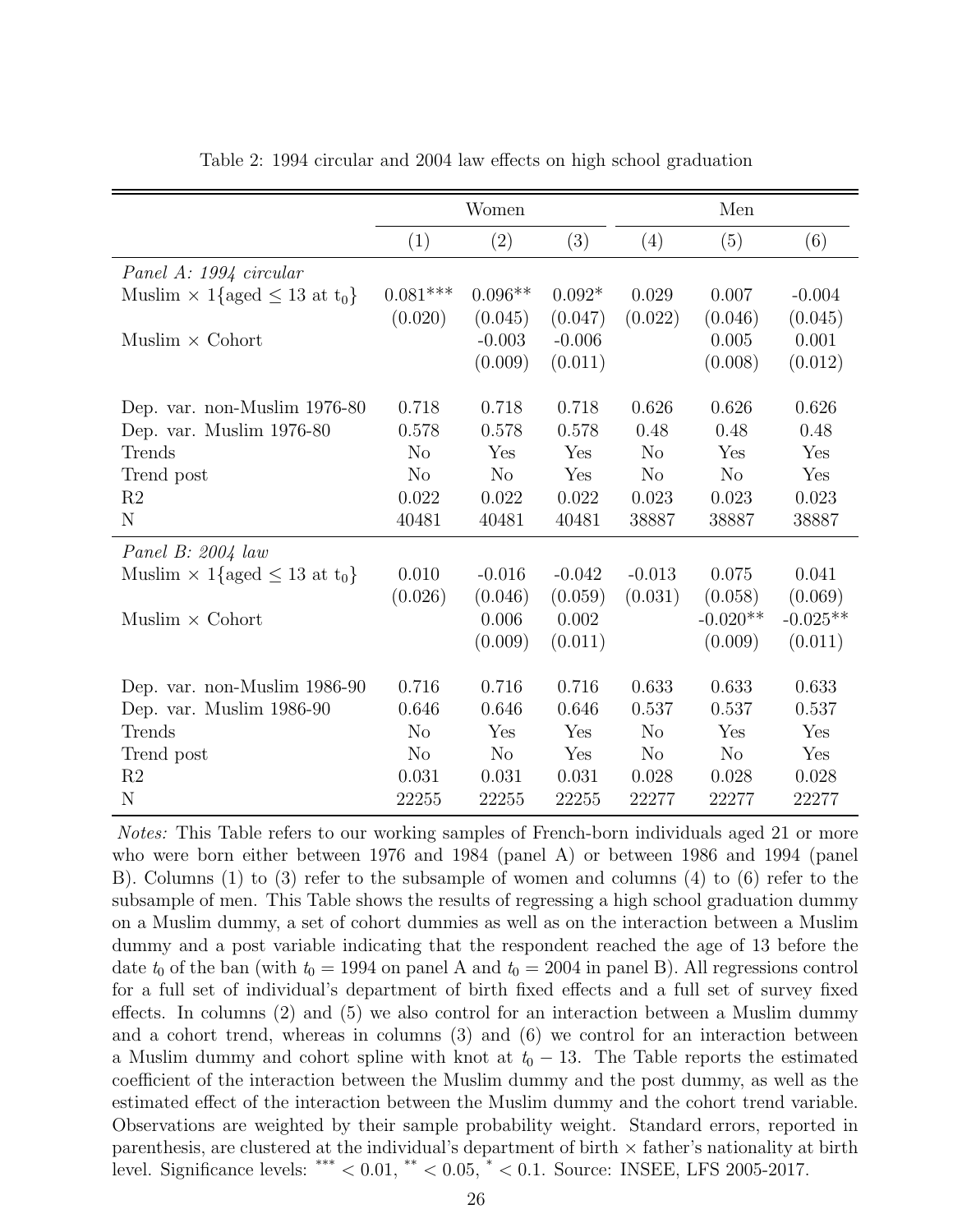## Figures

<span id="page-29-0"></span>circular's issue



(A) High school graduation rate of Muslim and non-Muslim.

Figure 1: High school graduation rates for women reaching puberty around the 1994

(B) Estimated differences between Muslim and non-Muslim.



Notes: The top figure displays the fraction of French-born women, aged 21 or more, who graduated from high school, for cohorts born between 1976 and 1984. The solid (dashed) line refers to the Muslim (non-Muslim) group. The bottom figure displays the estimated difference in high school graduation probability between Muslim and non-Muslim groups obtained from regressing a high school graduation dummy on a full set of interactions between the Muslim dummy and cohort dummies, and controlling for department of birth and survey date fixed effects. Cohorts to the left of the vertical dashed line reached puberty before the issue of the 1994 circular. Source: INSEE, LFS 2005-2017.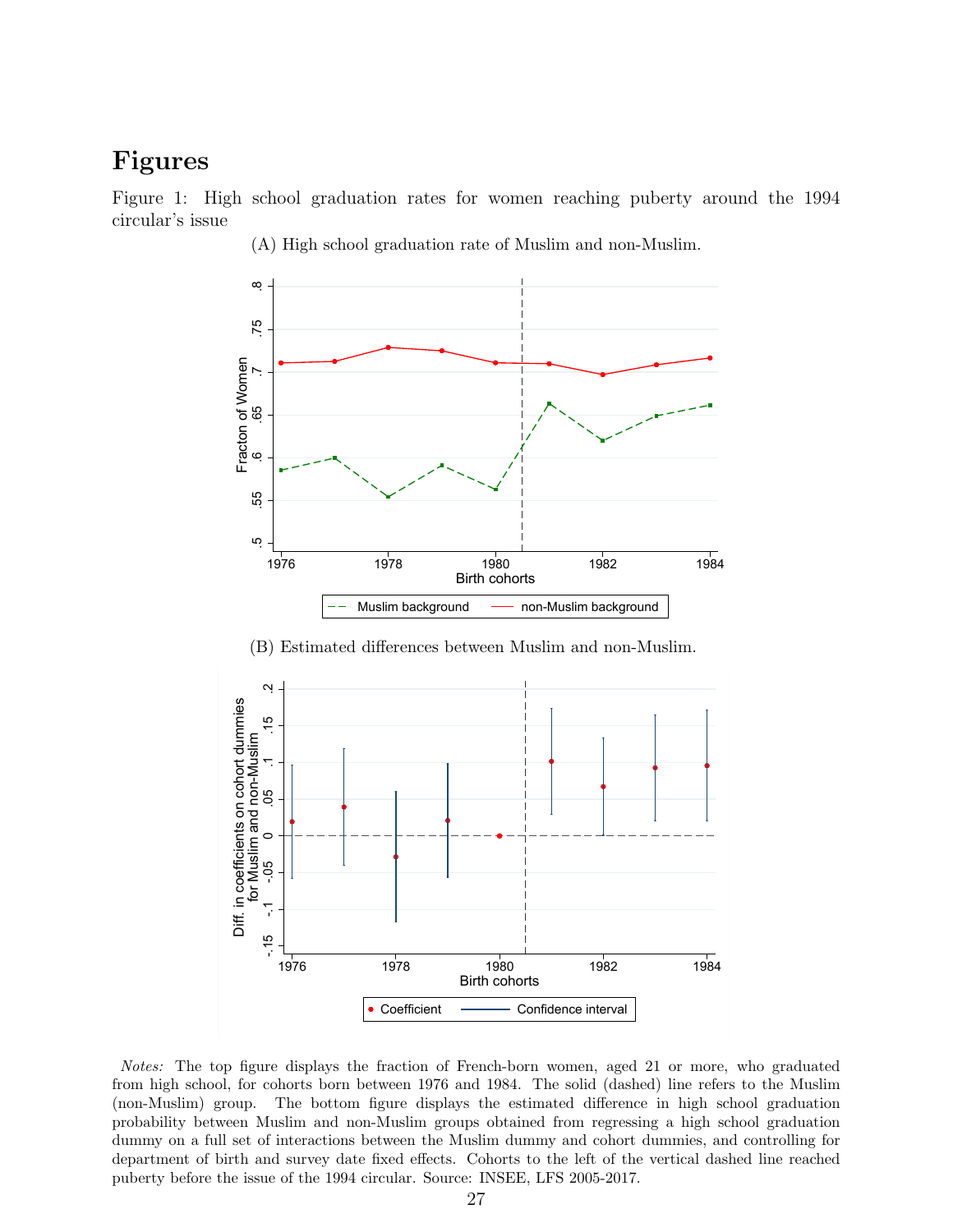<span id="page-30-0"></span>Figure 2: High school graduation rates for men reaching puberty around the 1994 circular's issue



(A) High school graduation rate of Muslim and non-Muslim.



Birth cohorts Coefficient - Confidence interval

-.2 -.15 -.1 -.05

1976 1978 1980 1982 1984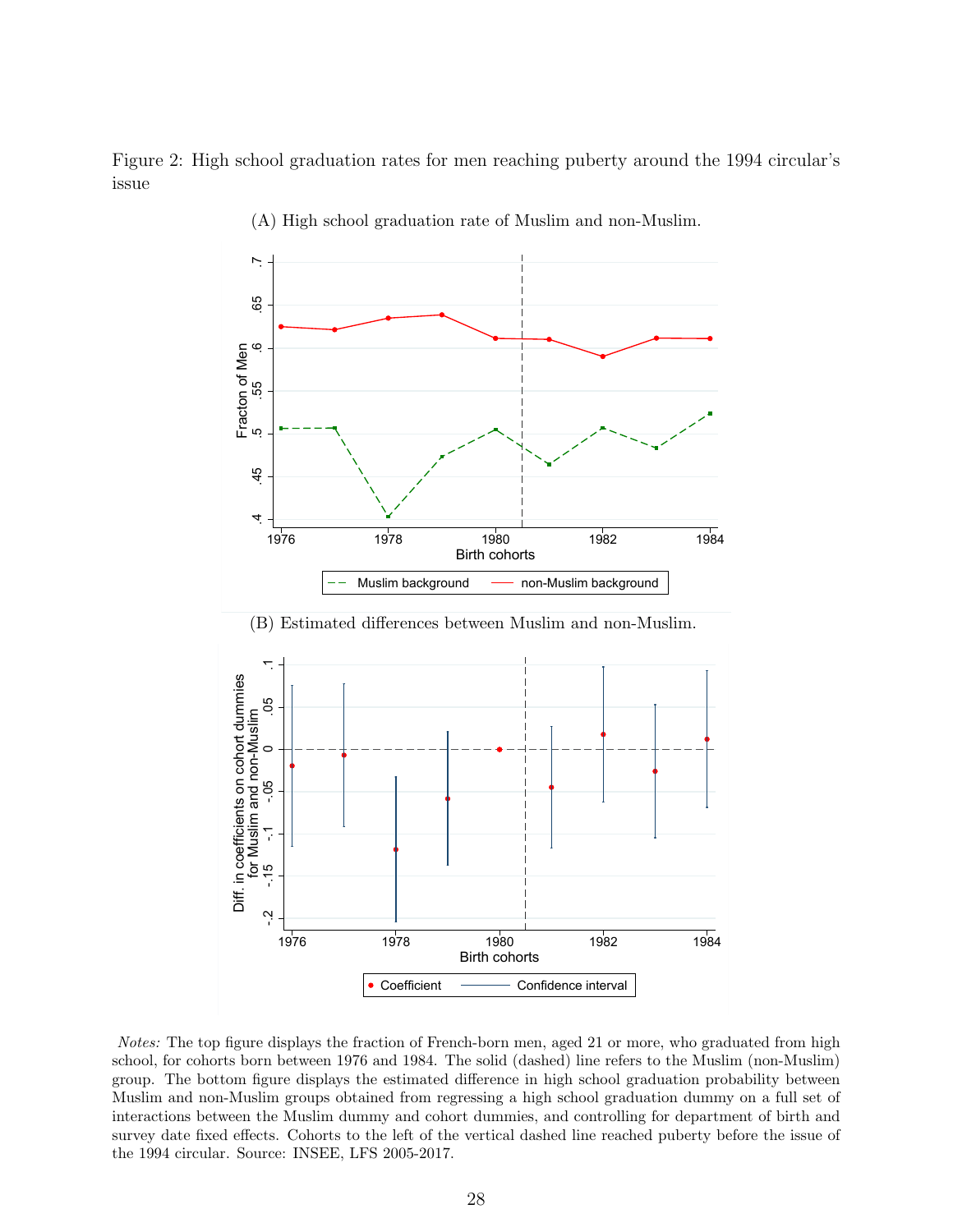

(A) High school graduation rate of Muslim and non-Muslim.

<span id="page-31-0"></span>Figure 3: High school graduation rates for women reaching puberty around the 2004 law issue

Notes: The top figure displays the fraction of French-born women, aged 21 or more, who graduated from high school, for cohorts born between 1986 and 1994. The solid (dashed) line refers to the Muslim (non-Muslim) group. The bottom figure displays the estimated difference in high school graduation probability between Muslim and non-Muslim groups obtained from regressing a high school graduation dummy on a full set of interactions between the Muslim dummy and cohort dummies, and controlling for department of birth and survey date fixed effects. Cohorts to the left of the vertical dashed line reached puberty before the issue of the 2004 law. Source: INSEE, LFS 2005-2017.

Coefficient Confidence interval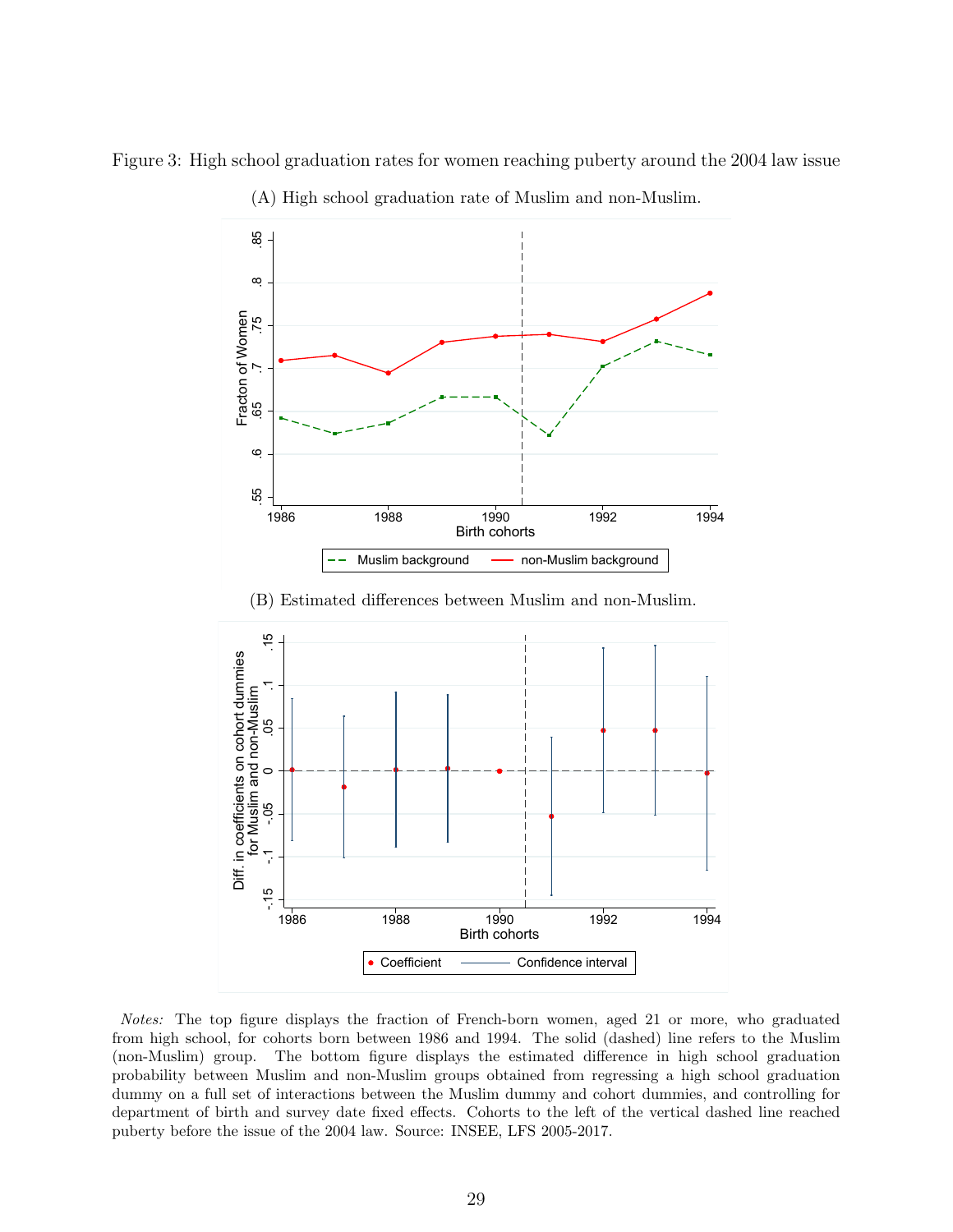

(A) High school graduation rate of Muslim and non-Muslim.

<span id="page-32-0"></span>Figure 4: High school graduation rates for men reaching puberty around the 2004 law's issue



Coefficient Confidence interval

1986 1988 1990 1992 1994 Birth cohorts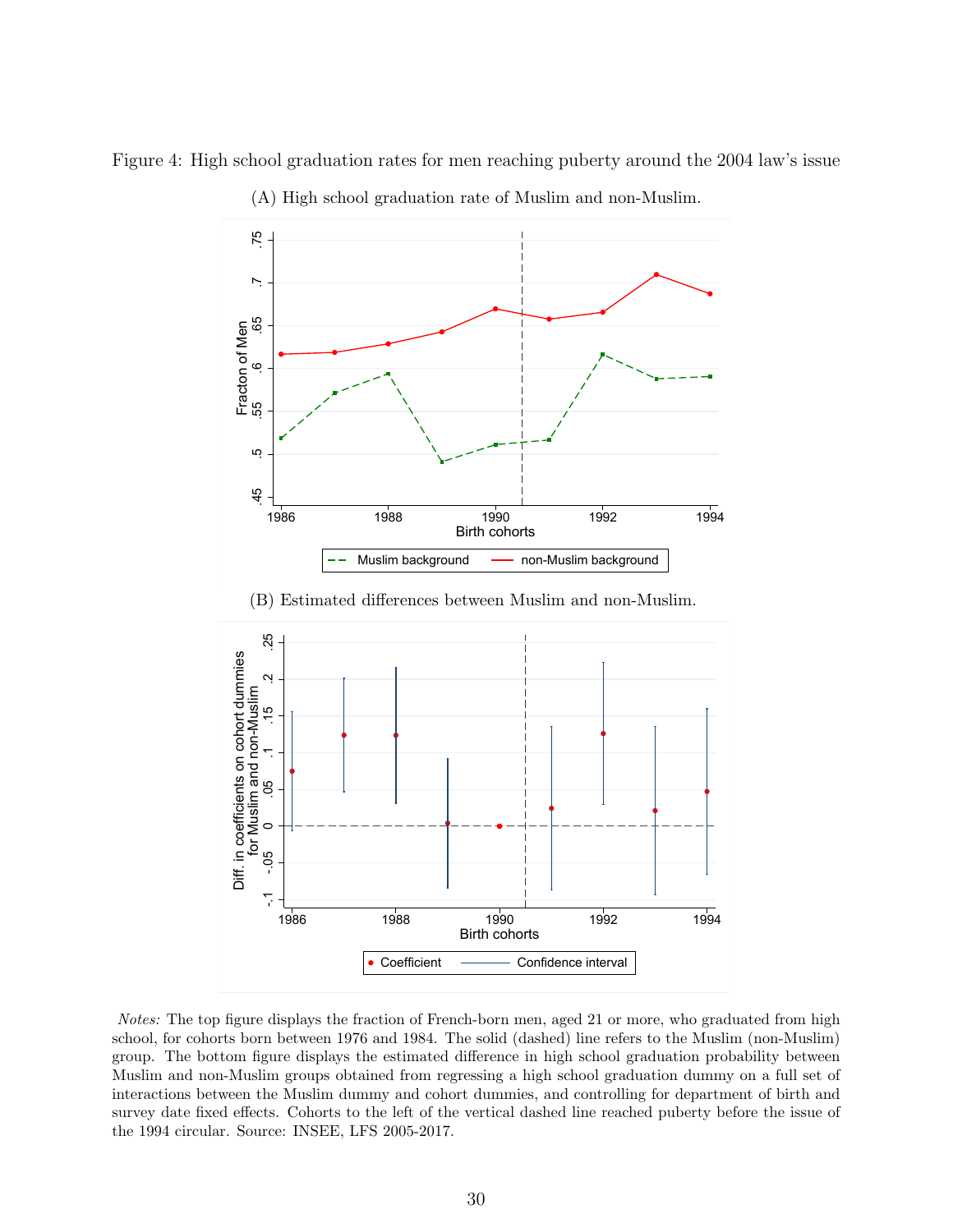# For Online Publication

## Appendix A Circulaire 1649 du 20 septembre 1994.

Texte adressé aux recteurs, aux inspecteurs d'académie, directeurs des services départementaux de l'Education Nationale et aux chefs d'établissement.

Neutralité de l'enseignement public : port de signes ostentatoires dans les établissements scolaires.

Depuis plusieurs années, de nombreux incidents sont intervenus dans les établissements scolaires, à l'occasion de manifestations spectaculaires d'appartenance religieuse ou communautaire.

Les chefs d'établissements et les enseignants ont constamment manifesté leur souhait de recevoir des instructions claires.

Il m'a donc paru nécessaire de vous apporter les précisions suivantes.

En France, le projet national et le projet républicain sont confondus autour d'une certaine idée de la citoyenneté. Cette idée française de la nation et de la République est, par nature, respectueuse de toutes les convictions, en particulier des convictions religieuses, politiques et des traditions culturelles. Mais elle exclut l'éclatement de la nation en communautés séparées, indifférentes les unes aux autres, ne considérant que leurs propres règles et leurs propres lois, engagées dans une simple coexistence. La nation n'est pas seulement un ensemble de citoyens détenteurs de droits individuels. Elle est une communauté de destin.

Cet idéal se construit d'abord à l'école. L'école est, par excellence, le lieu d'éducation et d'intégration où tous les enfants et tous les jeunes se retrouvent, apprennent à vivre ensemble et à se respecter. La présence, dans cette école, de signe et de comportement qui montreraient qu'ils ne pourraient pas se conformer aux mˆemes obligations, ni recevoir les mˆemes cours et suivre les mêmes programmes, serait une négation de cette mission. À la porte de l'école doivent s'arrêter toutes les discriminations, qu'elles soient de sexe, de culture ou de religion.

Cet idéal laïque et national est la substance même de l'école de la République et le fondement du devoir d'éducation civique qui est le sien.

C'est pourquoi il n'est pas possible d'accepter à l'école la présence de signes si ostentatoire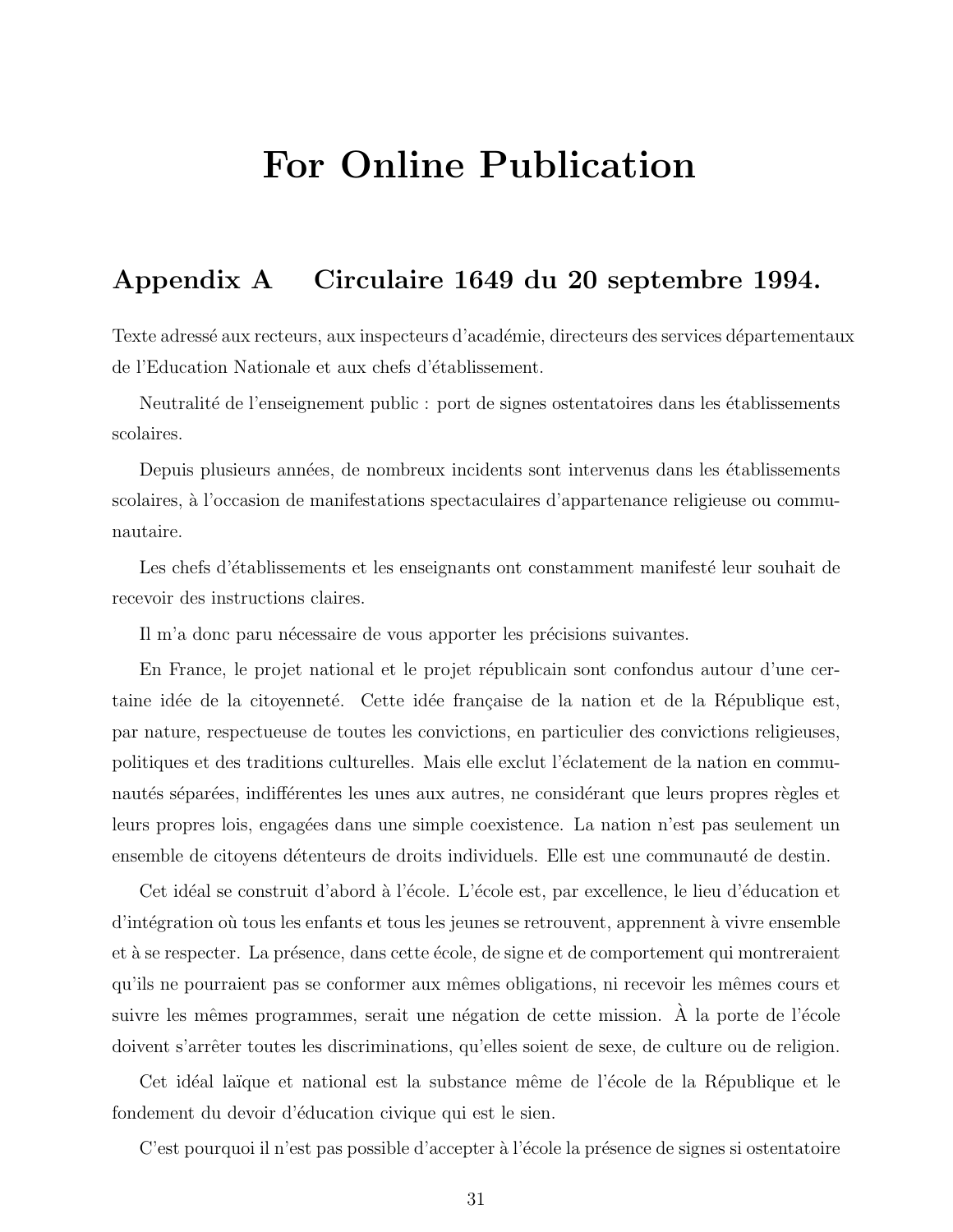que leur signification est précisément de séparer certains élèves des règles de vie commune de l'école. Ces signes sont, en eux-mêmes, des éléments de prosélytisme, à plus forte raison lorsqu'ils s'accompagnent de remise en cause de certains cours ou de certaines disciplines, qu'ils mettent en jeu la sécurité des élèves ou qu'ils entraînent des perturbation dans la vie en commun de l'établissement.

Je vous demande donc de bien vouloir proposer aux conseils d'administration, dans la rédaction des règlements intérieurs l'interdiction de ces signes ostentatoires, sachant que la pr´esence de signes plus discrets, traduisant seulement l'attachement `a une conviction personnelle, ne peut faire l'objet des mêmes réserves, comme l'ont rappelé le Conseil d'Etat et la jurisprudence administrative.

Je vous demande aussi de ne pas perdre de vue que notre devoir est d'abord l'éducation.

Aucune entreprise éducative n'est concevable sans énoncé préalable d'une règle claire. Mais l'adhésion à la règle est souvent le résultat d'un travail de persuasion.

Les recteurs et inspecteurs d'académie soutiendront donc tout les efforts qui seront les vôtres pour convaincre au lieu de contraindre, pour rechercher des médiations avec les familles, et pour prouver aux élèves qui seraient en cause que notre démarche est une démarche de respect. L'accès au savoir est le moyen privilégié de la construction d'une personnalité autonome. Notre mission est de continuer de l'offrir à tous et à toutes.

Je vous prie de ne pas omettre d'informer toutes les familles des règlements intérieurs adoptés par les conseils d'administration des établissements.

Je vous prie de demander aux enseignants de toutes disciplines aux personnels d'éducation et à l'ensemble de vos équipes, d'expliquer aux élèves dont ils ont la charge ce double mouvement de respect des convictions et de fermeté dans la défense du projet républicain de notre pays.

Responsables de vos établissements, en liaison avec les équipes pédagogiques, représentants du ministre, je vous confirme que vous avez toute ma confiance pour rechercher le meilleurs rythme et les meilleures conditions d'applications de ces principes.

Annexe : Proposition d'article à insérer dans le règlement intérieur des établissements.

"Le port par les élèves de signes discrets manifestant leur attachement personnel à des convictions, notamment religieuses, est admis dans l'établissement. Mais les signes ostentatoires, qui constituent en eux-mêmes des éléments de prosélytisme ou de discrimination,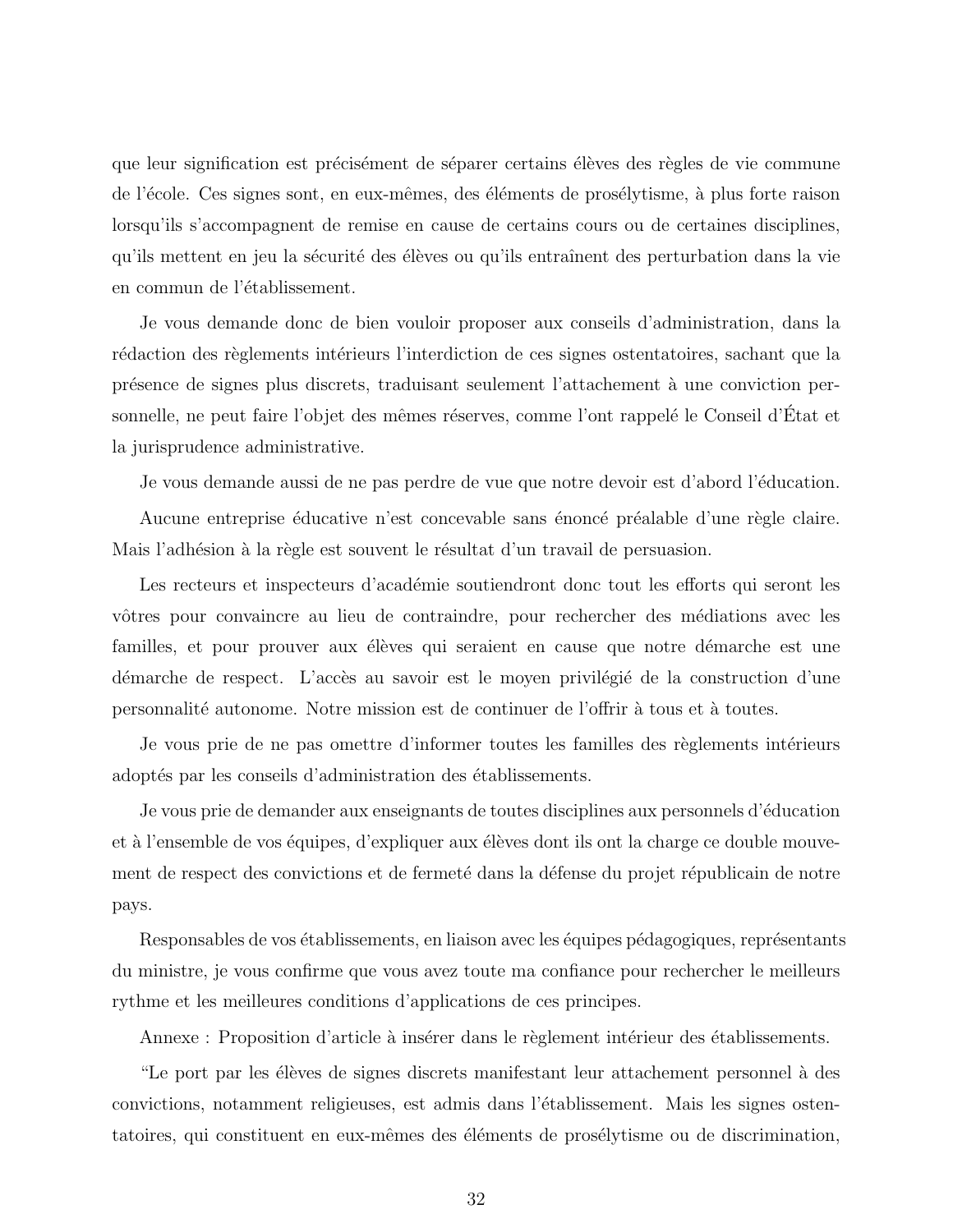sont interdits. Sont interdits aussi les attitudes provocatrice, les manquements aux obligations d'assiduité et de sécurité, les comportements susceptibles de constituer des pressions sur d'autres élèves, de perturber le déroulement des activités d'enseignement ou de troubler l'ordre dans l'établissement. "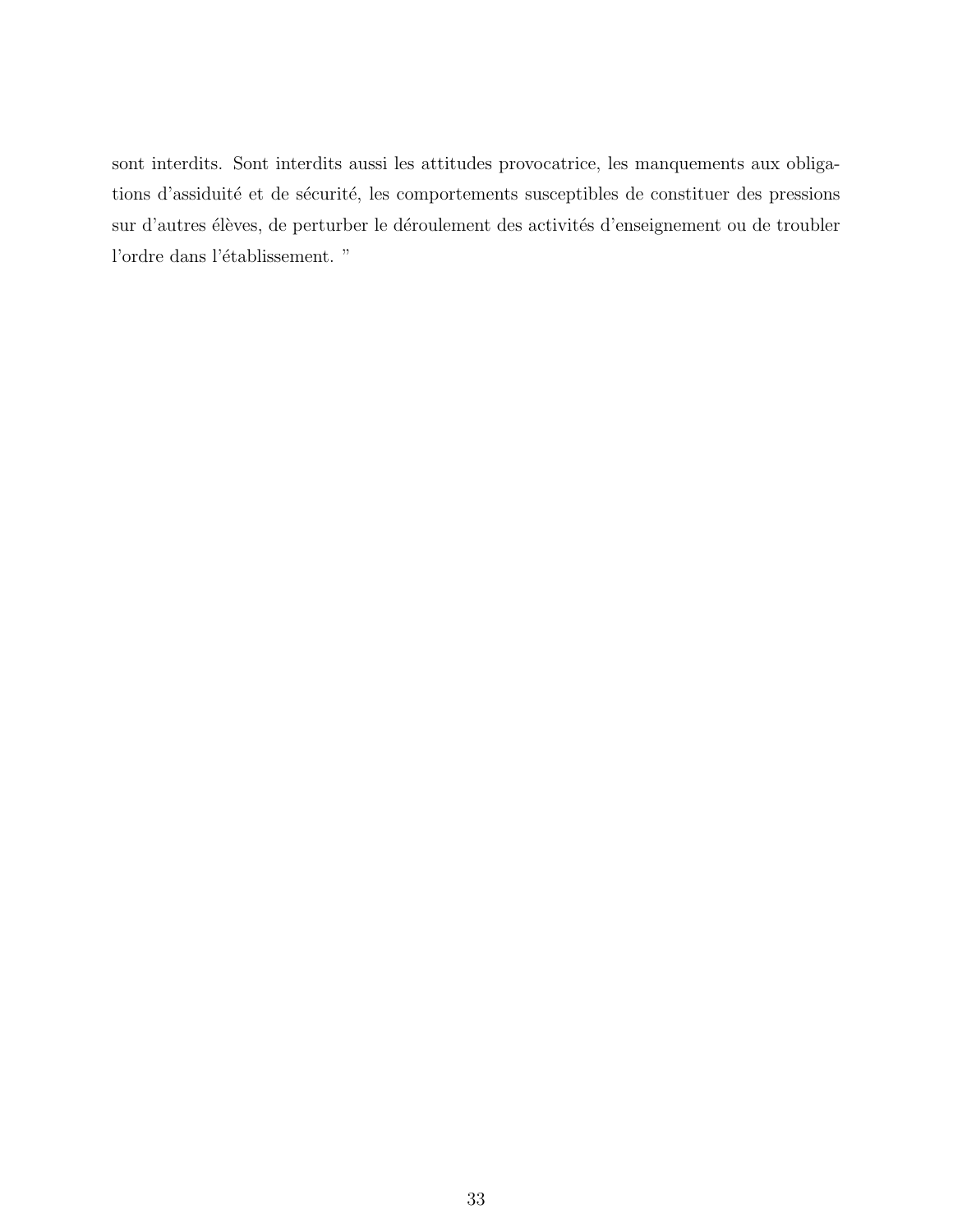### Appendix B Conceptual framework

In this appendix, we develop a simple model to clarify how banning Islamic veils can affect female students' school trajectories and clarify why this effect on school trajectories may vary across birth cohort.

#### The model

We focus on female students from Muslim families, aged 13 to 18. They can either attend school and get involved in their studies while wearing an Islamic veil at school (EV), attend school and get involved in their studies without wearing an Islamic veil  $(EV)$ , or get disengaged from school  $(\underline{E})$ . For student i, we denote  $U_{i,EV}$  as the utility that she derives from attending school wearing an Islamic veil,  $U_{i,E}\underline{V}$  is the utility derived from attending school without wearing an Islamic veil, and  $U_{i,\underline{E}}$  the utility derived from disengaging from school.

For student i,  $\alpha_i = U_{i,\underline{E}} - U_{i,\underline{E}V}$  captures the effect of social pressure at school. It is positive for students who prefer to disengage from school rather than being perceived by her classmates and teachers as adhering to Muslim values. On the other hand, the parameter  $\beta_i = U_{i,\underline{E}} - U_{i,\underline{E}V}$  captures the strength of religious convictions: it is positive for students who prefer to disengage from school rather than to attend school without wearing an Islamic veil.

With these notations, after dropping subscript i, we define pro-veil students as students who satisfy  $\beta > 0$  and  $\alpha < 0$ , that is  $U_{EV} > U_{EV}$ . They wish to attend school if and only if they can wear the veil at school. Similarly, we define anti-veil students as students who satisfy  $\beta < 0$  and  $\alpha > 0$ , that is  $U_{E\underline{V}} > U_{\underline{E}} > U_{EV}$ . They wish to attend school if and only if they are not obliged to wear the veil. These two types of students are the only ones whose school engagement may be affected by the prohibition of Islamic veils. In contrast, adolescents who satisfy  $min(U_{E\underline{V}}, U_{EV}) > U_{\underline{E}}$  always prefer to attend school, regardless of the regulation. Also, adolescents who satisfy  $max(U_{E\underline{V}}, U_{EV}) < U_{\underline{E}}$  always prefer school disengagement, regardless of the regulation.

Following the evidence reported by Chérifi [\[1996\]](#page-24-10) and the 2003 report to the President [\[Commission de r´eflexion sur l'application du principe de la¨ıcit´e dans la r´epublique, 2003\]](#page-25-7), we also consider that some students could live in a family and social environments that force them to wear veil wherever possible, even when they do not wish to. For student  $i$ , we denote  $F_i$  as a dummy variable indicating when a student lives in such a social and family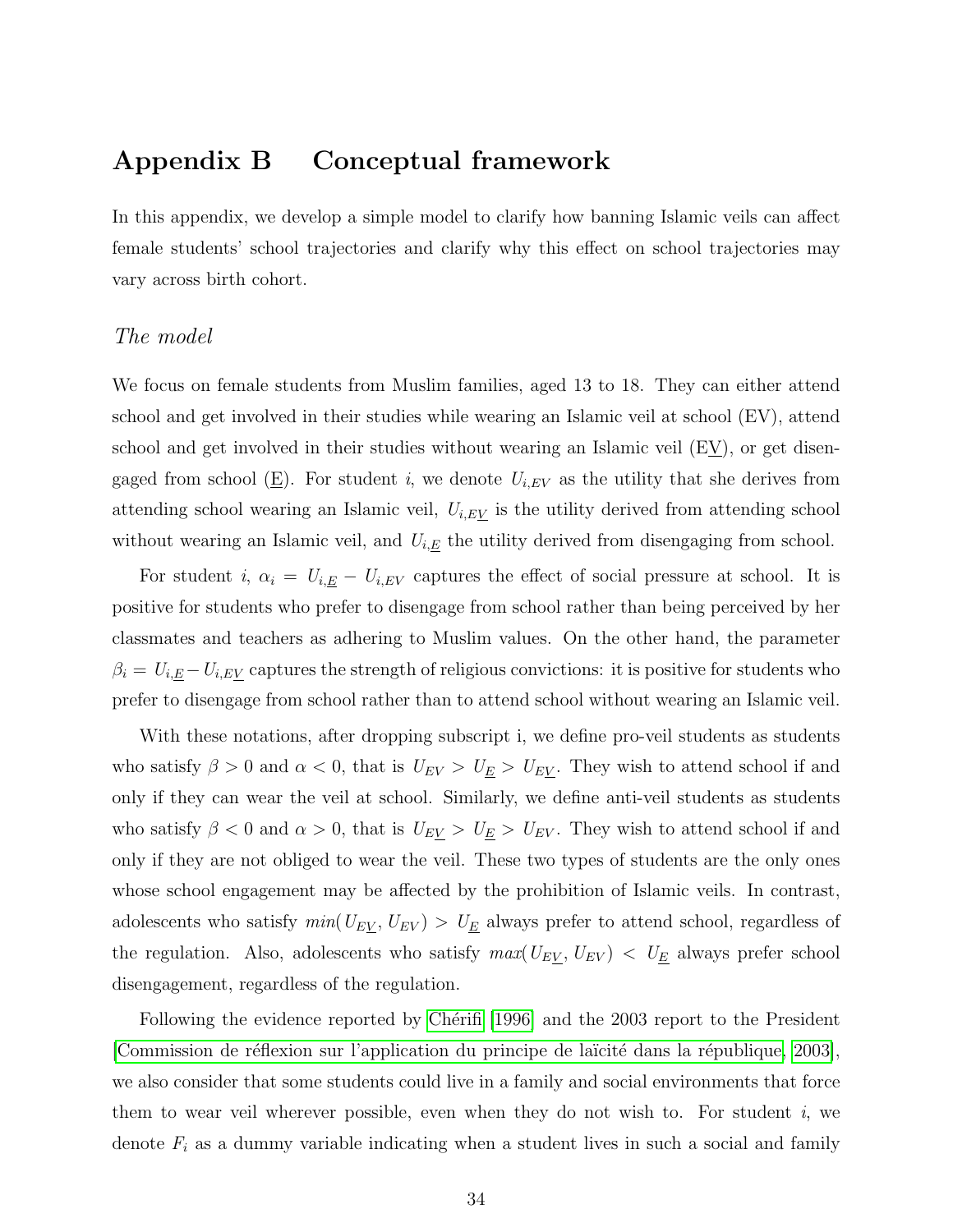environments.

In this framework, the prohibition of Islamic veils at schools will have a negative effect on the school engagement of pro-veil students (regardless of the social environment in which they live), but a positive effect on the school engagement of anti-veil students living in pro-veil environment, i.e., on students satisfying  $U_{E\underline{V}} > U_{\underline{E}} > U_{EV}$  and  $F = 1$ .

#### The impact of the prohibition

To be more specific, let us consider a cohort of students who are aged a when the ban on veils is issued. We assume that adolescence starts at age 13, and that pro-veil environments expect female students to start to wear the veil at age 13.

If  $a \leq 13$ , both pro-veil and anti-veil students reach adolescence after the ban is issued. This induces pro-veil to disengage from school very early (i.e., at age 13), but it has the opposite effect on anti-veil students living in a pro-veil environment. Specifically, the utility that students can derive from attending school during adolescence is  $U_{E\underline{V}}$  which is smaller than  $\mathit{U}_{\underline{E}}$  for pro-veil students, but larger than  $\mathit{U}_{\underline{E}}$  for anti-veil students.

In contrast, if  $a \geq 13$ , both pro-veil and anti-veil students reach age 13 before the ban is issued. This induces anti-veil students living in a pro-veil environment to disengage from school early in adolescence, whereas pro-veil students can continue at least until age a. Specifically, at age 13, the utility that the two groups of students can derive from attending school is  $U_{EV}$  which is larger than  $U_{\underline{E}}$  for pro-veil students, but smaller than  $U_{\underline{E}}$  for anti-veil students in pro-veil environments.

It should be noted that pro-veil students may nonetheless start to disengage from school at age  $a > 13$ , when the veil starts to be prohibited. The higher a, the weaker the effect of the ban on pro-veil students. The effect becomes likely negligible when  $a > 18$  since most individuals have left secondary education when the ban is issued.

Overall, assuming that the proportion of high school graduates among students is proportional to the age at which they first disengage from school, Figures [B5](#page-38-0) and [B6](#page-39-0) show the variation in this proportion across birth cohorts, separately for pro-veil students and anti-veil students in pro-veil environment. The origin of the cohort scale in Figures [B5](#page-38-0) and [B6](#page-39-0) corresponds to the cohort aged 13 when the ban is issued, i.e., born in  $t_0 - 13$ , where  $t_0$ is the date of the ban.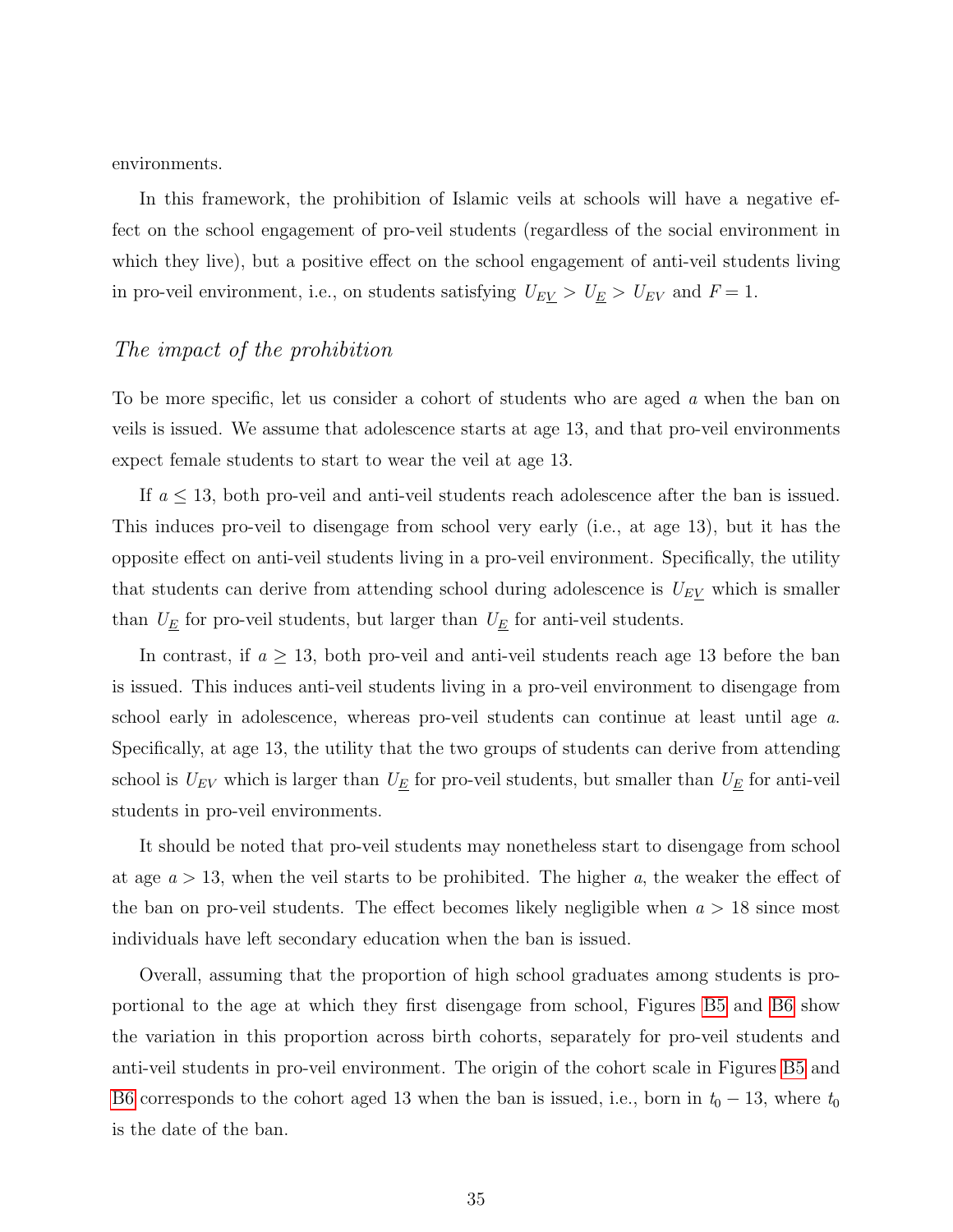In this set-up, the variation in the average proportion of high-school graduates across cohorts depends on the relative weights of the pro-veil and anti-veil students. The magnitude of the upward shift in high school graduation observed just after cohort  $t_0 - 13$  provides an evaluation of the proportion of anti-veil students living in pro-veil environment, whereas the magnitude of the decline in high school graduation for cohorts born between  $t_0 - 18$  and  $t_0$  − 13 provides an evaluation of the proportion of pro-veil students.

Figure B5: Variation in the proportion of high-school graduates across cohorts who reach puberty before and after the ban on Islamic veils is issued: the case of anti-veil female students living in pro-veil environment

<span id="page-38-0"></span>

Notes: This figure shows the variation across cohorts in the proportion of high school graduates among female students who satisfy F=1 and  $U_{E\underline{V}} > U_{\underline{E}} > U_{EV}$ . The ban is issued at  $t_0$ . The horizontal axis presents the distance of each cohort to the cohort born in  $t_0-13$ . The y-axis presents the fraction of high school graduates.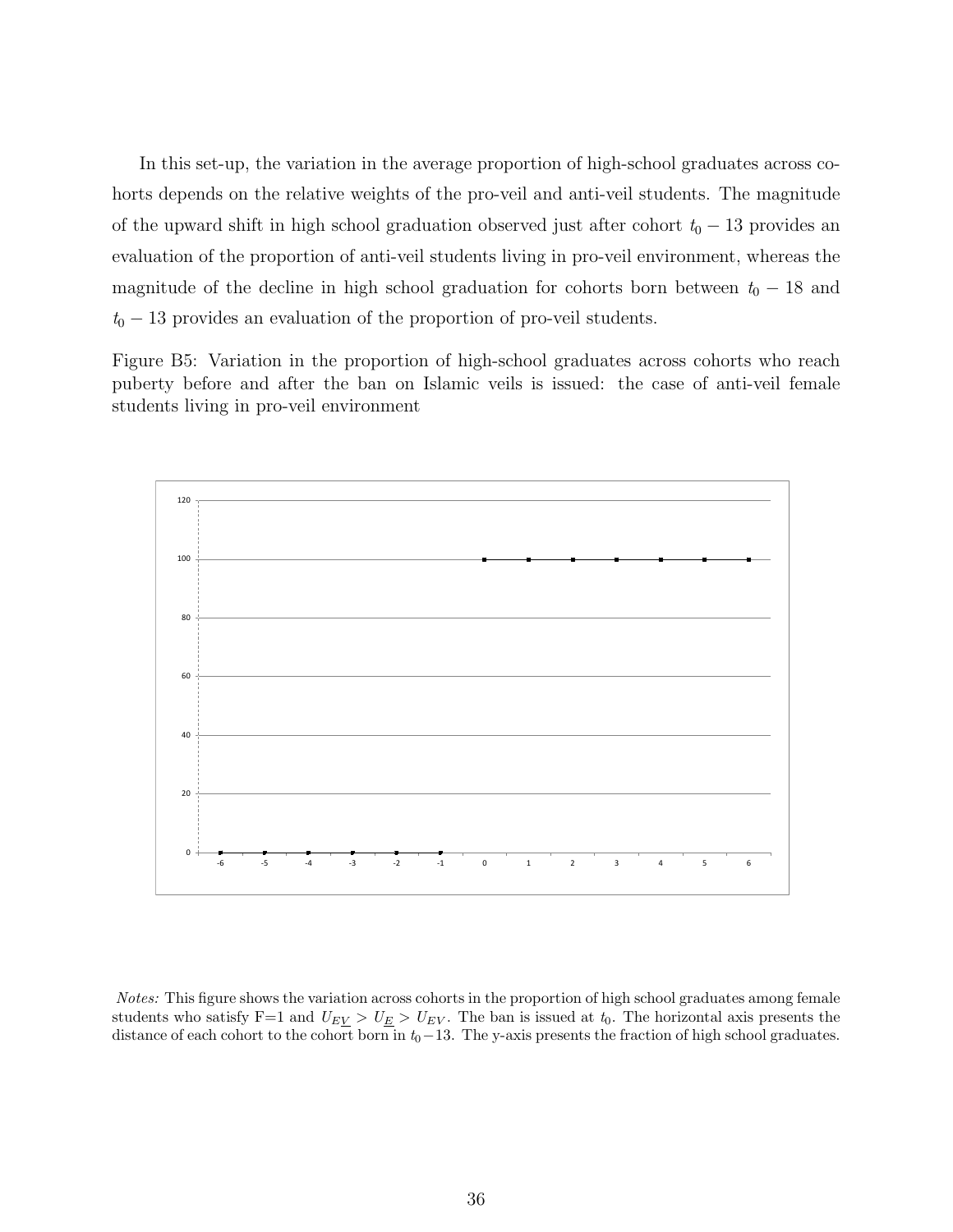Figure B6: Variation in the proportion of high-school graduates across cohorts who reach puberty before and after the ban on Islamic veils is issued: the case of pro-veil female students

<span id="page-39-0"></span>

Notes: This figure sshows the variation across cohorts in the proportion of high school graduates among female students who satisfy  $U_{EV} > U_{E} > U_{EV}$  (i.e., pro veil). The ban is issued at  $t_0$ . The horizontal axis presents the distance of each cohort to the cohort born in  $t_0 - 13$ . The y-axis presents the fraction of high school graduates.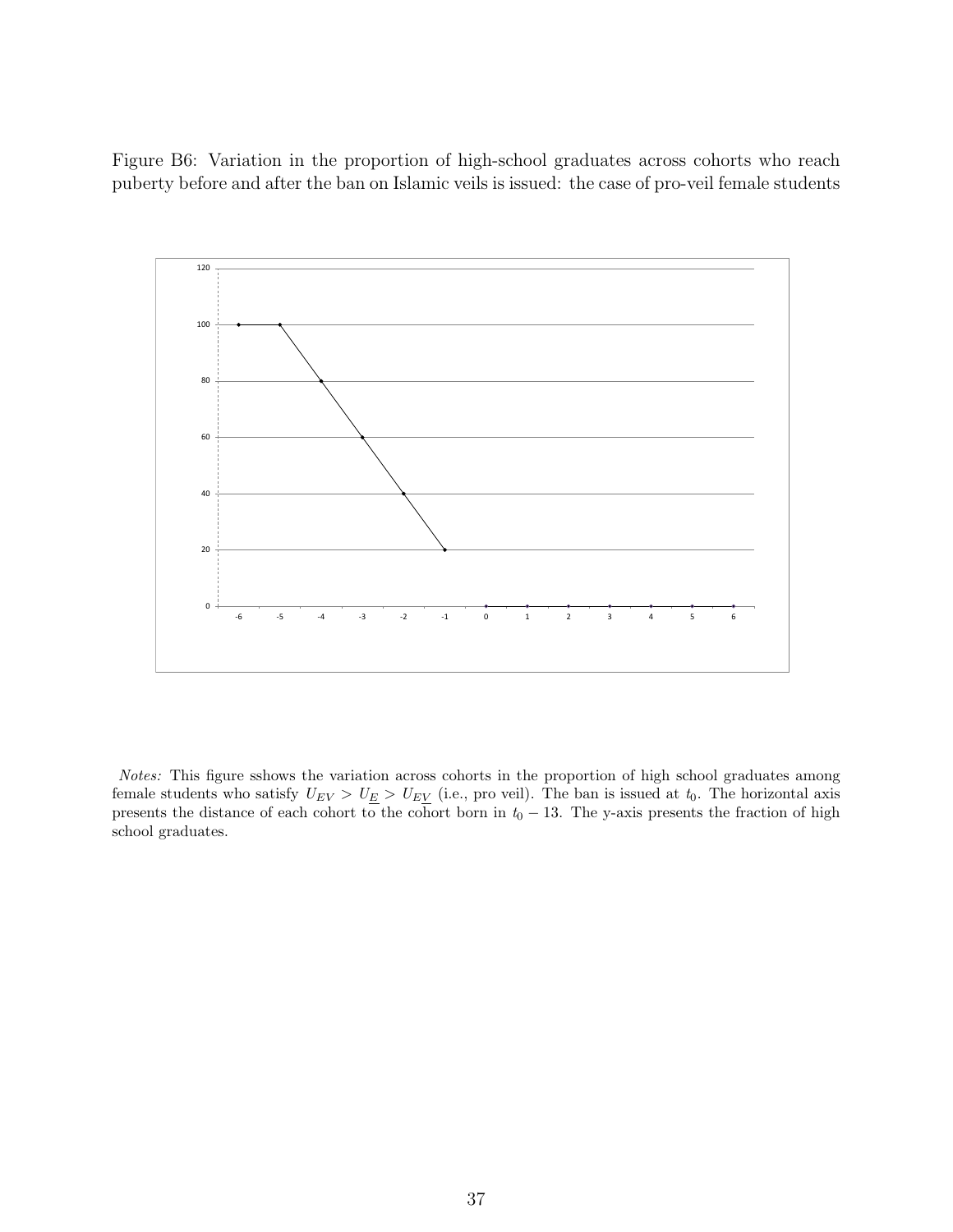## Appendix C Descriptive statistics

|                                     |               | Women                           | Men                         |                            |  |
|-------------------------------------|---------------|---------------------------------|-----------------------------|----------------------------|--|
|                                     | Muslim<br>(1) | non-Muslim<br>$\left( 2\right)$ | Muslim.<br>$\left(3\right)$ | non-Muslim<br><sup>4</sup> |  |
| $\text{Baccalaur\'e}at(\text{any})$ | 0.601         | 0.700                           | 0.476                       | 0.601                      |  |
| Born in Paris department            | 0.357         | 0.167                           | 0.364                       | 0.166                      |  |
| Maghreb father                      | 0.768         | 0.000                           | 0.801                       | 0.000                      |  |
| African father                      | 0.134         | 0.000                           | 0.110                       | 0.000                      |  |
| Middle-east father                  | 0.098         | 0.000                           | 0.090                       | 0.000                      |  |
| French mother                       | 0.201         | 0.975                           | 0.189                       | 0.974                      |  |
| Muslim mother                       | 0.782         | 0.005                           | 0.800                       | 0.006                      |  |
| Observations                        | 2781          | 37700                           | 2541                        | 36346                      |  |

<span id="page-40-0"></span>Table C3: Characteristics of Muslin and non-Muslim, for cohorts born between 1976 and 1984

Notes: This table reports descriptive statistics for French-born individuals aged 21 or more and born between 1976 and 1984. Column (1) (resp. (2)) reports the mean of the different variables for women whose father's nationality at birth is from a predominantly Muslim (resp. non-Muslim) country. Column (3) (resp. (4)) reports the mean of the different variables for men whose father's nationality at birth is from a predominantly Muslim (resp. non-Muslim) country. Source: INSEE, LFS 2005-2017.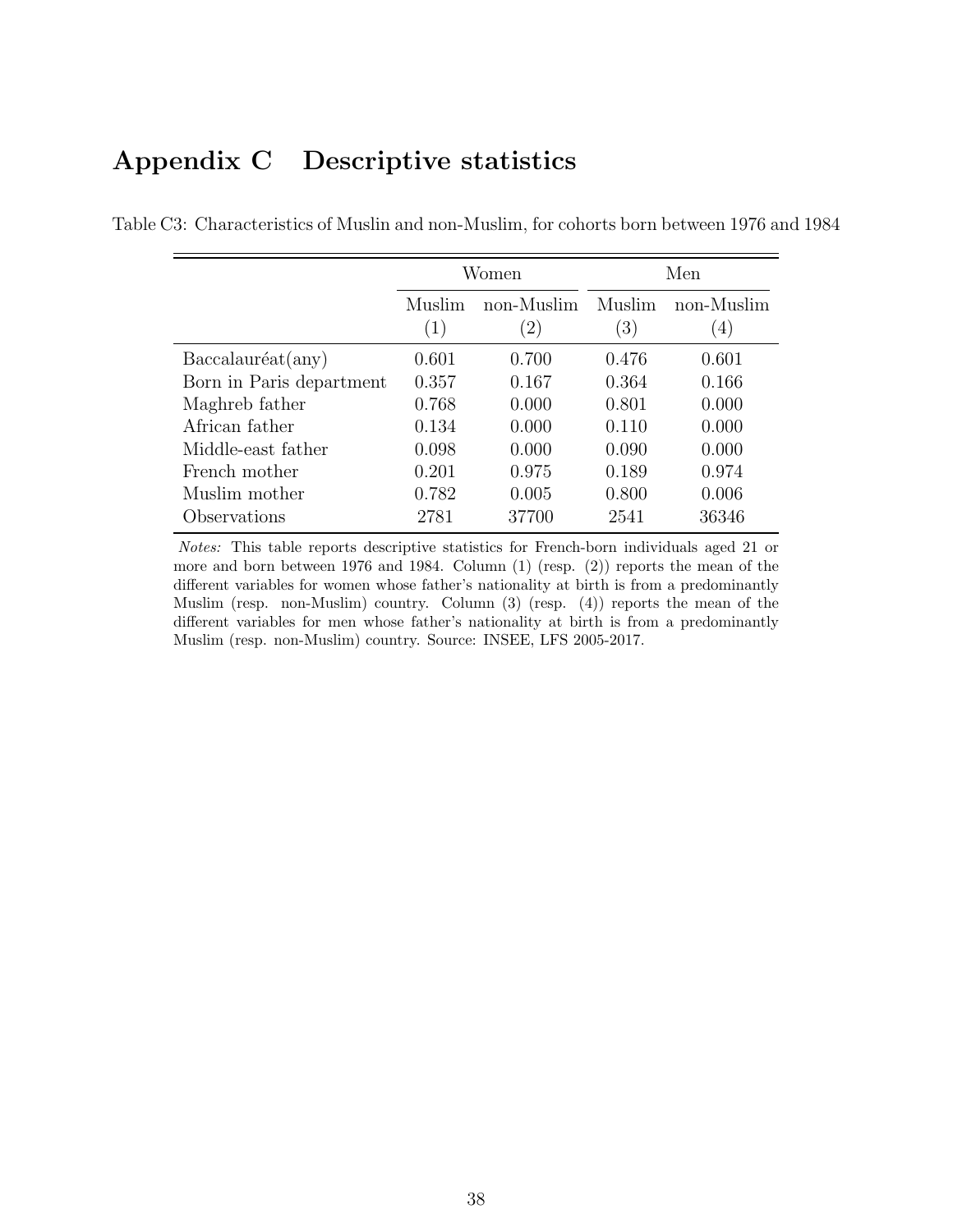|                                     |               | Women                           | Men                         |                                |  |
|-------------------------------------|---------------|---------------------------------|-----------------------------|--------------------------------|--|
|                                     | Muslim<br>(1) | non-Muslim<br>$\left( 2\right)$ | Muslim.<br>$\left(3\right)$ | non-Muslim<br>$\left(4\right)$ |  |
| $\text{Baccalaur\'e}at(\text{any})$ | 0.653         | 0.719                           | 0.544                       | 0.638                          |  |
| Born in Paris department            | 0.420         | 0.187                           | 0.408                       | 0.185                          |  |
| Maghreb father                      | 0.614         | 0.000                           | 0.631                       | 0.000                          |  |
| African father                      | 0.231         | 0.000                           | 0.231                       | 0.000                          |  |
| Middle-east father                  | 0.156         | 0.000                           | 0.138                       | 0.000                          |  |
| French mother                       | 0.241         | 0.964                           | 0.257                       | 0.965                          |  |
| Muslim mother                       | 0.754         | 0.011                           | 0.734                       | 0.009                          |  |
| Observations                        | 1816          | 20439                           | 1724                        | 20553                          |  |

<span id="page-41-0"></span>Table C4: Characteristics of Muslin and non-Muslim, for cohorts born between 1986 and 1994

Notes: This table reports descriptive statistics for French-born individuals aged 21 or more, born between 1986 and 1994. Column (1) (resp. (2)) reports the mean of the different variables for women whose father's nationality at birth is from a predominantly Muslim (resp. non-Muslim) country. Column (3) (resp. (4)) reports the mean of the different variables for men whose father's nationality at birth is from a predominantly Muslim (resp. non-Muslim) country and whose father's nationality at birth is from a predominantly non-Muslim country. Source: INSEE, LFS 2005-2017. 2005-2017.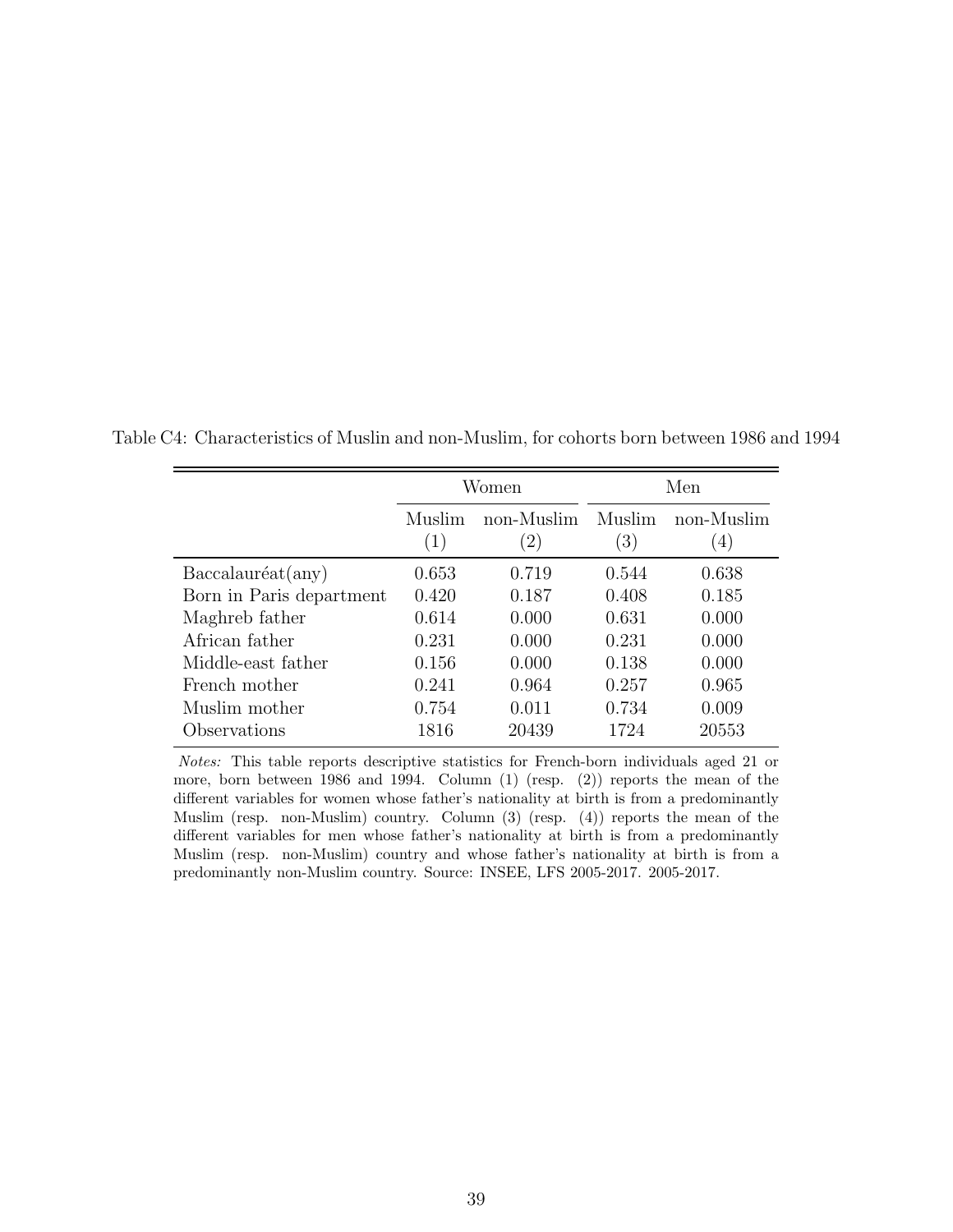## Appendix D Graphical analysis when dropping individuals with non-Maghreb African background from the Muslim group

<span id="page-42-0"></span>Figure D7: Estimated difference in high-school graduation between Muslim and non-Muslim women reaching puberty around 1994



Notes: The Figure shows the replication of Figure [1B](#page-29-0) when individuals with a non-Maghreb African background are removed from the Muslim group.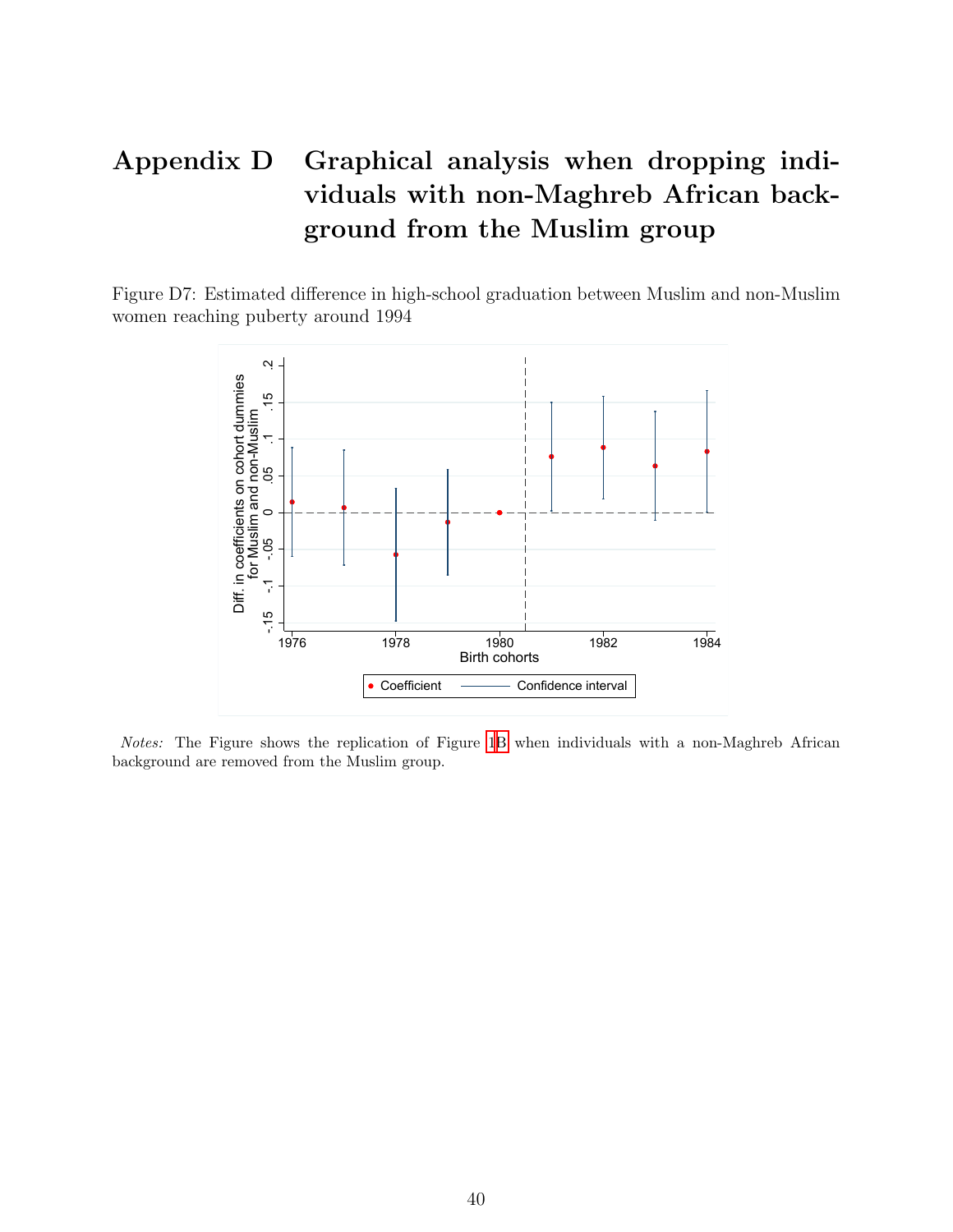<span id="page-43-0"></span>Figure D8: Estimated difference in high-school graduation between Muslim and non Muslim men reaching puberty around 1994



Notes: The Figure shows the replication of Figure [2B](#page-30-0) when individuals with a non-Maghreb African background are removed from the Muslim group.

<span id="page-43-1"></span>Figure D9: Estimated difference in high-school graduation between Muslim and non-Muslim women reaching puberty around 2004



Notes: The Figure shows the replication of Figure [3B](#page-31-0) when individuals with a non-Maghreb African background are removed from the Muslim group.